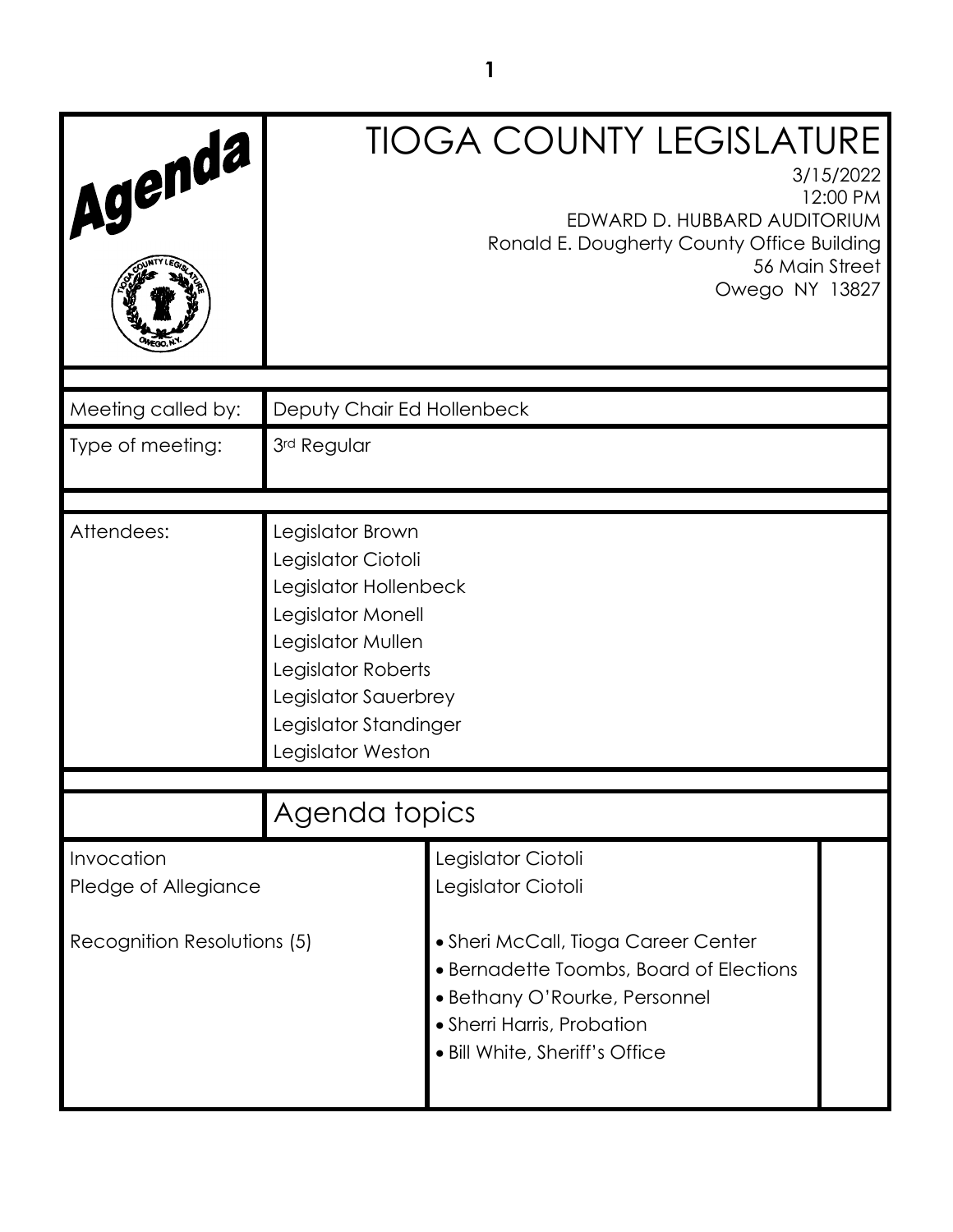| Proclamations (2)                                                                                                                                                                                                                  |                                                                                                                                                        | • National Nutrition Month                                                                                                     |  |
|------------------------------------------------------------------------------------------------------------------------------------------------------------------------------------------------------------------------------------|--------------------------------------------------------------------------------------------------------------------------------------------------------|--------------------------------------------------------------------------------------------------------------------------------|--|
| Privilege of the Floor                                                                                                                                                                                                             |                                                                                                                                                        | • Public Health Week - April 4-10, 2022                                                                                        |  |
| Approval of Minutes                                                                                                                                                                                                                |                                                                                                                                                        | February 15 and 24, 2022                                                                                                       |  |
| <b>Petitions, Communications &amp; Notices</b>                                                                                                                                                                                     |                                                                                                                                                        |                                                                                                                                |  |
| Appointments/Reappointments                                                                                                                                                                                                        |                                                                                                                                                        |                                                                                                                                |  |
| <b>Reports Standing Committees</b>                                                                                                                                                                                                 |                                                                                                                                                        |                                                                                                                                |  |
| <b>RESOLUTIONS:</b>                                                                                                                                                                                                                |                                                                                                                                                        | 1. Appoint Member to Board of Ethics                                                                                           |  |
|                                                                                                                                                                                                                                    |                                                                                                                                                        | 2. Appoint Member to the Tioga County Board of Health                                                                          |  |
|                                                                                                                                                                                                                                    |                                                                                                                                                        | 3. Resolution Reappointing Member to Community Services Board                                                                  |  |
|                                                                                                                                                                                                                                    |                                                                                                                                                        | 4. Re-Appoint Members to Traffic Safety Board - Sheriff's Office                                                               |  |
|                                                                                                                                                                                                                                    | Corporation (TCLDC)                                                                                                                                    | 5. Re-Appoint Member to the Tioga County Local Development                                                                     |  |
|                                                                                                                                                                                                                                    | Corporation (TCLDC)                                                                                                                                    | 6. Re-Appoint Member to the Tioga County Local Development                                                                     |  |
|                                                                                                                                                                                                                                    |                                                                                                                                                        | 7. Erroneous Assessment Town of Spencer                                                                                        |  |
|                                                                                                                                                                                                                                    | 8. Adopt Local Law No. 3 of 2022                                                                                                                       |                                                                                                                                |  |
|                                                                                                                                                                                                                                    |                                                                                                                                                        | 9. Authorize Execution of Cooperative Agreements between the                                                                   |  |
|                                                                                                                                                                                                                                    | Hygiene                                                                                                                                                | Law Department, ITCS, Sheriff, Public Health, DSS, and Mental                                                                  |  |
|                                                                                                                                                                                                                                    |                                                                                                                                                        | 10. Authorize Contract with Public Safety Psychology                                                                           |  |
|                                                                                                                                                                                                                                    |                                                                                                                                                        | 11. Award Talcott Street Bridge Construction Contract                                                                          |  |
|                                                                                                                                                                                                                                    | <b>Taxation and Finance</b>                                                                                                                            | 12. Authorize Increase in Administering Mortgage Tax by the Tioga<br>County Clerk, as Approved by New York State Department of |  |
|                                                                                                                                                                                                                                    | 3. Authorize Submission of Hazardous Mitigation Planning Grant<br>Application – Emergency Management, Soil & Water,<br>Economic Development & Planning |                                                                                                                                |  |
| 14. Authorization for Economic Development & Planning to Submit<br>Grant Application to NYS CDBG-CV CARES Act Program and<br>Authorize Legislative Chair Signature on Grant Related<br>Documents for Racker Non-Profit Hub Project |                                                                                                                                                        |                                                                                                                                |  |
|                                                                                                                                                                                                                                    |                                                                                                                                                        | 15. Schedule Public Hearing for NYS Community Development<br><b>Block Grant for Racker Non-Profit Hub Project</b>              |  |
|                                                                                                                                                                                                                                    |                                                                                                                                                        |                                                                                                                                |  |
|                                                                                                                                                                                                                                    |                                                                                                                                                        |                                                                                                                                |  |
|                                                                                                                                                                                                                                    |                                                                                                                                                        |                                                                                                                                |  |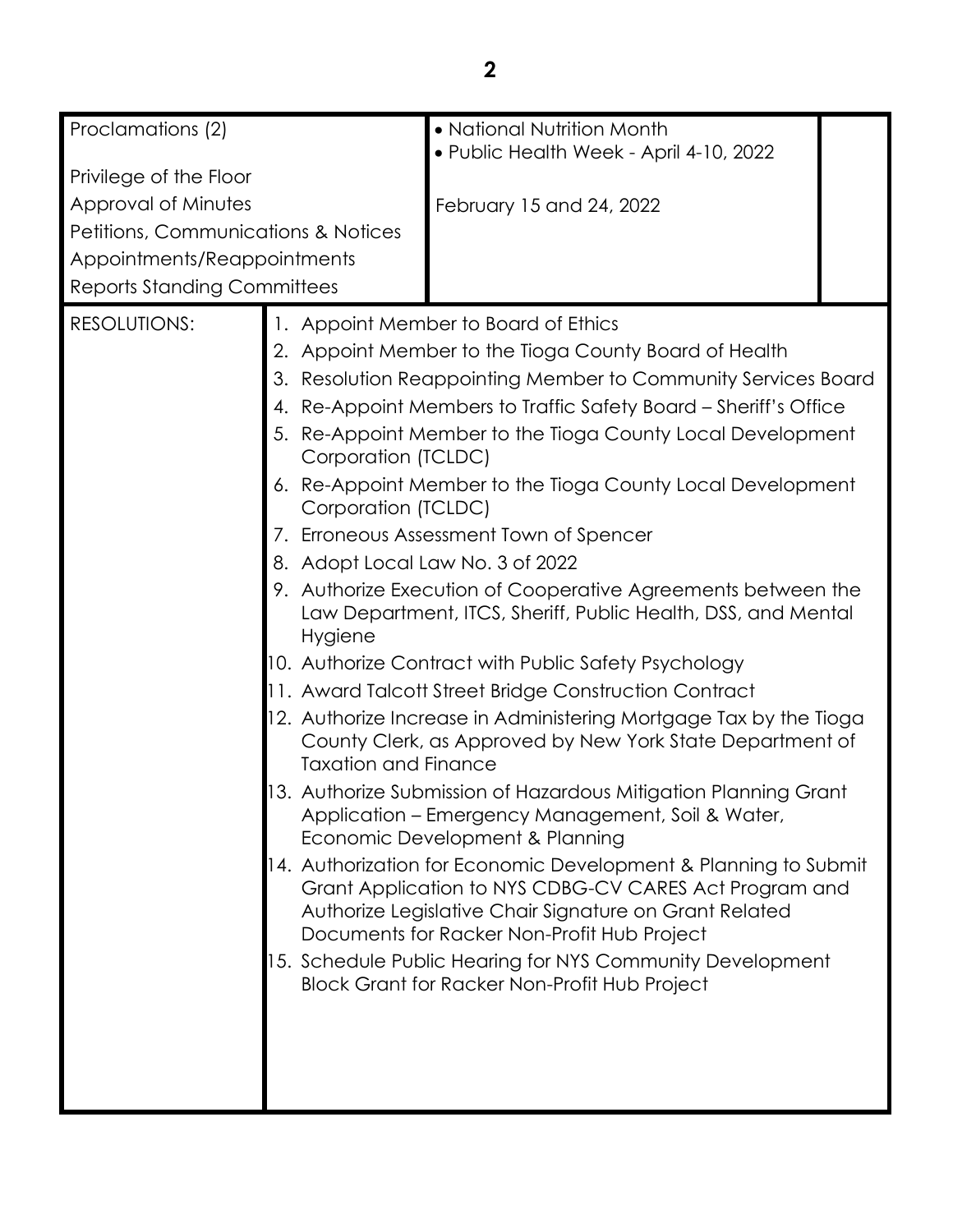| 16. Authorization for Economic Development & Planning to Submit<br>Grant Application to NYS CDBG-CV CARES Act Program and<br>Authorize Legislative Chair Signature on Grant Related<br>Documents for Tioga Opportunities, Inc. Building Upgrade and<br>Generator Purchase Project |
|-----------------------------------------------------------------------------------------------------------------------------------------------------------------------------------------------------------------------------------------------------------------------------------|
| 17. Schedule Public Hearing for New York State Community<br>Development Block Grant for Tioga Opportunities, Inc. Building<br>Upgrade and Generator Purchase Project                                                                                                              |
| 18. Filing of an Application for State Grant from DEC Municipal<br>Waste Reduction and Recycling (MWRR) Program                                                                                                                                                                   |
| 19. Requesting Tioga County Veterans Service Agency be Allowed<br>to Pursue a Grant Known as NY CARES UP Grant                                                                                                                                                                    |
| 20. Authorization to Apply for Grant – Department of Social Services                                                                                                                                                                                                              |
| 21. Authorize Appropriation of Year Four Funding from the NYS<br>Office of Indigent Legal Services for Hurrell-Harring Grant and<br>Amend 2022 Budget                                                                                                                             |
| 22. Amend Budget and Transfer Funds – Public Works                                                                                                                                                                                                                                |
| 23. Resolution Apportioning Forfeiture of Crime Proceeds for Drug<br><b>Enforcement Activities</b>                                                                                                                                                                                |
| 24. Appropriation of Funds and Amend 2022 Budget –<br>Social Services                                                                                                                                                                                                             |
| 25. Authorize Salary Above CSEA Base for Probation Officer I<br>(Michelle Dunham) – Probation Department                                                                                                                                                                          |
| 26. Authorize Salary Above CSEA Base for Probation Officer I<br>(Michael Franz) – Probation Department                                                                                                                                                                            |
| 27. Appointment of Republican Election Commissioner -<br><b>Board of Elections</b>                                                                                                                                                                                                |
| 28. Create and Fill Two (2) Highway Worker (Seasonal) Positions –<br><b>Public Works</b>                                                                                                                                                                                          |
| 29. Contract for Consultant Services                                                                                                                                                                                                                                              |
| 30. Amend Employee Handbook: Section X. Building and Vehicle<br>Procedures – Subsection C. Assignment & Use of County<br>Vehicles                                                                                                                                                 |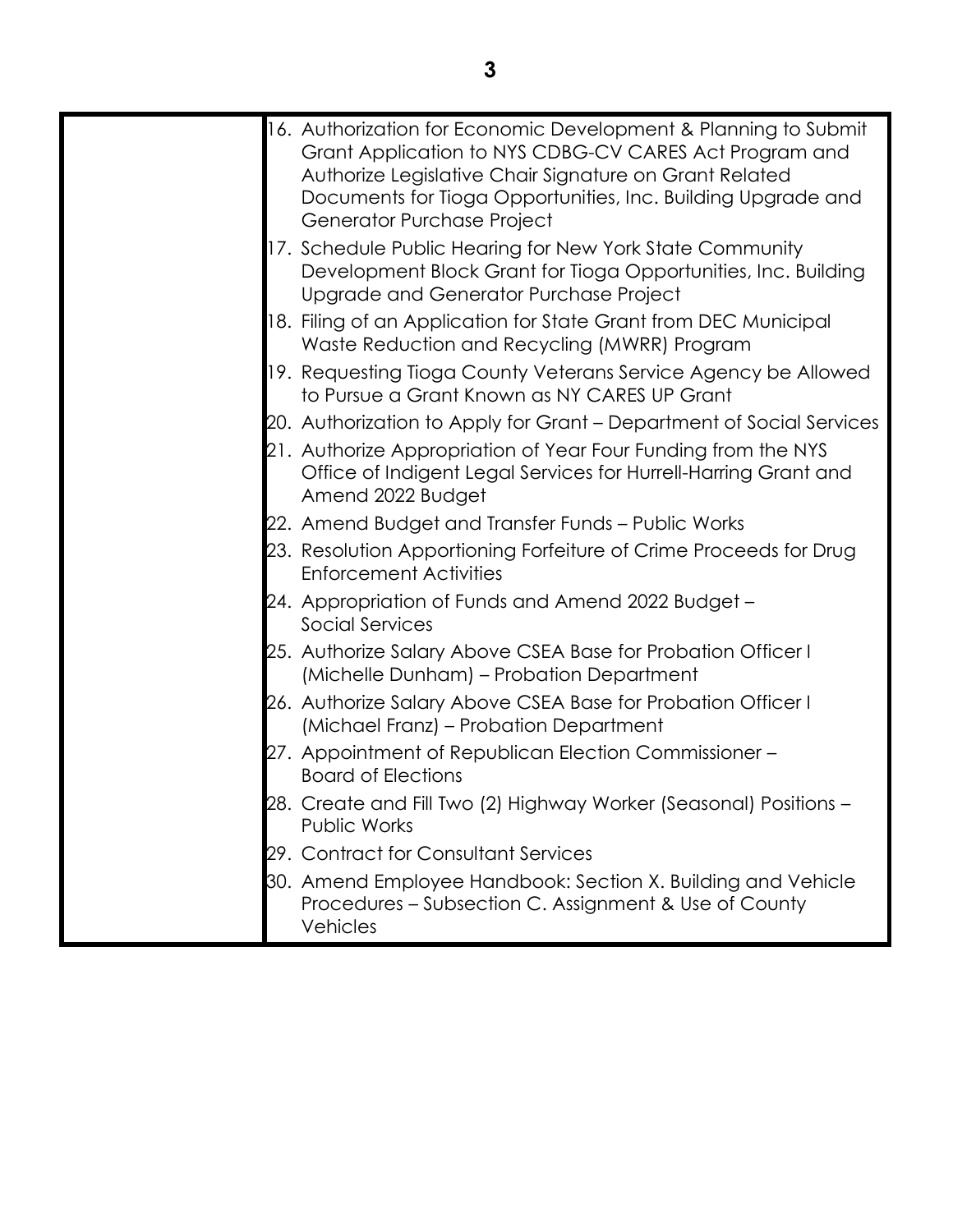| REFERRED TO: | <b>HEALTH &amp; HUMAN SERVICES COMMITTEE</b> |
|--------------|----------------------------------------------|
|              |                                              |

RESOLUTION NO. - 22 RECOGNIZE SHERI M. MCCALL 24 YEARS OF DEDICATED SERVICE DEPARTMENT OF SOCIAL SERVICES

WHEREAS: Sheri began her career with the Tioga County Employment Center on February 2, 1998 as an Employment & Training Assistant. In August 1999, Sheri was promoted to Employment & Training Counselor, and to Senior Employment & Training Counselor in May 2005. Sheri was promoted to her current position as Employment Center Supervisor in September 2007; and

WHEREAS: Sheri McCall has been a dedicated and loyal employee in the performance of her duties; and

WHEREAS: Sheri McCall has shown the highest levels of reliability, trust, loyalty, and competence in the performance of her duties; and

WHEREAS: Sheri McCall will retire on March 26, 2022; therefore be it

RESOLVED: That the Tioga County Legislature, on its own behalf, as well as on behalf of the citizens of Tioga County, express sincere gratitude to Sheri McCall for her twenty-four years of dedicated and loyal service to the Tioga County Employment Center and its most vulnerable citizens; and be it further

RESOLVED: That this resolution be spread upon the minutes of this meeting and a certified copy be presented to this loyal, dedicated, and outstanding employee, Sheri M. McCall.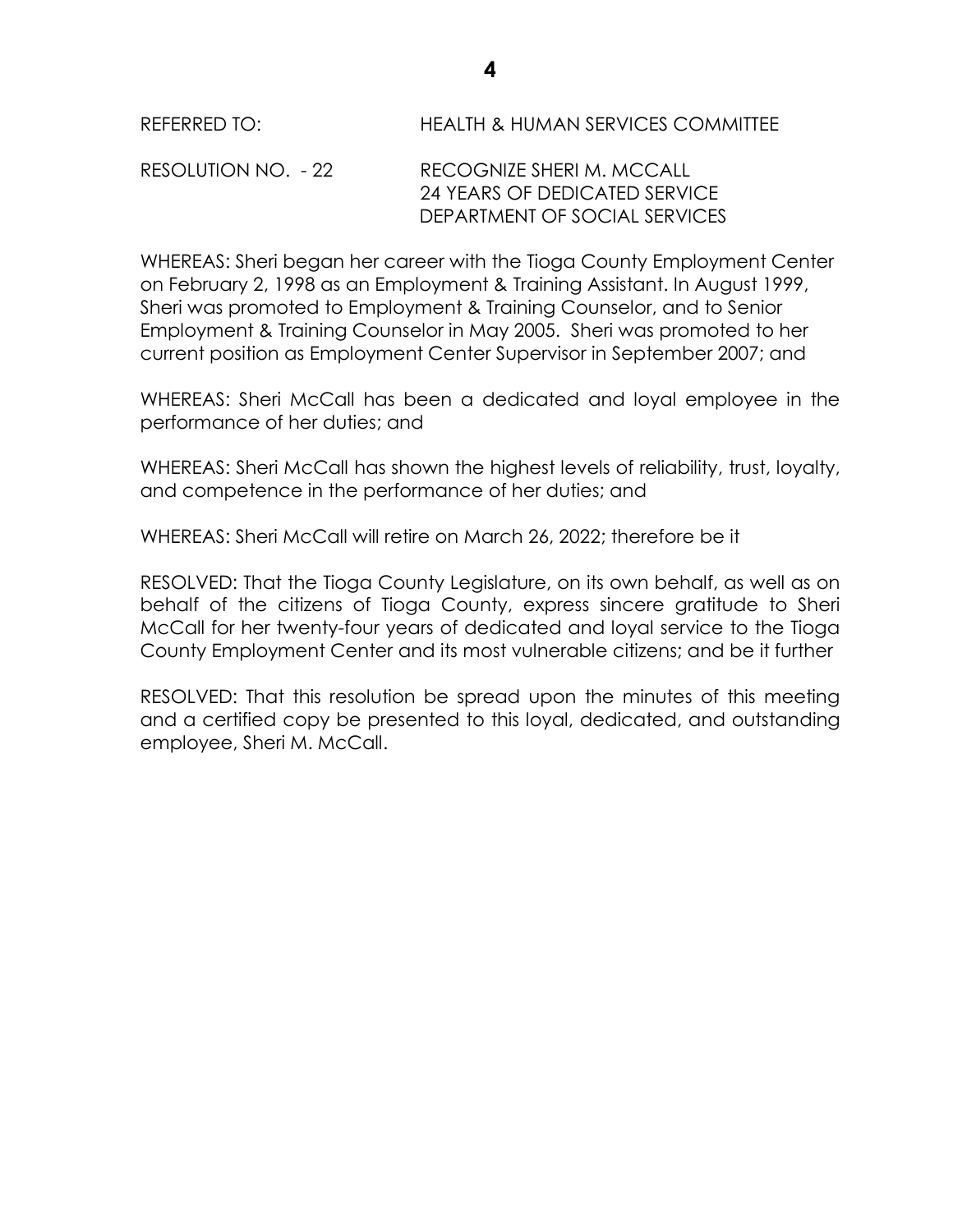RESOLUTION NO. -22 RESOLUTION RECOGNIZING BERNADETTE TOOMBS' 23 YEARS OF DEDICATED SERVICE TO TIOGA COUNTY

WHEREAS: Bernadette Toombs began her employment with Tioga County on August 11, 1998 as the Republican Deputy Commissioner of the Tioga County Board of Elections. On January 1, 2006, Bernadette was appointed as the Republican Commissioner of Elections, which is the position she has retired from; and

WHEREAS: Bernadette Toombs has been a dedicated and loyal employee in the performance of her duties and responsibilities during the past 23 years. During those 23 years, she was committed to serving the voters of Tioga County and supporting the foundation of our democracy by ensuring free and fair elections. In addition, Bernadette faithfully served many years on the Executive and Legislative Committees of the New York State Election Commissioners' Association, and as a historian of the New York State Election Commissioners' Association; and

WHEREAS: Bernadette Toombs has retired as of February 26, 2022; therefore be it

RESOLVED: That the Tioga County Legislature, on its own behalf, as well as on behalf of the citizens of Tioga County, express sincere gratitude to Bernadette Toombs for her twenty-three years of dedicated and loyal service to Tioga County and its voters; and be it further

RESOLVED: That this resolution be spread upon the minutes of this meeting and a certified copy be presented to this dedicated, devoted and exceptional employee, Bernadette Toombs.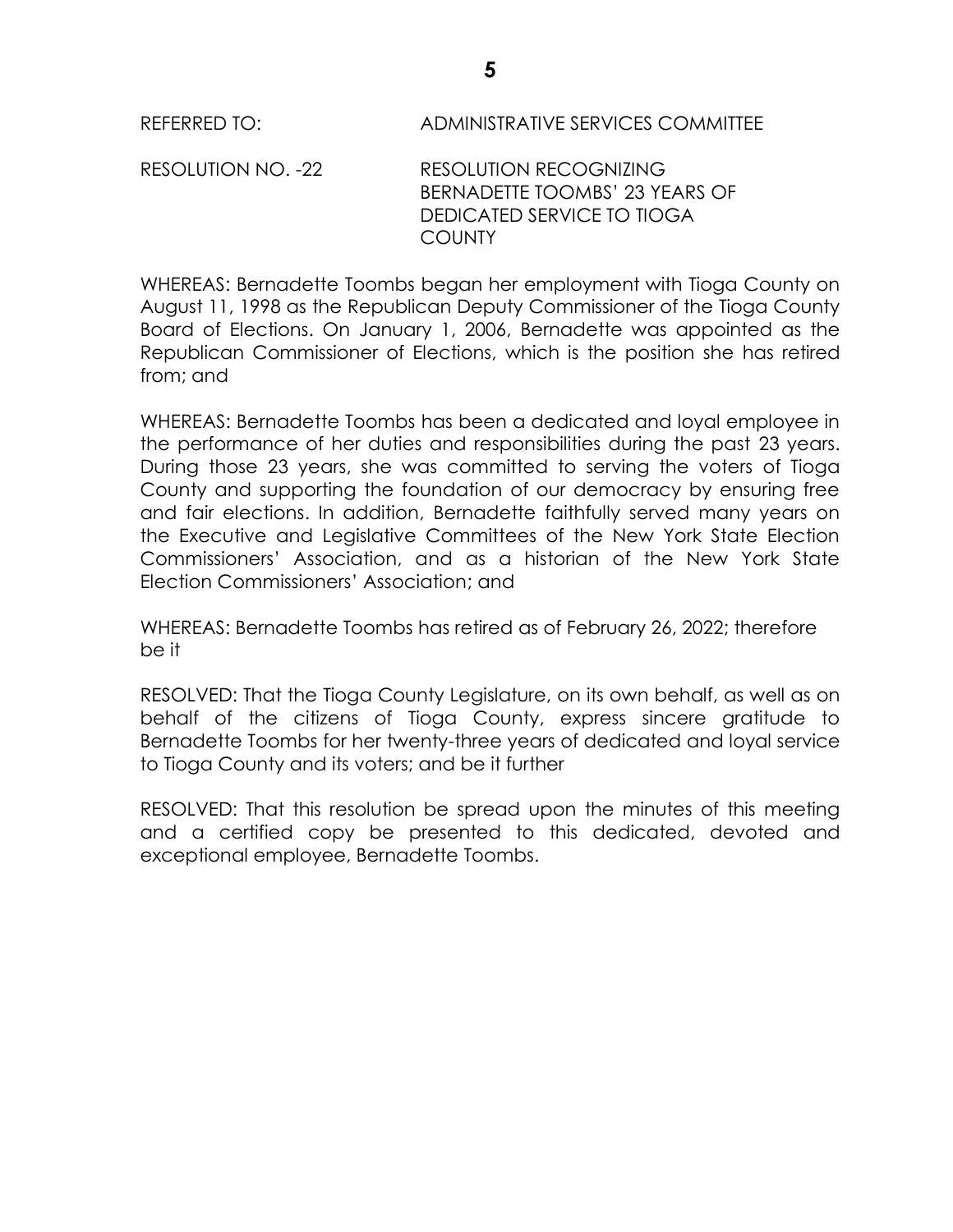RESOLUTION NO. -22 RESOLUTION RECOGNIZING BETHANY O'ROURKE'S 24 YEARS OF DEDICATED SERVICE TO TIOGA COUNTY

WHEREAS: Bethany O'Rourke began her career with Tioga County as Personnel Officer on March 18, 1998, bringing 10 years of experience with her from Cortland County; and

WHEREAS: Bethany has been dedicated and loyal in the performance of her duties and responsibilities throughout the past 24 years and has earned the respect of her fellow Department Heads, County employees and retirees, labor unions, the Legislature as well as her colleagues across the State; and

WHEREAS: During Bethany's tenure she navigated a variety of challenges such as changes in Federal and State regulations including the Affordable Care Act and most recently the paid COVID leave programs; and

WHEREAS: Bethany monitored employee benefits and was successful in implementing significant changes that maintained the level of benefits for employees while reducing County expenses; and

WHEREAS: In 2018 Bethany was very instrumental in the formation of Tioga County's Institute for Advancement (I4A), a training program developed to offer county employees opportunities for professional development, with the goal of enhancing their careers with the County; and

WHEREAS: Since the establishment of I4A, Bethany has devoted her time and energy to the success of the program and became a *Real Colors & Real Solutions* facilitator and conducts this training geared toward building sound working relationships with peers for all I4A participants; and

WHEREAS: Throughout her tenure with Tioga County, Bethany has been an integral member of the New York State Association of Personnel & Civil Service Officers, serving on the Executive Committee for many years and then as President from 2005 to 2007, and was awarded the President's Award by the New York State Civil Service Commission in 2007 in recognition of that service; and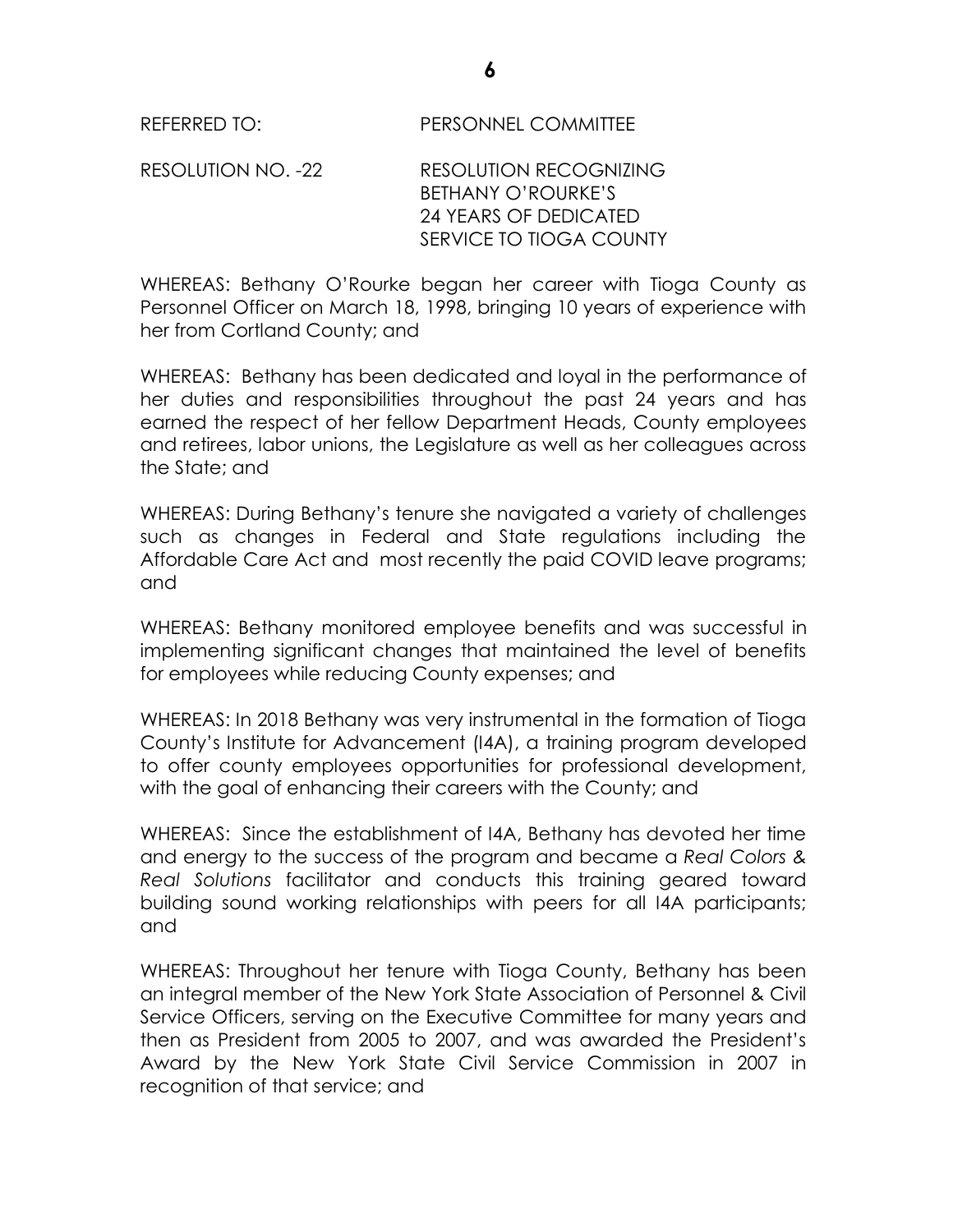WHEREAS: Bethany assumed the role of Secretary for the New York State Association of Personnel & Civil Service Officers in 2013, an office she held until her retirement; and

WHEREAS: The New York State Association of Personnel & Civil Service Officers honored Bethany with the 2014 Merit and Fitness Award for her commitment to the mission and ideals of the Association by providing continuity of knowledge, sage advice, and stability to the membership; and

WHEREAS: Bethany will be retiring on March 18, 2022; therefore be it

RESOLVED: That the Tioga County Legislature, on its own behalf, as well as on behalf of the citizens of Tioga County, expresses sincere gratitude to Bethany O'Rourke for her 24 years of dedicated and loyal service as Personnel Officer to Tioga County and its residents; and be it further

RESOLVED: That this resolution be spread upon the minutes of this meeting and a certified copy be presented to Bethany O'Rourke.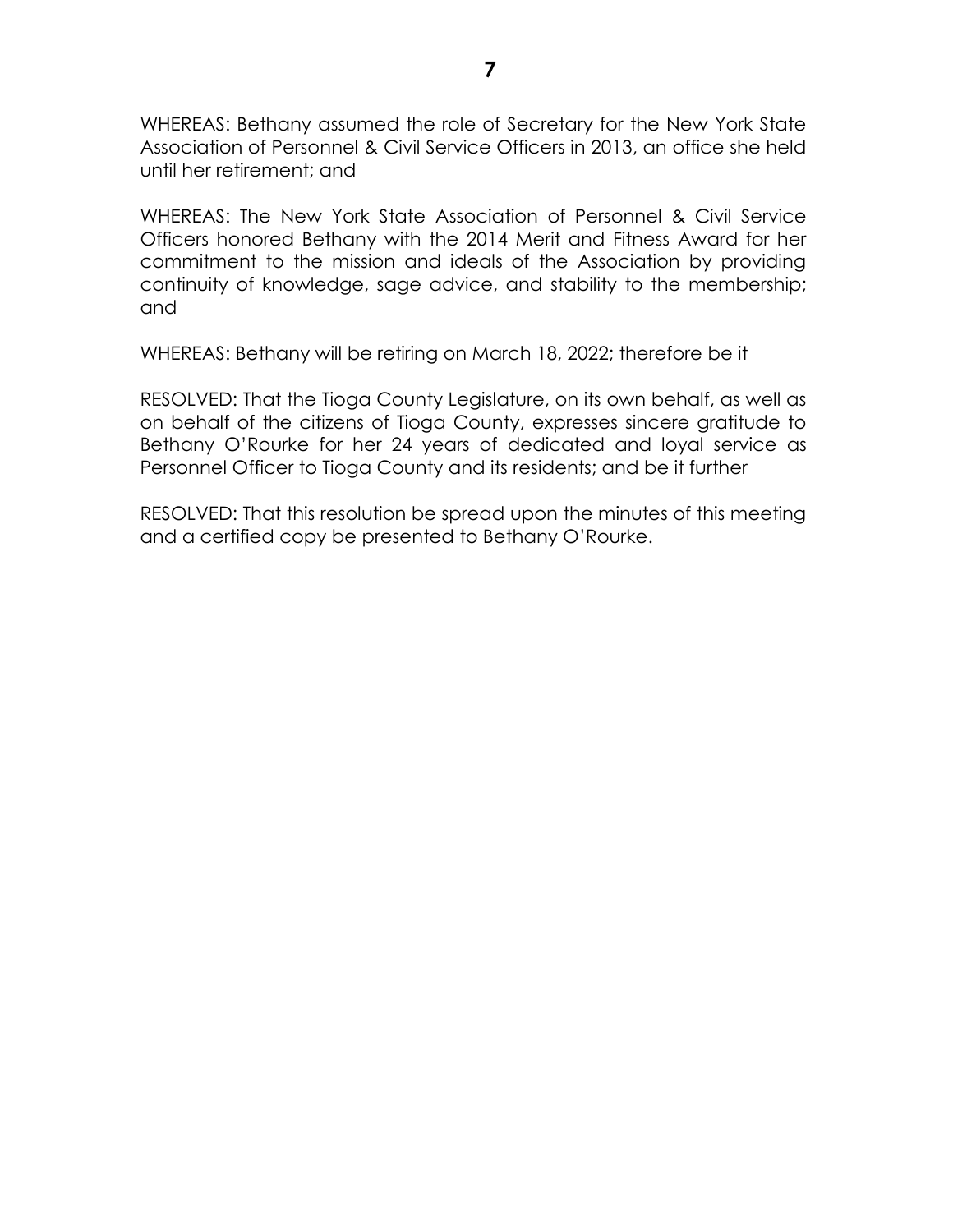REFERRED TO: PUBLIC SAFETY COMMITTEE

RESOLUTION NO. -22 RESOLUTION RECOGNIZING SHERRI HARRIS' 25 YEARS OF DEDICATED SERVICE TO TIOGA COUNTY

WHEREAS: Sherri Harris began her employment with Tioga County on August 9, 1996 as a temporary typist at the Probation Department. On September 5, 1996 her temporary typist position then became a Senior Typist still with Probation until September 30, 1996. On October 1, 1996, Sherri accepted the position of Account Clerk-Typist for the Tioga County Clerk's office. On April 14, 2000, she resigned from that position to adventure back into the banking industry. On September 18, 2000, Sherri was reinstated as an Account Clerk-Typist for DMV which is under the County Clerk's office. On September 30, 2002, she took a lateral position at Tioga County Department of Social Services in the Child Support and Enforcement Unit. On September 4, 2012, Sherri accepted the position Accounting Associate III with the Tioga County Probation Department which is the position she will retire from; and

WHEREAS: Sherri Harris has been dedicated and loyal in the performance of her duties and responsibilities during the past 25 years; and

WHEREAS: Sherri Harris will retire on March 31, 2022; therefore be it

RESOLVED: That the Tioga County Legislature, on its own behalf, as well as on behalf of the citizens of Tioga County, express sincere gratitude to Sherri Harris for her 25 years of dedicated and loyal service to the Tioga County Probation Department and it's most vulnerable citizens; and be it further

RESOLVED: That this resolution be spread upon the minutes of this meeting and a certified copy be presented to this loyal, dedicated and outstanding employee, Sherri Harris.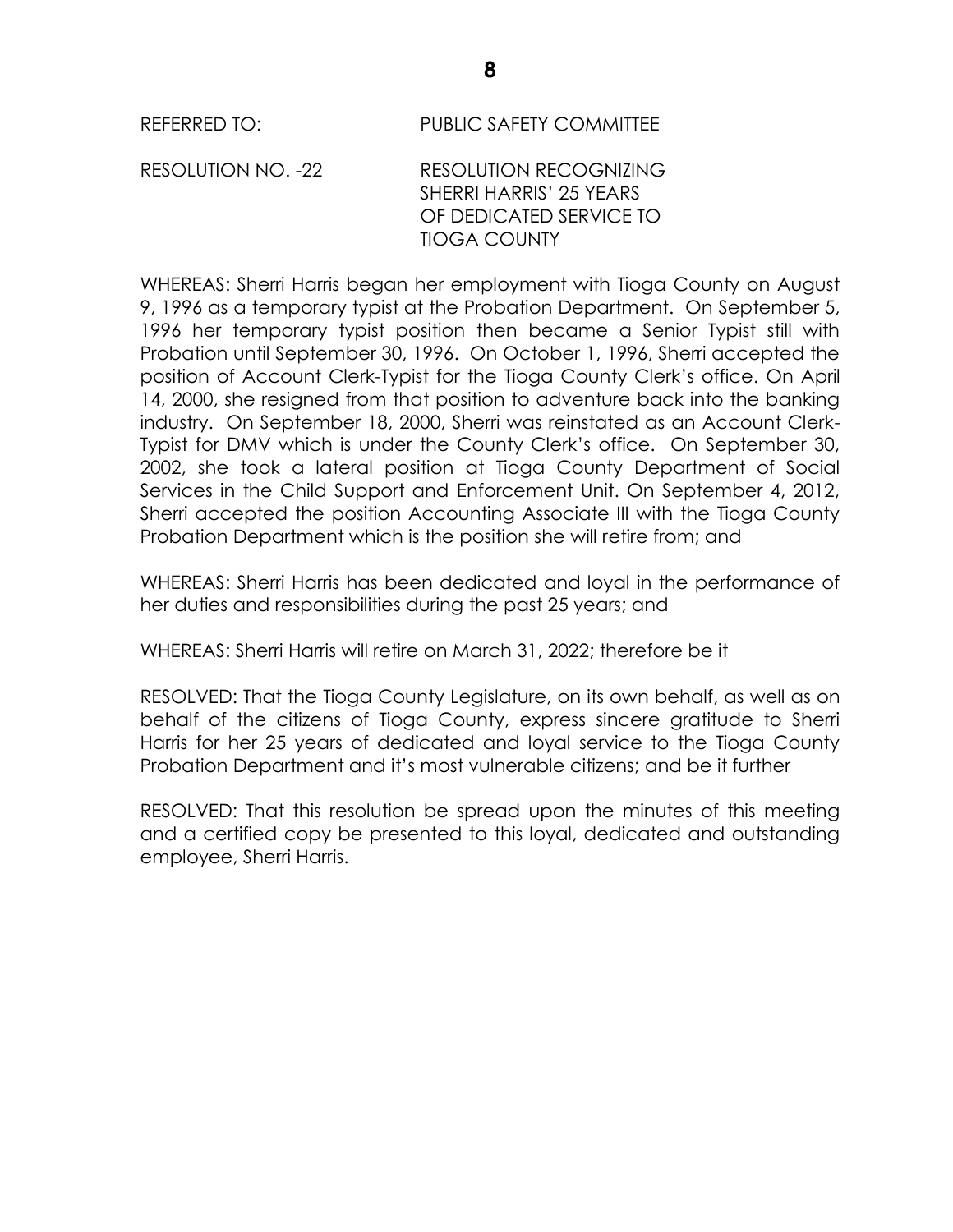RESOLUTION NO. -22 RESOLUTION RECOGNIZING WILLIAM WHITE'S 21 YEARS OF DEDICATED SERVICE TO TIOGA COUNTY SHERIFF'S OFFICE

WHEREAS: William White was hired as a part-time Guard on September 27, 1993 through December 31, 1996 and appointed to the position of Deputy Sheriff on December 13, 2003; appointed to Road Patrol Sergeant on March 17, 2009; and appointed to Lieutenant of Road Patrol on June 11, 2020; and

WHEREAS: William White has been dedicated and loyal in the performance of his duties and responsibilities during his 21 years of service, thereby earning the respect of his colleagues and peers throughout Tioga County; and

WHEREAS: William White will retire from the Tioga County Sheriff's Office on February 28, 2022; therefore be it

RESOLVED: That the Tioga County Legislature, on its own behalf, as well as on behalf of the citizens of Tioga County, express sincere gratitude to William White for his 21 years of dedicated and loyal service to the residents of Tioga County; and be it further

RESOLVED: That this resolution be spread upon the minutes of this meeting and a certified copy be presented to this outstanding employee, William White.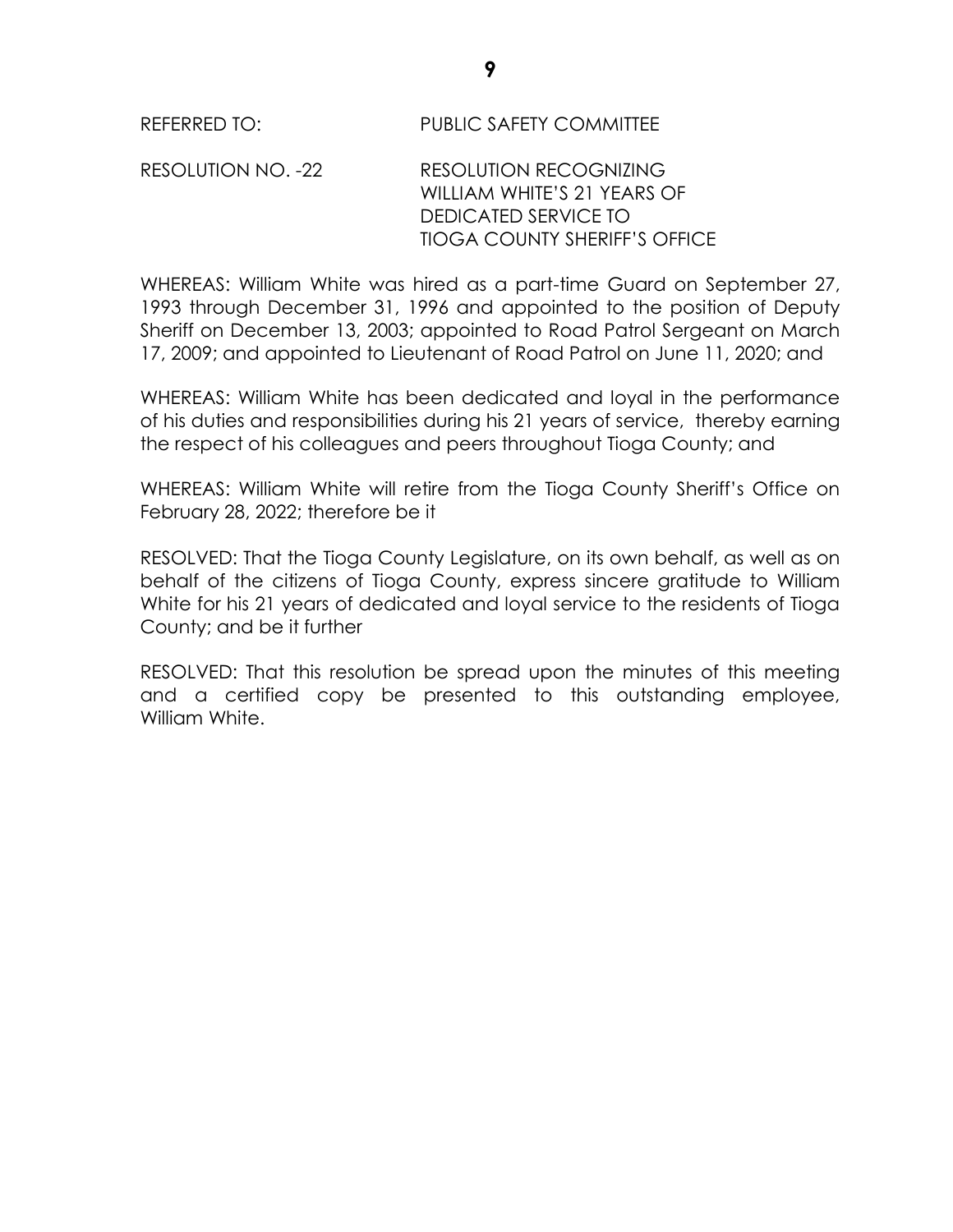### **COUNTY OF TIOGA EXECUTIVE PROCLAMATION**

WHEREAS: National Nutrition Month is an annual nutrition education and information campaign created by the Academy of Nutrition and Dietetics used to promote healthy eating and physical activity habits; and

WHEREAS: Good nutrition reduces the risk of costly chronic diseases that shorten the lifespan, such as heart disease, type 2 diabetes, and obesity; and

WHEREAS: According to the Centers for Disease Control and Prevention, only 4 in 10 children and 1 in 7 adults eat the daily recommended amount of fruit. In Tioga County, nearly 30% of residents reported eating fruit less than once per day; and

WHEREAS: Making small consistent changes to improve the nutritional quality of one's diet can make a large impact on their overall health status; and

WHEREAS: There are key messages for everyone regarding their health and nutrition: Eat a variety of nutritious foods from different food groups, practice portion control to avoid overeating, plan healthy meals and snacks, exercise most days of the week, take time to enjoy food, and visit a Registered Dietitian Nutritionist (RDN) for personalized nutrition information; and

WHEREAS: Sharing evidence-based nutrition information is a crucial step toward improving the eating habits of Tioga County residents; therefore

THE TIOGA COUNTY LEGISLATURE, County of Tioga, does hereby proclaim the month of March 2022 as

# **NATIONAL NUTRITION MONTH**

and encourages Tioga County residents to make informed food choices and seek nutrition advice from local resources such as Tioga County Public Health and SNAP-Ed New York.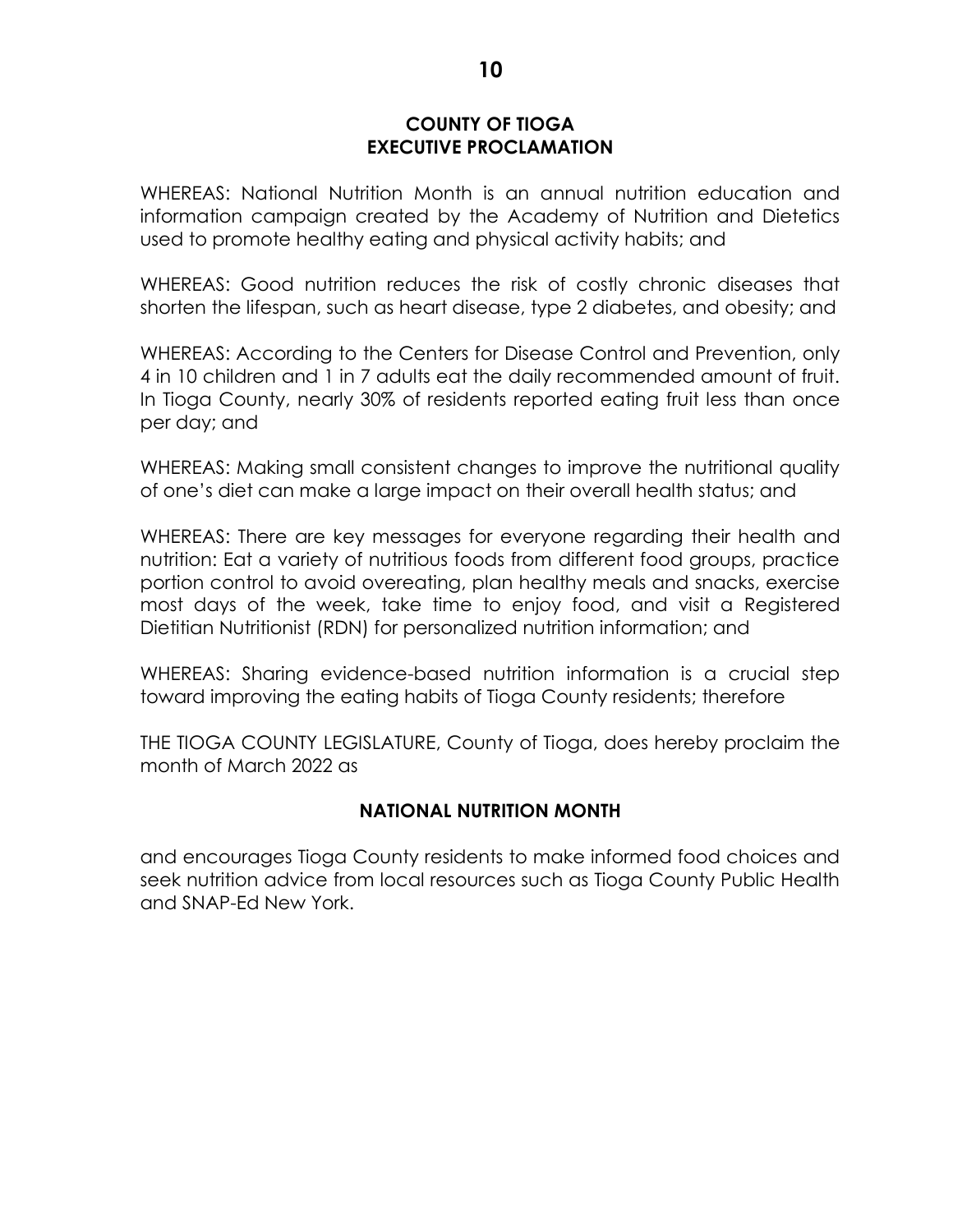### **COUNTY OF TIOGA EXECUTIVE PROCLAMATION**

WHEREAS: The people of Tioga County benefit every day from the efforts of the public health workforce when eating at restaurants, drinking tap water, and learning about prevention of diseases; and

WHEREAS: Throughout the COVID-19 pandemic Public Health has worked diligently to minimize the burden of disease through community outreach, collaboration with community partners, contact tracing, issuing isolation and quarantine orders, and COVID-19 vaccination and booster clinics; and

WHEREAS: Public Health activities protect Tioga County residents from infectious and chronic diseases, environmental and workplace hazards, unintentional injuries and violence; and

WHEREAS: Educating people about the benefits of healthy behaviors is an essential element in attaining good health and preventing premature illness and death; and

WHEREAS: Public Health efforts alone cannot accomplish the goal of a healthier Tioga County without cooperation and partnership with communities and individuals; and

WHEREAS: Each of us needs to do our part by taking personal responsibility to improve behaviors by following public health recommendations: abstaining from tobacco use, prioritizing sleep, staying up-to-date on vaccinations, making time for regular, safe physical activity, and eating more fruits and vegetables in order to prevent disease; and

WHEREAS: National Public Health Week provides an opportunity for our county to learn about public health concerns and success stories that are vital to healthy communities, such as immunizing against infectious disease, providing services for children with developmental delays, ensuring safe living conditions, enforcing environmental health regulations, providing dental services to underserved families, and preventing lead poisoning; and

WHEREAS: The residents of Tioga County recognize the essential role public health plays in their everyday lives; therefore

THE TIOGA COUNTY LEGISLATURE does hereby proclaim the week of April 4 – 10, 2022 as

### **PUBLIC HEALTH WEEK**

and urges all residents to take steps to educate and recognize the role of public health in our community.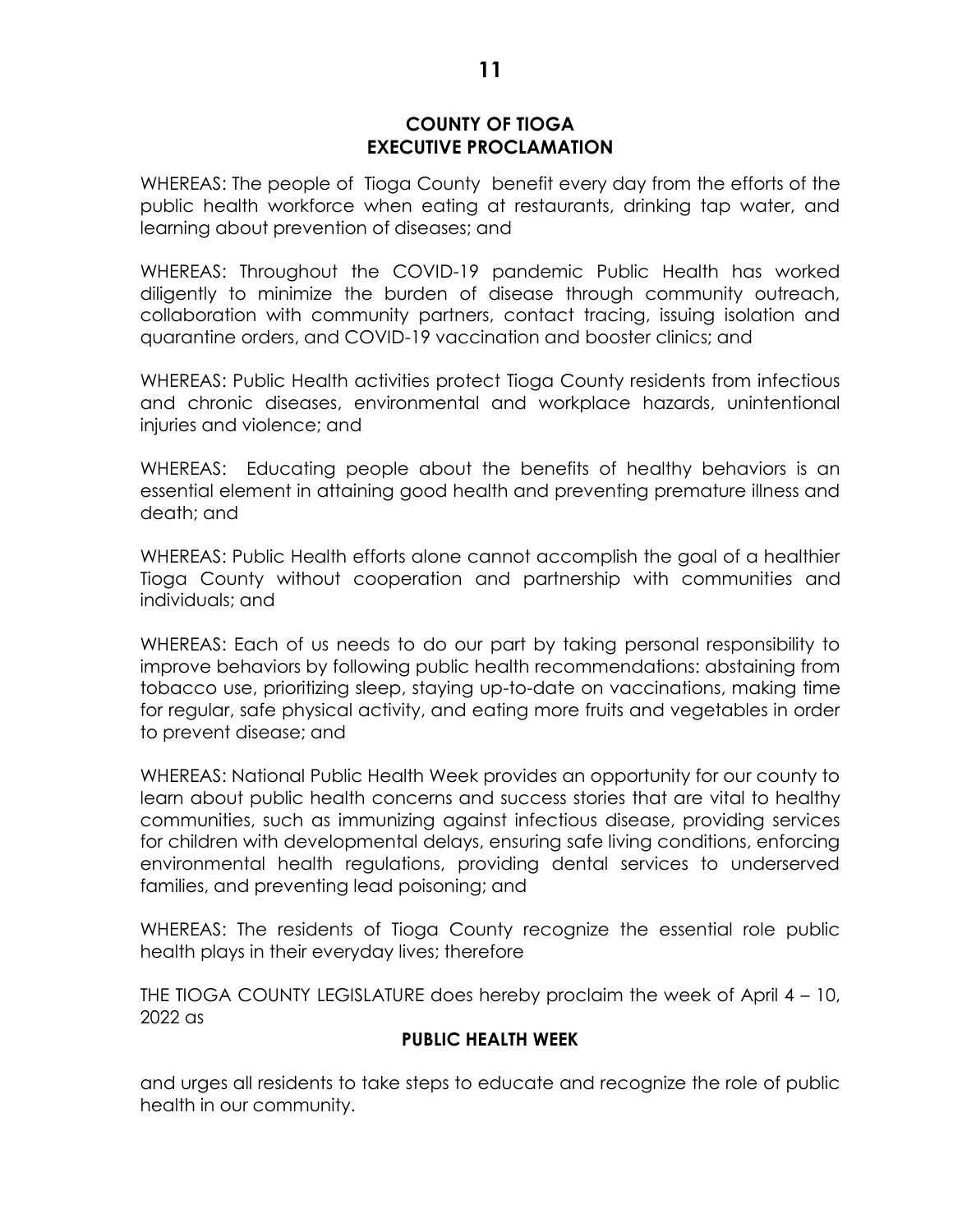### REFERRED TO: LEGISLATIVE WORKSESSION

RESOLUTION NO. -22 APPOINT MEMBER TO BOARD OF ETHICS

WHEREAS: Tioga County Ethics Policy, Section II, Subsection VI (B) – Ethics Board Membership states members who have served two full three-year terms may not be reappointed for at least one year after the expiration of their last term; and

WHEREAS: A vacancy exists on the Board of Ethics due to Reverend James Stevens term ending; and

WHEREAS: Thomas Mullen, a resident of Tioga County, NY has agreed to serve on the Board of Ethics; therefore be it

RESOLVED: That Thomas Mullen be and hereby is appointed to the Board of Ethics for a term beginning April 1, 2022 through March 31, 2025.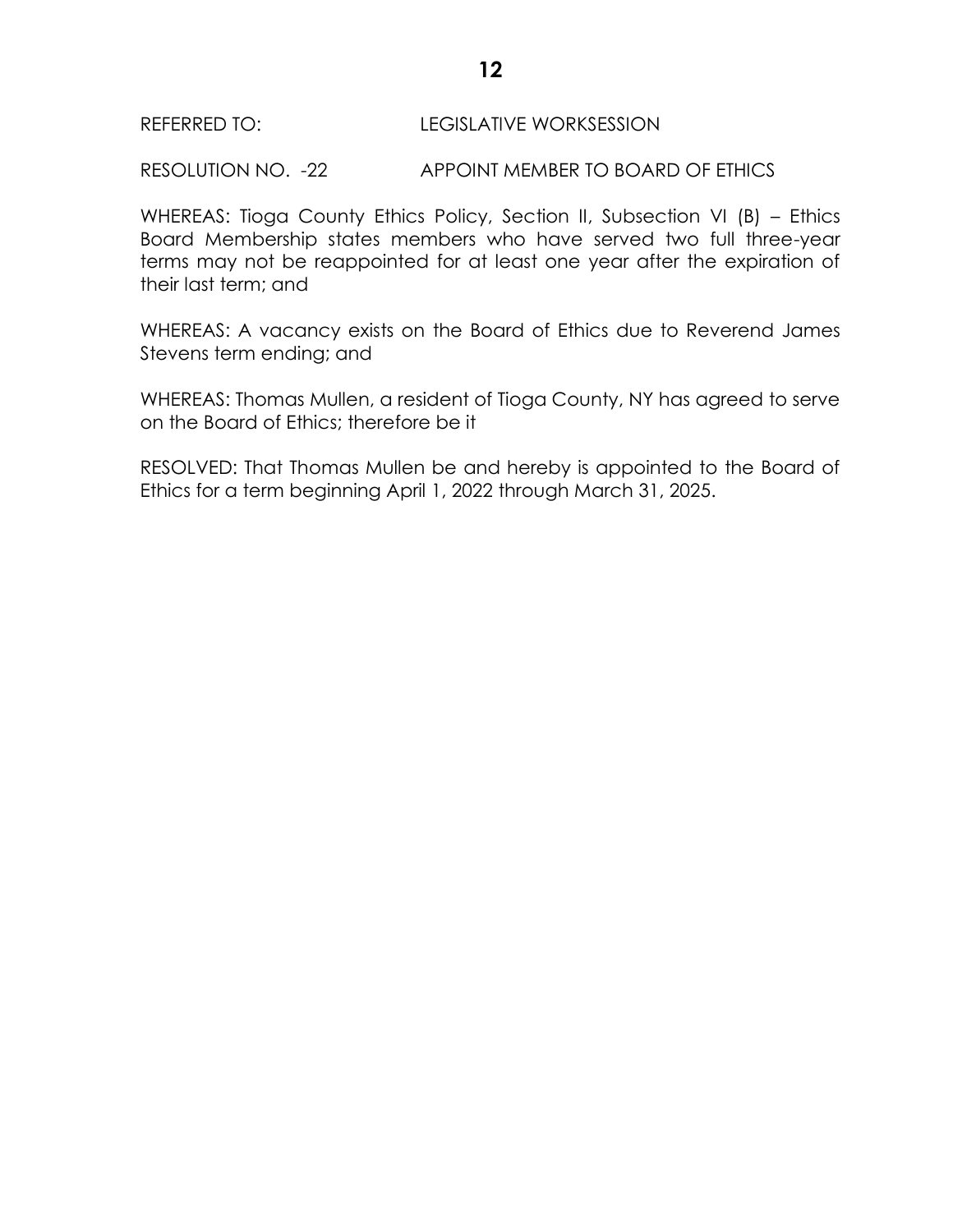RESOLUTION NO. -22 APPOINT MEMBER TO THE TIOGA COUNTY BOARD OF HEALTH

WHEREAS: Section 344 of the Public Health Law requires that members of the Board of Health shall serve six year staggered terms; and

WHEREAS: Maureen Hawley resigned from the Board of Health November 11, 2020; and

WHEREAS: The appointed term for Maureen Hawley on the Board of Health expires June 13, 2022; and

WHEREAS: William Simmons has agreed to fill the unexpired term of Maureen Hawley and continue with a new six-year term effective June 14, 2022 through June 13, 2028 ; and

WHEREAS: The Board of Health voted, on February 17, 2022, to recommend to the Tioga County Legislature the appointment of William Simmons to the Board of Health; therefore be it

RESOLVED: That William Simmons be appointed to the Board of Health to serve the remainder of the unexpired term of Maureen Hawley and thereafter commence a new six-year term effective June 14, 2022 through June 13, 2028.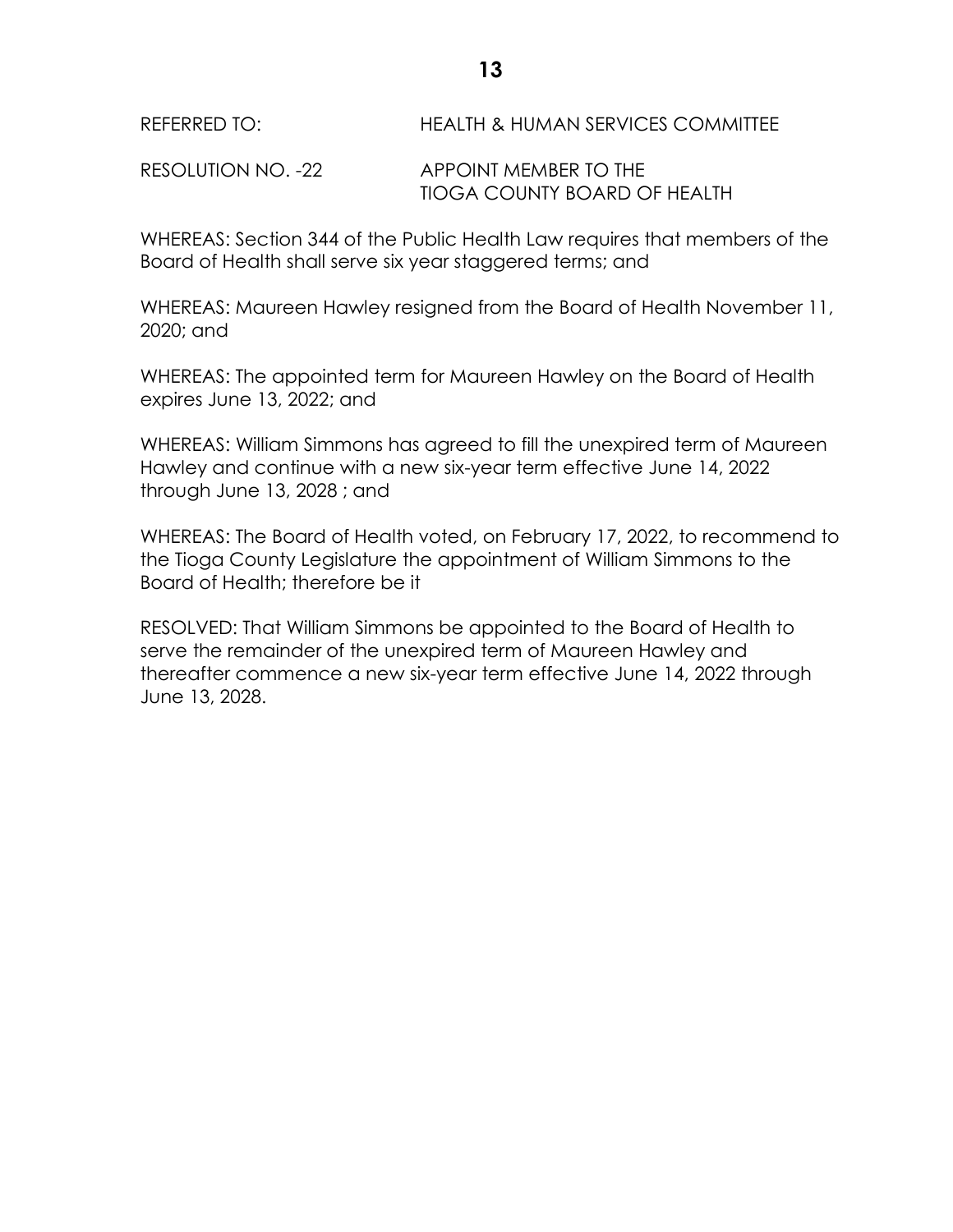RESOLUTION NO. -22 RESOLUTION REAPPOINTING MEMBER TO COMMUNITY SERVICES BOARD

WHEREAS: Larrisa Pierce's appointment to the Community Services Board will expire on March 31st, 2021; and

WHEREAS: The Community Services Board has recommended Larissa Pierce's reappointment; and

WHEREAS: Section Article 41.11 (d) of the Mental Hygiene Law allows counties to determine the length of term of Community Services Board members; therefore be it

RESOLVED: That Larissa Pierce be reappointed to the Community Services Board, for term starting April 1st, 2022 and ending March 31st, 2026.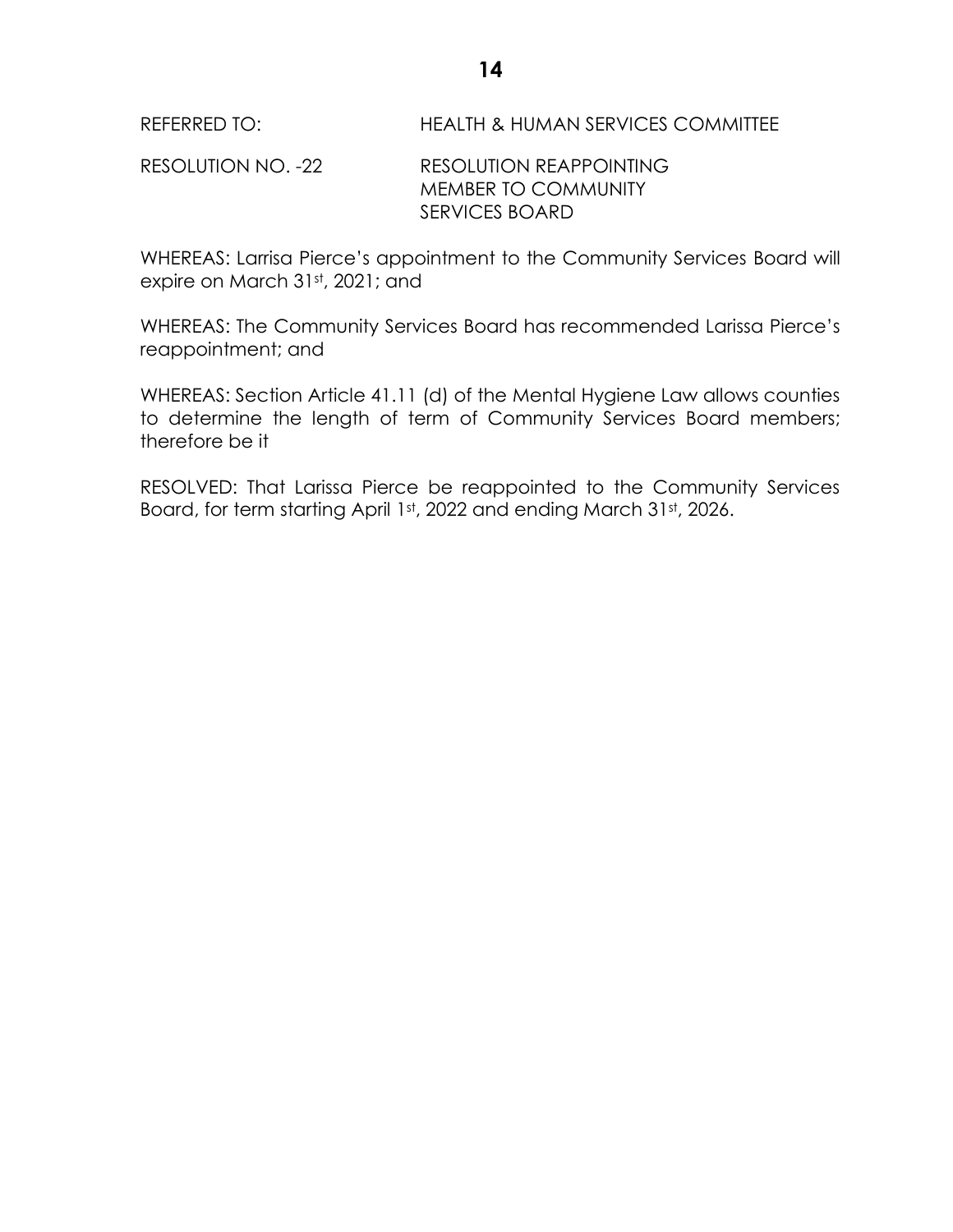| RESOLUTION NO. -22 | RE-APPOINT MEMBERS TO       |
|--------------------|-----------------------------|
|                    | <b>TRAFFIC SAFETY BOARD</b> |
|                    | <b>SHERIFF'S OFFICE</b>     |

WHEREAS: The terms of the Traffic Safety Board members will expire March 31, 2022; therefore be it

RESOLVED: That the following members be appointed to the Traffic Safety Board for a term as follows:

| <b>TITLE</b><br><b>TERM</b>                                              |  |
|--------------------------------------------------------------------------|--|
| $4/1/22 - 3/31/25$<br>Tioga County Public Works Commissioner or Designee |  |
| $4/1/22 - 3/31/25$<br><b>Tioga County Emergency Services Director</b>    |  |
| 4/1/22-3/31/25<br>Tioga County Sheriff or Designee                       |  |
| Tioga County Economic Development or Designee<br>4/1/22-3/31/25          |  |
| Tioga County Public Health Director or Designee<br>$4/1/22 - 3/31/25$    |  |
| $4/1/22 - 3/31/25$<br>Art Cacciola - Candor                              |  |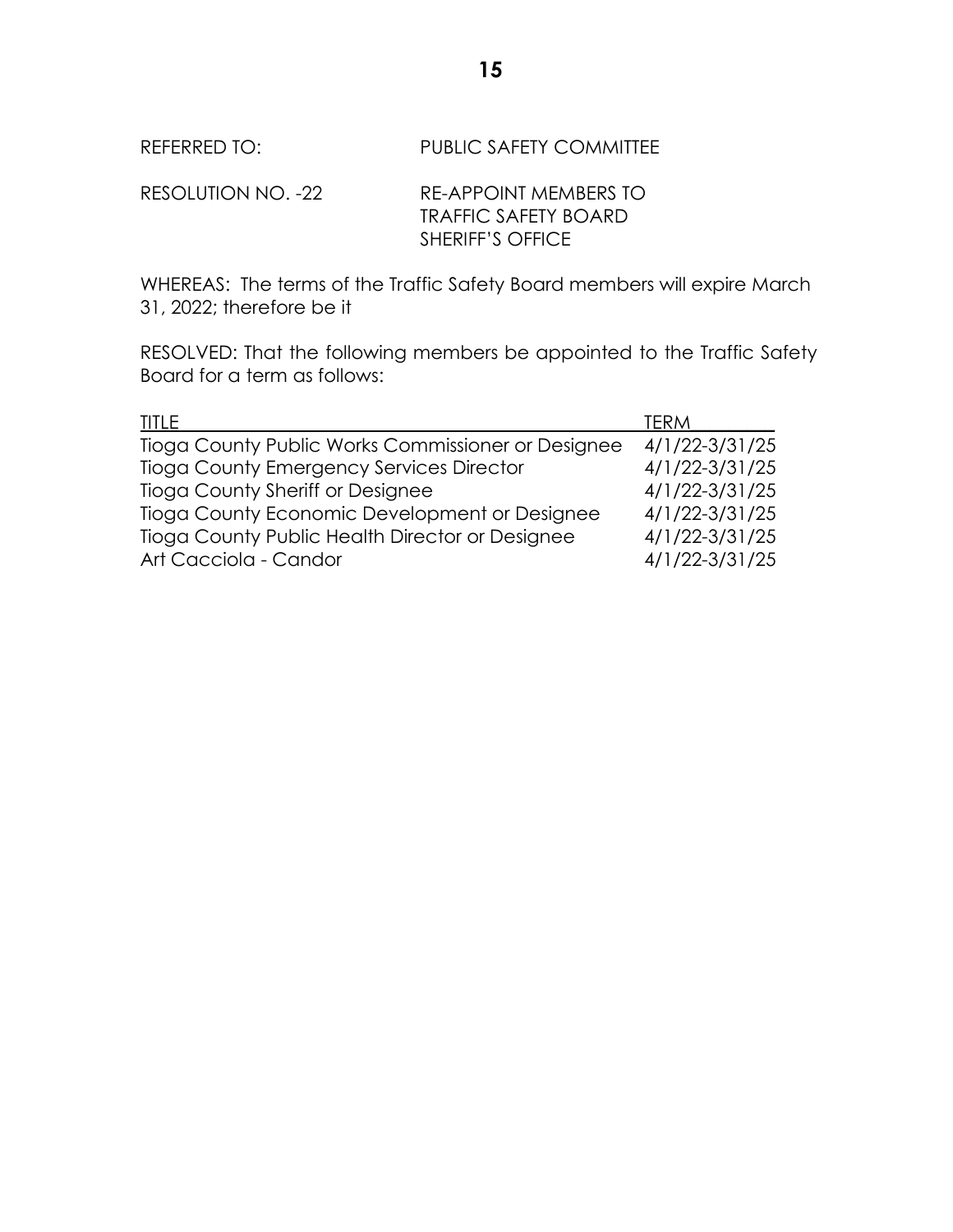RESOLUTION NO. -22 RE-APPOINT MEMBER TO THE TIOGA COUNTY LOCAL DEVELOPMENT CORPORATION (TCLDC)

WHEREAS: The term of Tioga County Local Development Corporation member, Jon Ward, will expire as of March 31, 2022; and

WHEREAS: Jon Ward has expressed a desire for re-appointment to serve another term; therefore be it

RESOLVED: That the Tioga County Legislature hereby re-appoint Jon Ward for another three-year term of 4/1/22 – 3/31/25.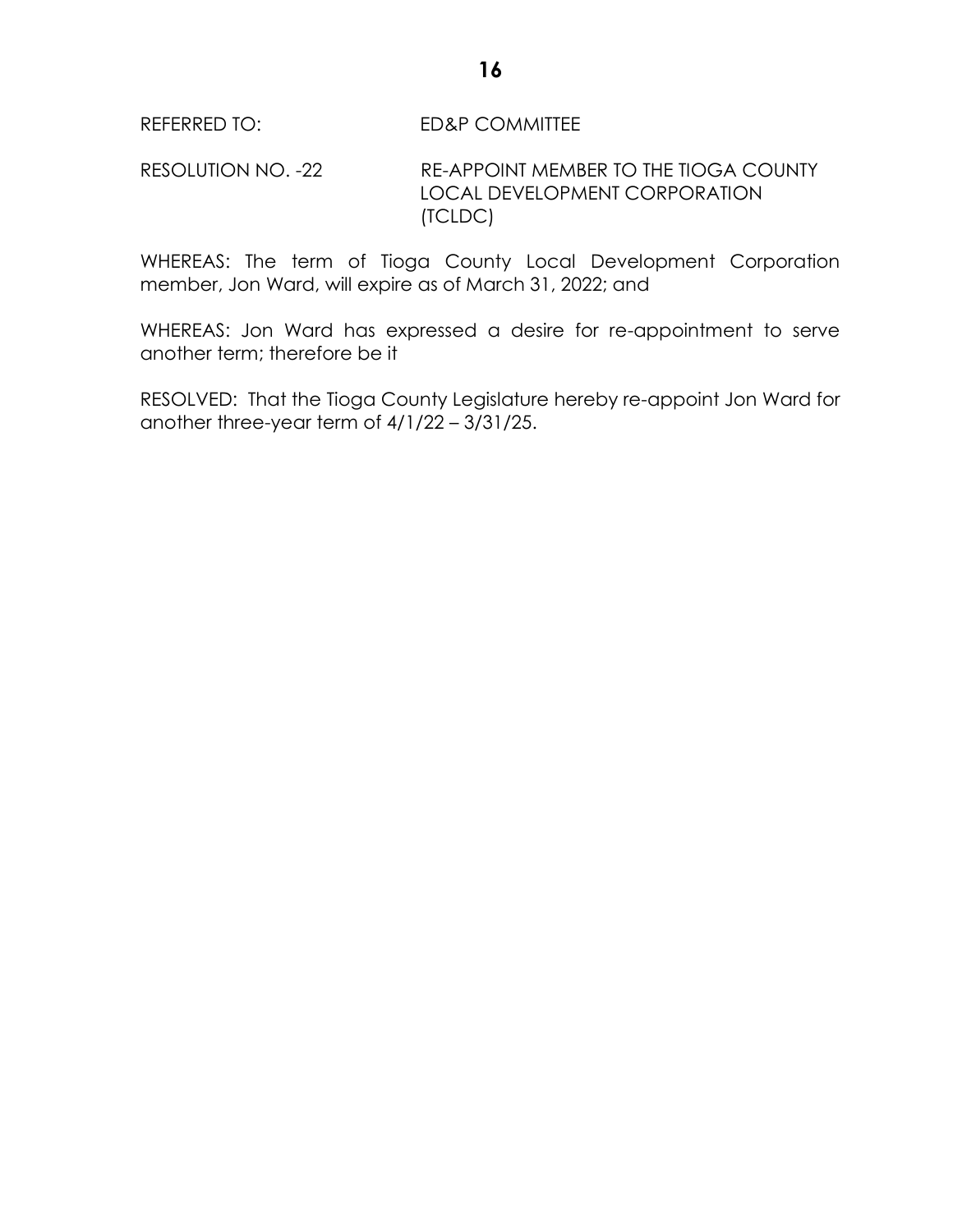RESOLUTION NO. -22 RE-APPOINT MEMBER TO THE TIOGA COUNTY LOCAL DEVELOPMENT CORPORATION (TCLDC)

WHEREAS: The term of Tioga County Local Development Corporation member, Marcia Kiechle, will expire as of March 31, 2022; and

WHEREAS: Marcia Kiechle has expressed a desire for re-appointment to serve another term; therefore be it

RESOLVED: That the Tioga County Legislature hereby re-appoint Marcia Kiechle for another three-year term of 4/1/22 – 3/31/25.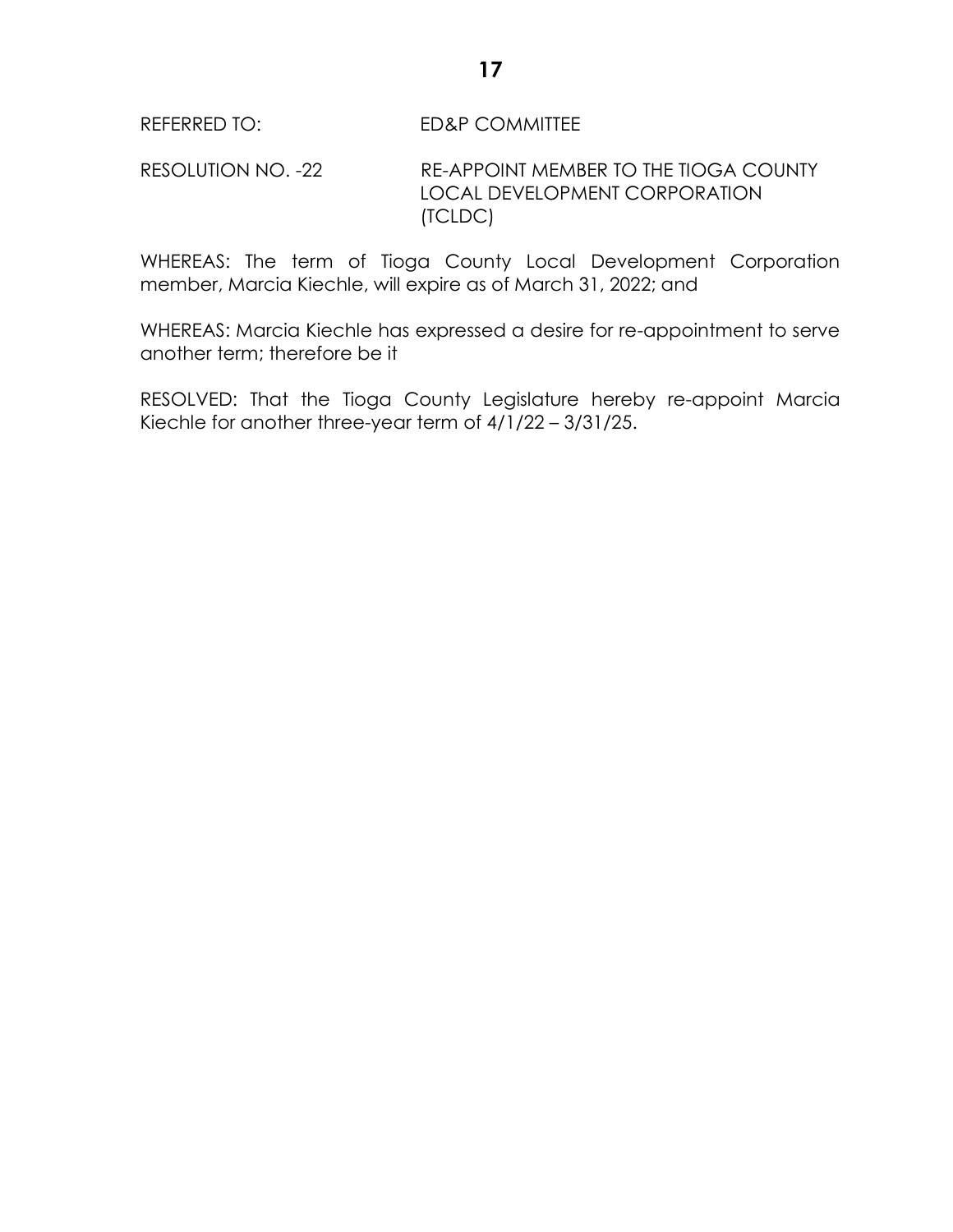## REFERRED TO: FINANCE/LEGAL COMMITTEE

### RESOLUTION NO. -22 ERRONEOUS ASSESSMENT TOWN OF SPENCER

WHEREAS: An application for Corrected Tax Roll for the year 2020 indicates that parcels #68.00-1-13.2-1, 68.00-1-13.3-1, 68.00-1-13.4-1, 68.00-1-13.5-1, 68.00-1-29.11-1, 68.00-1-67.-1,68.00-1-68.-1 account #5284, 5285, 5286, 5287, 5288, 5289, 5290, in the Town of Spencer assessed to Spencer-Tioga Solar LLC (c/o SUN8 PDC LLC) on the 2020 tax roll of the Town of Spencer is erroneous in that the Spencer-Tioga Solar LLC should have been wholly exempt due to their IDA PILOT for solar farm started in the 2019 roll year and that the exempt code was not applied; therefore be it

RESOLVED: The tax bills for 2020 in the Town of Spencer be null and void; and be it further

RESOLVED: That the erroneous County Tax of \$6.72 be charged to the proper account in the records of the County Treasurer; and be it further

RESOLVED: That the erroneous Town Tax of \$4.76 be charged to the proper account in the records of the County Treasurer; and be it further

RESOLVED: That the Solid Waste Tax of \$.42 be charged to the proper account in the records of the County Treasurer; and be it further

RESOLVED: That the School Tax of \$15.26 be charged to the proper account in the records of the County Treasurer; and be it further

RESOLVED: That the erroneous Fire Tax of \$.42 be charged to the proper account in the records of the County Treasurer.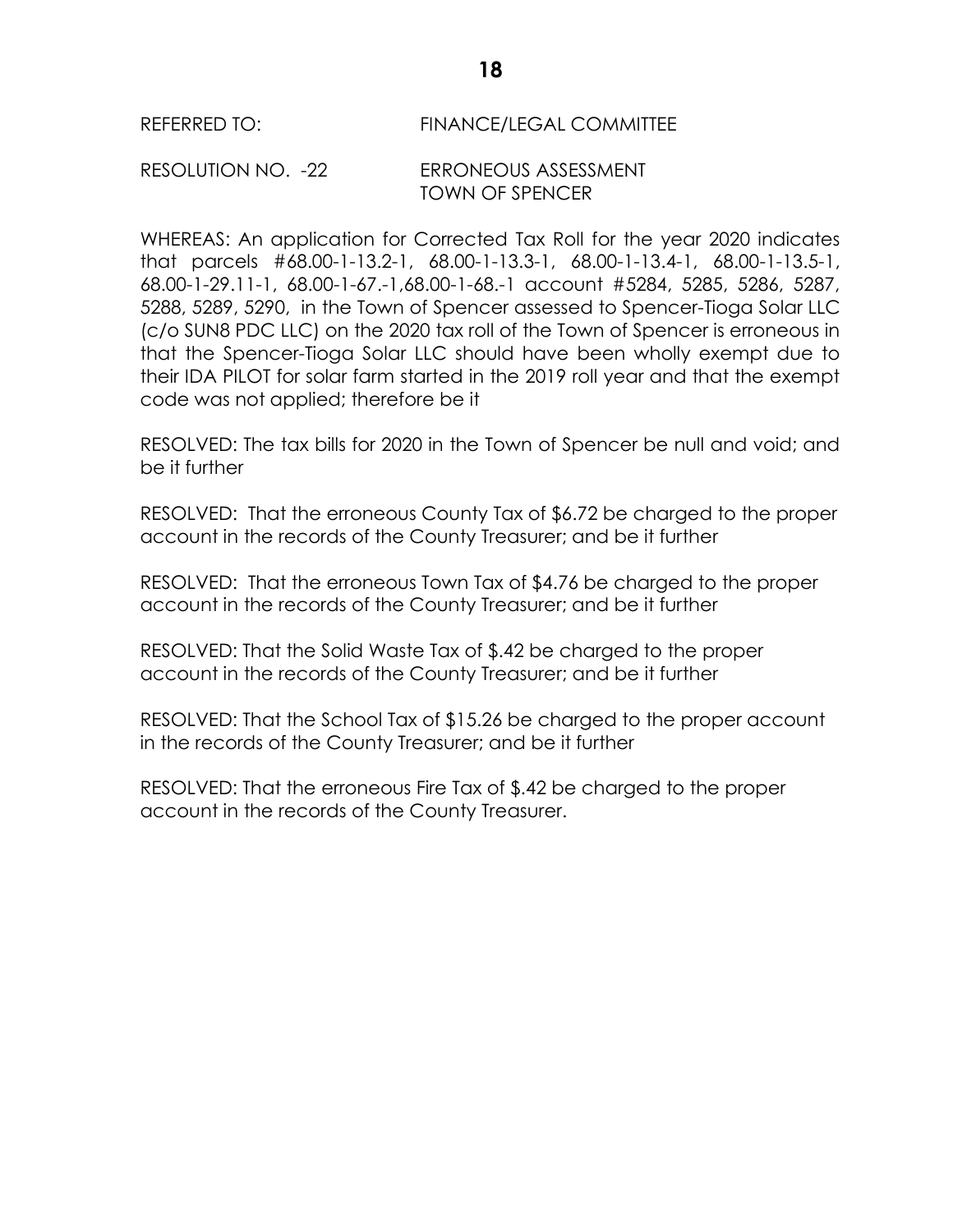### REFERRED TO: LEGISLATIVE WORKSESSION

RESOLUTION NO. -22 ADOPT LOCAL LAW NO. 3 OF 2022

WHEREAS: A public hearing was held on February 24, 2022, following due notice thereof to consider the adoption of Local Law Introductory No. C of the Year 2022; a Local Law repealing Local Law No. 1 of 2022 and imposing additional surcharges for telephonic communication pursuant to the authority of Tax Law §186-g and County Law §337; and

WHEREAS: It is in the best interests of the residents of Tioga County to adopt such Local law which will be Local Law No. 3 of 2022; therefore be it

RESOLVED: That the following Local Law be and hereby is adopted:

County of Tioga

Local Law No. 3 of the Year 2022.

A Local Law of the Tioga County Legislature of the County of Tioga, repealing Local Law No. 1 of the Year 2022 and imposing additional surcharges for telephonic communication pursuant to the authority of Tax Law §186-g and County Law §337.

Be It Enacted by the Legislature of the County of Tioga as follows:

# SECTION 1: PURPOSE

A Local Law repealing and replacing Local Law No. 1 of the Year 2022, that amended Local Law No. 3 of 2017 and Local Law No. 1 of 1991 to authorize the County of Tioga to impose an additional surcharge of One Dollar (\$1.00) to the current surcharges which are applied to both wireless and traditional telephone services for a period of ten years.

The charge applied for prepaid and monthly wireless devices is increased from Thirty Cents (\$0.30) to One Dollar and Thirty Cents (\$1.30). The charge for traditional phone service through telephone service providers and Voice Over IP services is increased from Thirty Five Cents (\$0.35) to One Dollar and Thirty Five Cents (\$1.35). This law provides for these fees to return to their prior level after this law's expiration.

# SECTION 2:

Local Law No. 1 of 2022, which amended Local Law No. 3 of 2017, is hereby repealed.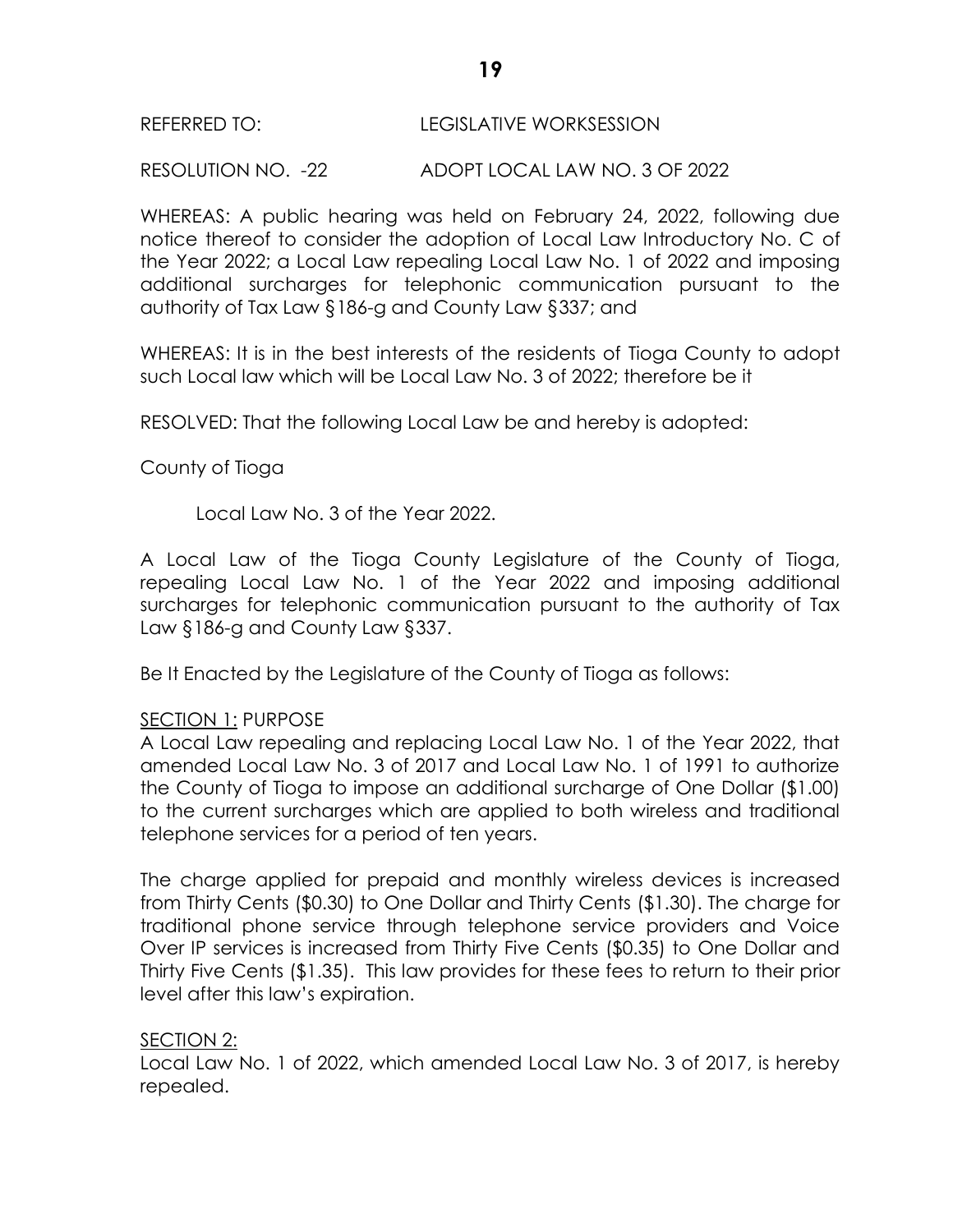## SECTION 3: WIRELESS SURCHARGES

Local Law No. 3 of 2017 is amended by adding a new Section 2-A to read as follows:

SECTION 2-A: Imposition of additional wireless surcharges

(a) Pursuant to the authority of Tax Law § 186-g, in addition to the wireless communications surcharges imposed by Section 2 of this local law, there are hereby imposed and there shall be paid additional surcharges within the territorial limits of the County of Tioga on (i) wireless communications service provided to a wireless communications customer with a place of primary use within the County of Tioga, at the rate of One Dollar (\$1.00) per month on each wireless communications device in service during any part of the month; and (ii) retail sales of prepaid wireless communication service sold within the territorial limits of County of Tioga, at the rate of One Dollar (\$1.00) per retail sale, whether or not any tangible personal property is sold therewith.

(b) Such additional surcharges shall be identical to the surcharges imposed by such Section 2 and shall be administered and collected in the same manner as such surcharges. All of the provisions of this local law relating or applicable to the administration and collection of the surcharges imposed by such Section 2 shall apply to the additional surcharges imposed by this section with the same force and effect as if those provisions had been incorporated in full into this section and had expressly referred to the additional surcharges imposed by this section.

SECTION 4: LOCAL SURCHARGE FOR ENHANCED EMERGENCY TELEPHONE SYSTEM

Local Law No. 1 of 1991 is amended by adding a new Section 11 to read as follows:

SECTION 11: Imposition of additional surcharges for an Enhanced Emergency Phone System

(a) Pursuant to the authority of County Law §337, in addition to the surcharges imposed by Section 2 of this local law, there are hereby imposed and there shall be paid an additional surcharge of One Dollar (\$1.00) per access line per month on the customers of every service supplier within Tioga County to pay for the costs associated with obtaining, operating and maintaining the telecommunication equipment and telephone services needed to provide an enhanced 911 emergency telephone system (E911) to serve Tioga.

(b) This additional surcharge shall be identical to the surcharge imposed by such Section 2 and shall be administered and collected in the same manner as such surcharges. All of the provisions of this local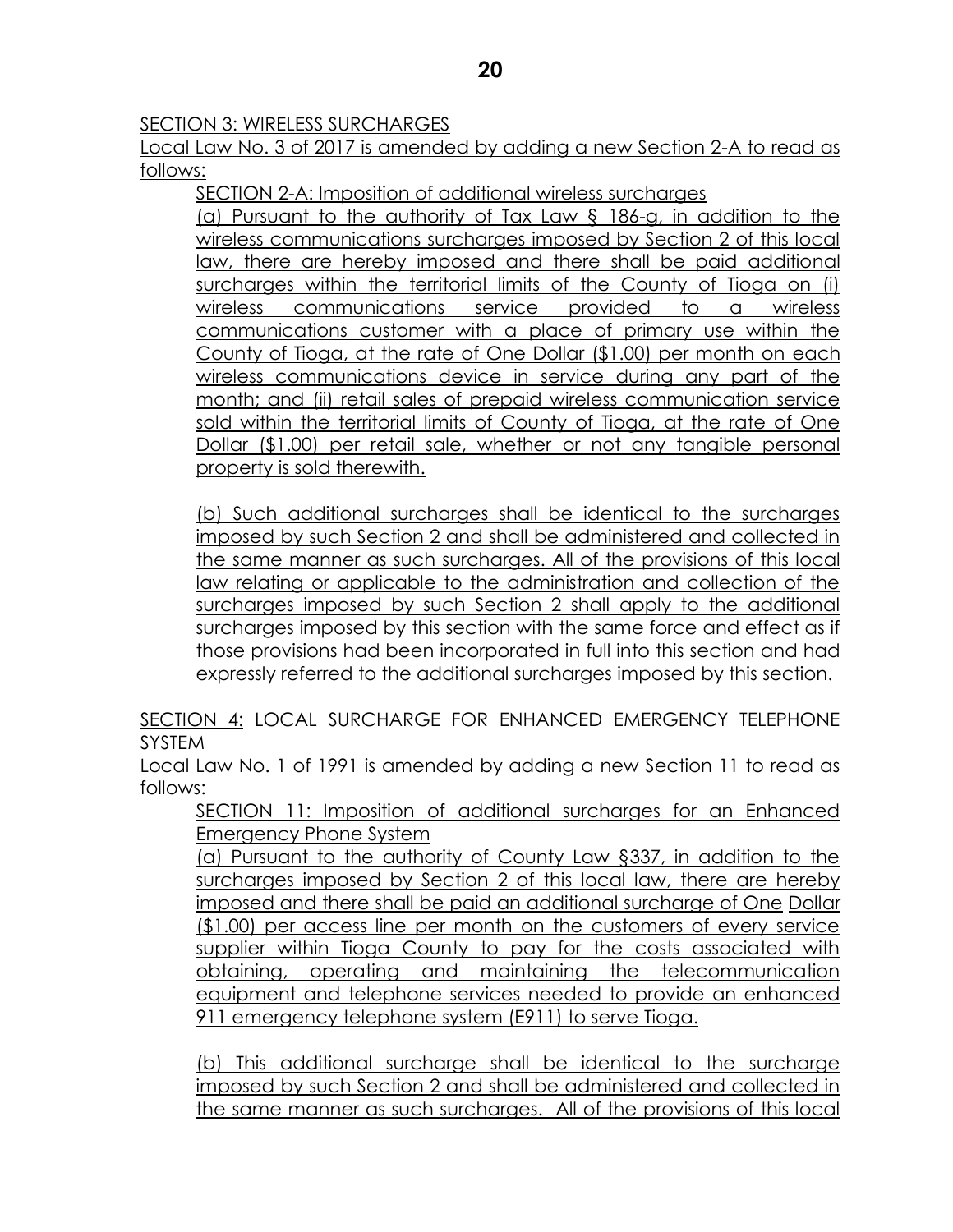law relating or applicable to the administration and collection of the surcharges imposed by such Section 2 shall apply to the additional surcharges imposed by this section with the same force and effect as if those provisions had been incorporated in full into this section and had expressly referred to the additional surcharges imposed by this section.

(c) Tioga County will provide a minimum of forty-five (45) days written notice to the service suppliers to allow ample time to add such surcharge to the billings of its customers.

(d) The E911 surcharge imposed must be reflected and made payable on bills rendered to the customer.

(e) Service suppliers shall begin to add such surcharge to the billing of its customers and shall begin to collect such surcharge commencing June1, 2022.

(f) The Definition of Service Supplier provided in Section 1 (a) is hereby amended to reference the definition provided by New York County Law §301 and will read as follows (a) "Service supplier" means (i) a telephone corporation which provides local exchange access service within a 911 service area, or (ii) a provider of "voice over internet protocol service" or "VOIP service" that provides such service within a 911 service area.

# SECTION 5: EFFECTIVE DATE

This Local Law shall take effect June 1, 2022, provided however new section 2-A of Local Law No. 3 of 2017, as added by Section 3 of this local law, and new section 11 of Local Law No. 1 of 1991, as added by Section 4 of this local law, shall expire and be deemed repealed August 31, 2031.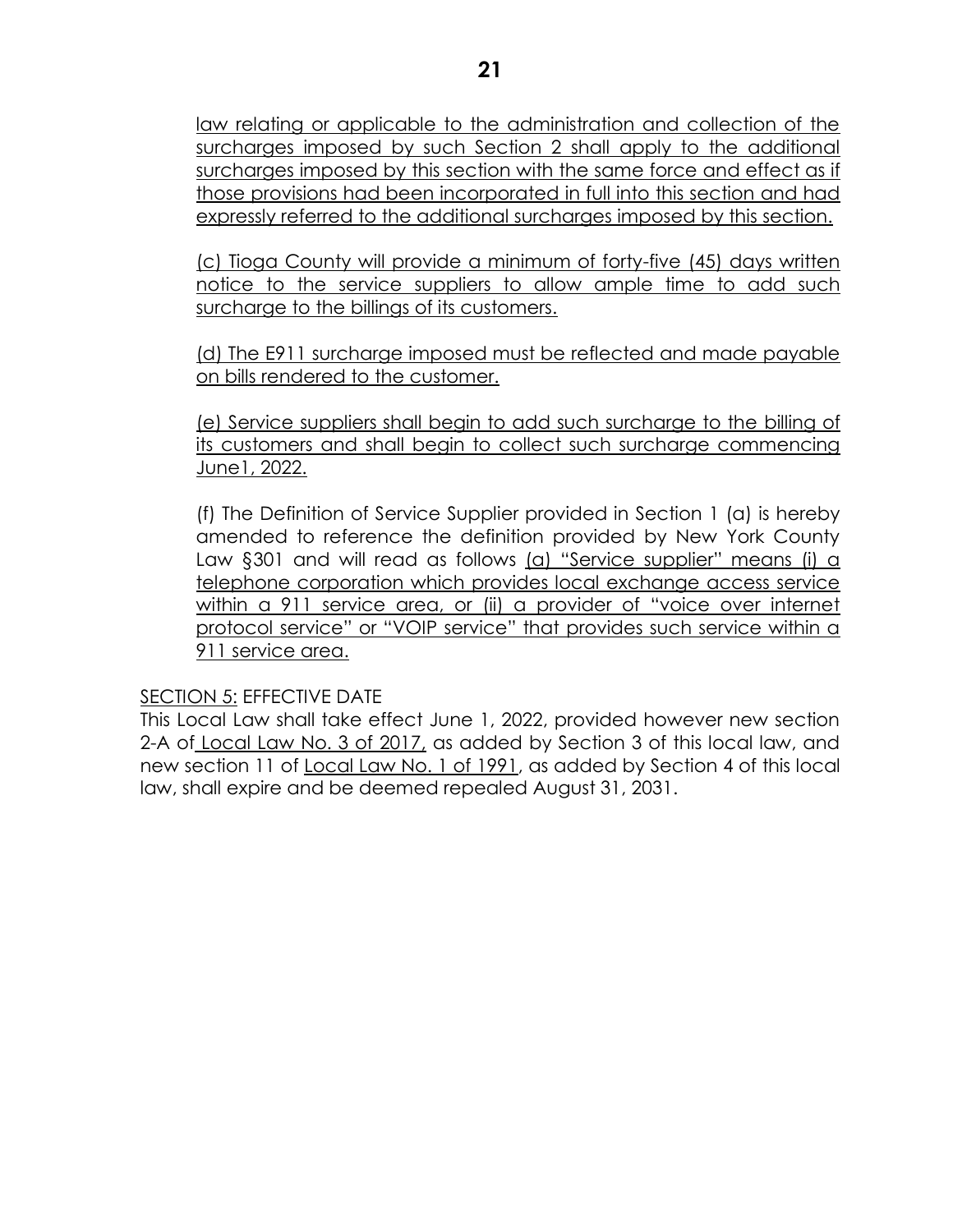| REFERRED TO:     | LEGAL/FINANCE COMMITTEE<br>INFORMATION TECHNOLOGY COMMITTEE<br>PUBLIC SAFETY COMMITTEE<br>HEALTH AND HUMAN SERVICES COMMITTEE                                                                                                                                                                                                                                                                                                                                       |
|------------------|---------------------------------------------------------------------------------------------------------------------------------------------------------------------------------------------------------------------------------------------------------------------------------------------------------------------------------------------------------------------------------------------------------------------------------------------------------------------|
| DFCOMIITLOII IOR | $\begin{array}{c} \text{A} \cup \text{B} \cup \text{C} \cap \text{D} \cup \text{C} \subset \text{C} \cup \text{C} \cup \text{C} \cup \text{C} \cup \text{C} \cup \text{C} \subset \text{C} \cup \text{C} \cap \text{C} \cap \text{C} \cap \text{C} \cup \text{C} \cup \text{C} \cup \text{C} \cup \text{C} \cup \text{C} \cup \text{C} \cup \text{C} \cup \text{C} \cup \text{C} \cup \text{C} \cup \text{C} \cup \text{C} \cup \text{C} \cup \text{C} \cup \text{$ |

RESOLUTION NO. -22 AUTHORIZE EXECUTION OF COOPERATIVE AGREEMENTS BETWEEN THE LAW DEPARTMENT, ITCS, SHERIFF, PUBLIC HEALTH, DSS, AND MENTAL HYGIENE

WHEREAS: Tioga County has implemented a Direct Charge Pilot Program that will maximize State reimbursement for legal and IT expenses while eliminating the administrative burden of charging all departments for those expenses; and

WHEREAS: The Law Department and ITCS will directly charge the Department of Social Services, Public Health and Mental Hygiene for its services and support pursuant to Cooperative Agreements; and

WHEREAS: The Sheriff's Department will directly charge the Department of Social Services for security services, escort, protection and transport services; and

WHEREAS: It may be necessary for the Budget Officer to make budget adjustments to reflect the budgeted amounts and year end actuals in the cooperative agreements between ITCS and DSS, Public Health and Mental Hygiene and to reflect the budgeted amount in the cooperative agreement between the Sheriff and DSS; therefore be it

RESOLVED: That the Legislature authorizes and directs the Chair to execute Cooperative Agreements between the Law Department and DSS, Public Health and Mental Hygiene; and be it further

RESOLVED: That the Legislature authorizes and directs the Chair to execute Cooperative Agreements between the ITCS Department and DSS, Public Health and Mental Hygiene; and be it further

RESOLVED: That the Legislature authorizes and directs the Chair to execute a Cooperative Agreement between the Sheriff's Department and DSS; and be it further

RESOLVED: That the Cooperative Agreements between DSS and the Law Department, ITCS and Sheriff shall be submitted to the New York State Office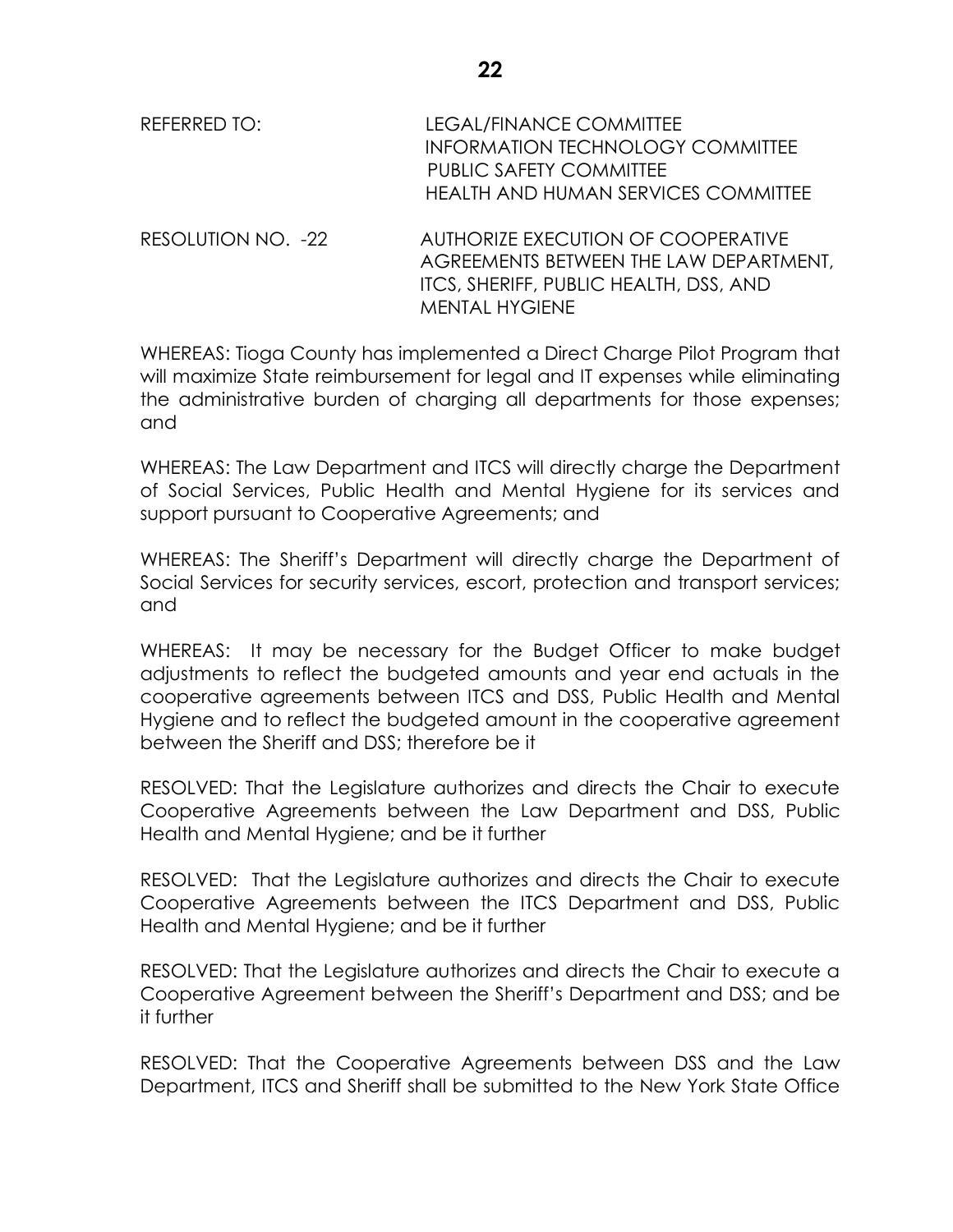of Temporary and Disability Assistance and the Office of Children and Family Services for approval; and be it further

RESOLVED: That the Budget Officer is authorized to make budget adjustments to reflect the budgeted amounts and year end actuals in the cooperative agreements between ITCS and DSS, Public Health and Mental Hygiene and to reflect the budgeted amount in the cooperative agreement between the Sheriff and DSS.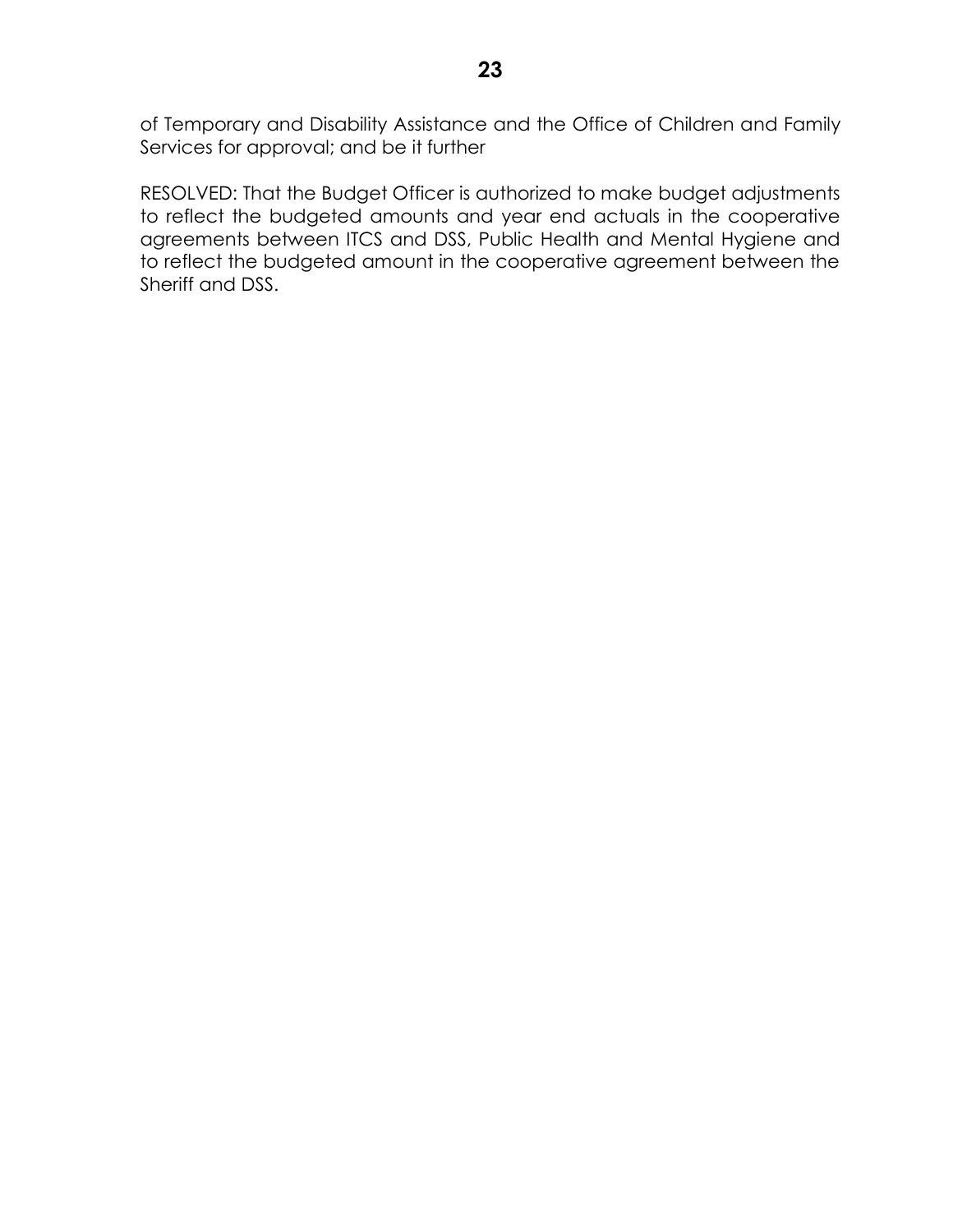| REFERRED TO: | <b>PERSONNEL COMMITTEE</b> |
|--------------|----------------------------|
|              | LEGISLATIVE WORKSESSION    |

RESOLUTION NO. -22 AUTHORIZE CONTRACT WITH PUBLIC SAFETY PSYCHOLOGY

WHEREAS: Part 6000 of the NYS Register, which governs medical and physical standards for law enforcement recruits, was revised in late 2021; and

WHEREAS: A significant change was made to the psychological testing regulations, to now require examination by a Psychologist or Psychiatrist certified in New York State; and

WHEREAS: Tioga County has for many years completed this testing utilizing a tool issued and evaluated by an agency in Georgia, which no longer satisfies the revised regulations; and

WHEREAS: The Personnel Department has sought quotes from three agencies to conduct psychological tests that satisfy the new regulations; and

WHEREAS: Only one of the agencies contracted is able to offer the required services; therefore be it

RESOLVED: That the Tioga County Legislature authorizes the Chair of the Legislature to enter into a contract with Public Safety Psychology retroactive to March 7, 2022 at a cost of \$325.00/exam, subject to review by the County Attorney, for the administration of psychological testing of law enforcement candidates in accordance with Part 6000 of the NYS Register; and be it further

RESOLVED: That the cost of this contract will be paid out of account A1430- 540470.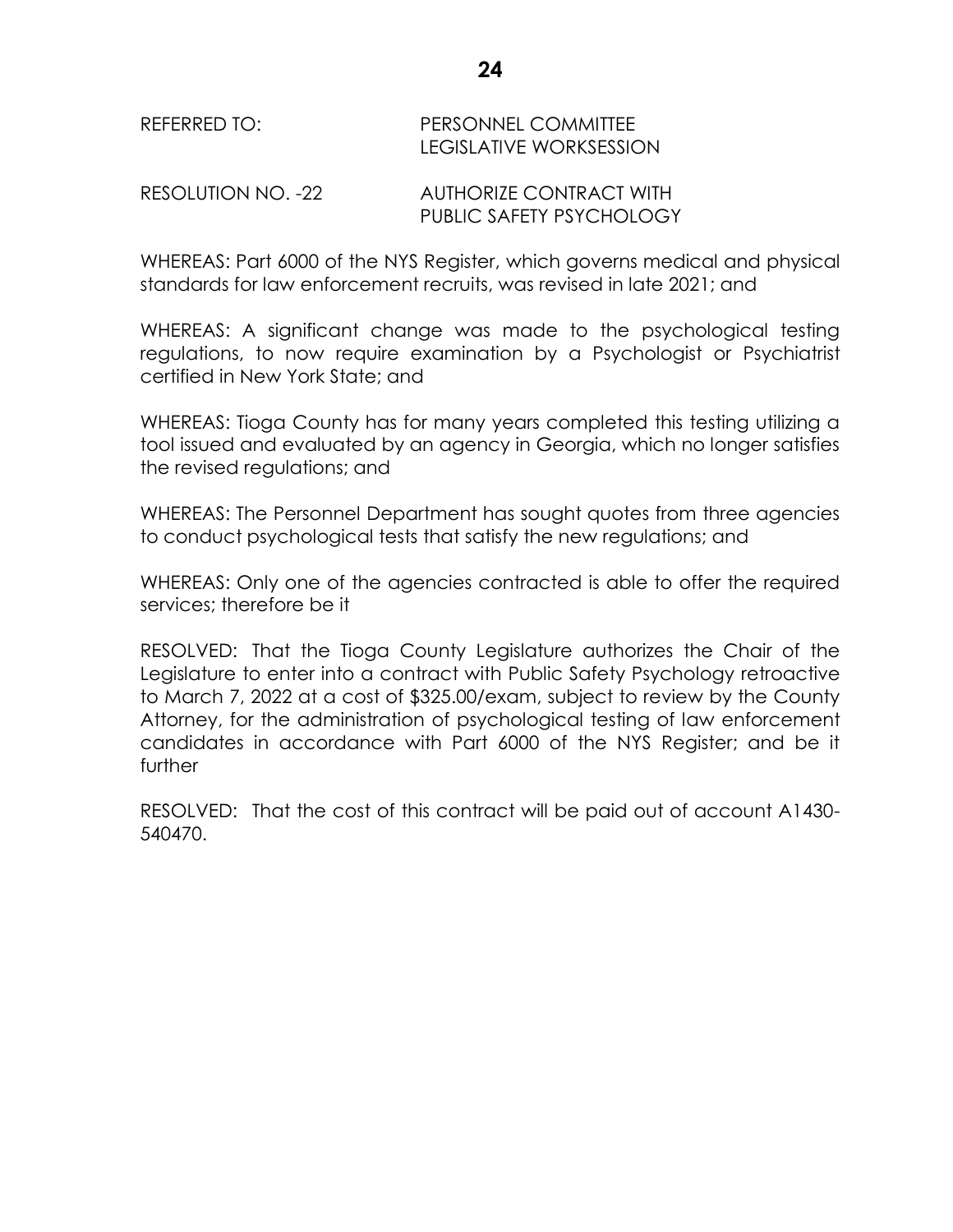RESOLUTION NO. -22 AWARD TALCOTT STREET BRIDGE CONSTRUCTION CONTRACT

WHEREAS: Tioga County has budgeted for the repairs to Talcott Street Bridge; and

WHEREAS: The Commissioner of Public Works received sealed bids on February 9, 2022 and the bids results were as follows:

| R. DeVincentis Construction Co., Inc. | \$378,000.00 |
|---------------------------------------|--------------|
| Economy Paving Co. Inc.               | \$399,399.00 |

WHEREAS: Tioga County DPW have completed the review of the bids and finds the low bidder R. DeVincentis Construction Co. Inc., Binghamton, NY meets all of the qualifications of the bid specifications; therefore be it

RESOLVED: That the Tioga County Legislature authorize awarding the bid to R. DeVincentis Construction Co. Inc., Binghamton, NY not to exceed \$378,000.00 to be paid out of the following account: H5110.540004.H2101 – Talcott Street Bridge.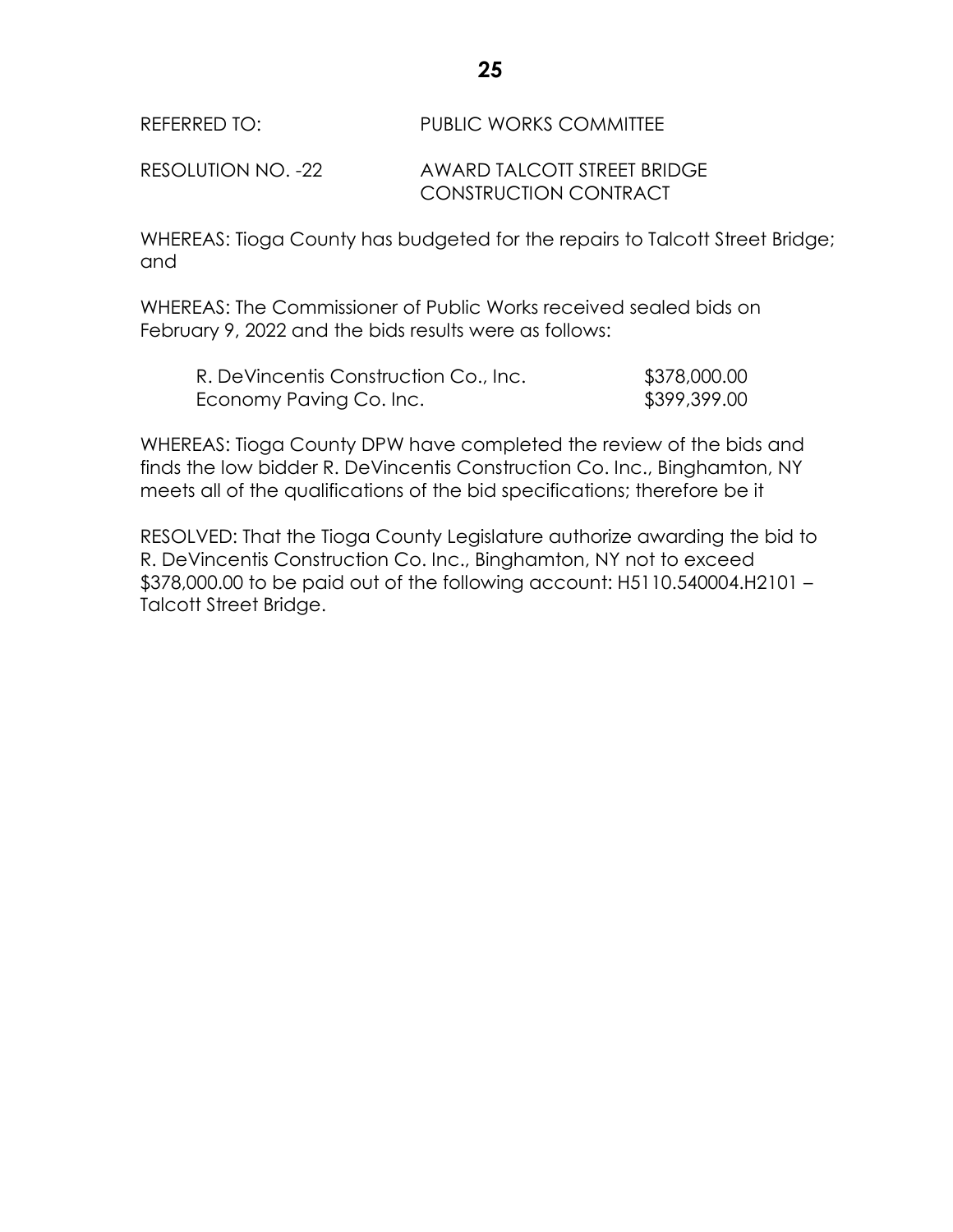RESOLUTION NO. -22 AUTHORIZE INCREASE IN ADMINISTERING MORTGAGE TAX BY THE TIOGA COUNTY CLERK AS APPROVED BY NEW YORK STATE DEPARTMENT OF TAXATION AND FINANCE

WHEREAS: Section 262 (Article 11) of the New York State tax law mandates that recording officers are entitled to receive for the county all necessary expenses for the purpose of administration of the mortgage tax in their office and approved allowance by the New York State Department of Taxation and Finance; and

WHEREAS: The Tioga County Clerk has requested proper compensation that are reasonable and necessary allowances to cover county expenditures for collection, disbursements of the mortgage tax; and

WHEREAS: The Tioga County Clerk's office has submitted to the New York State Department of Taxation and Finance a mortgage expense request of \$150,774.00 per year; and

WHEREAS: The Tioga County Clerk has been authorized by New York State Department of Taxation and Finance to increase the mortgage expense to be \$150,774.00 for the period of April 1, 2022 – March 31, 2023; therefore be it

RESOLVED: That the County Clerk be authorized to collect or withhold from its disbursements in twelve (12) equal monthly installments of \$12,564.50 at a total annum amount of \$150,774.00.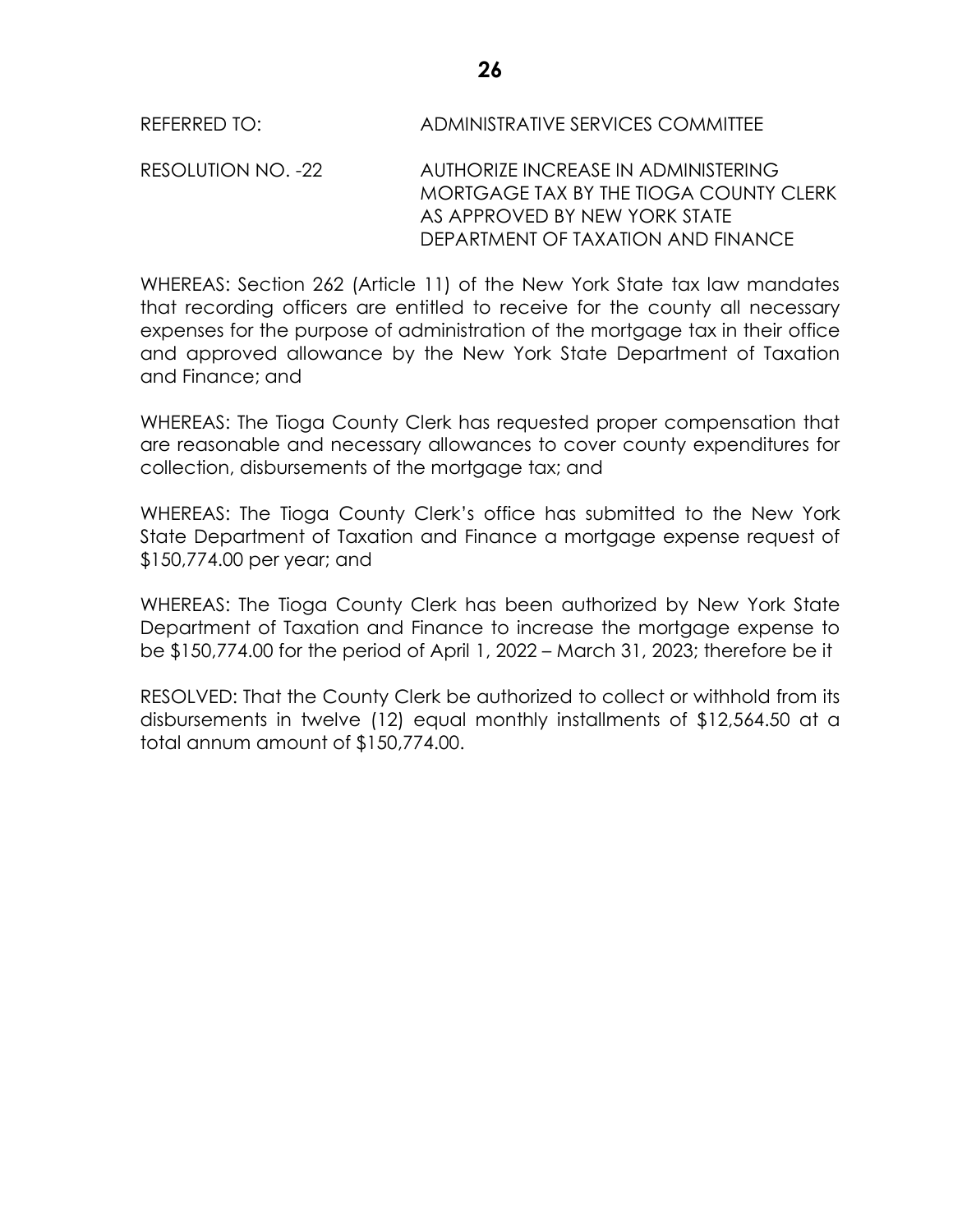REFERRED TO: ED&P COMMITTEE PUBLIC SAFETY COMMITTEE

RESOLUTION NO. -22 AUTHORIZE SUBMISSION OF HAZARDOUS MITIGATION PLANNING GRANT APPLICATION EMERGENCY MANAGEMENT, SOIL & WATER, ECONOMIC DEVELOPMENT & PLANNING

WHEREAS: Tioga County currently has an approved Federal Emergency Management Agency (FEMA) Multijurisdictional Multi Hazards Mitigation Plan (HMP); and

WHEREAS: The County's current HMP expires in August of 2024 and FEMA requires five-year HMP updates to be completed before their current expiration date; and

WHEREAS: FEMA has made funding available to NYS Department of Homeland Security and Emergency Services (DHSES) to update Hazard Mitigation Plans; and

WHEREAS: Tioga County Departments of Economic Development & Planning, Emergency Services and Soil & Water Conservation District partner on these HMP updates; and

WHEREAS: Tioga County is eligible for these funds and has been encouraged by NYS DHSES staff to apply this year for our County's HMP Update; and

WHEREAS: This funding is available to cover 75% of the project cost with a required local match of 25%; and

WHEREAS: In 2023, Economic Development and Planning will have \$22,000 available between budget line items of A8020.540140 Contract Services and A8020.540590 Services Rendered and Emergency Services will have \$3,000 available in budget line item A3640.540140 Contract Services totaling a \$25,000 local match and enabling a \$100,000 total grant application; therefore be it

RESOLVED: That the Tioga County Legislature hereby authorizes said grant application to FEMA for a Tioga County HMP Update in an amount not to exceed \$100,000 and authorizes the Chair of the County Legislature to sign any and all grant related paperwork upon review of the County Attorney.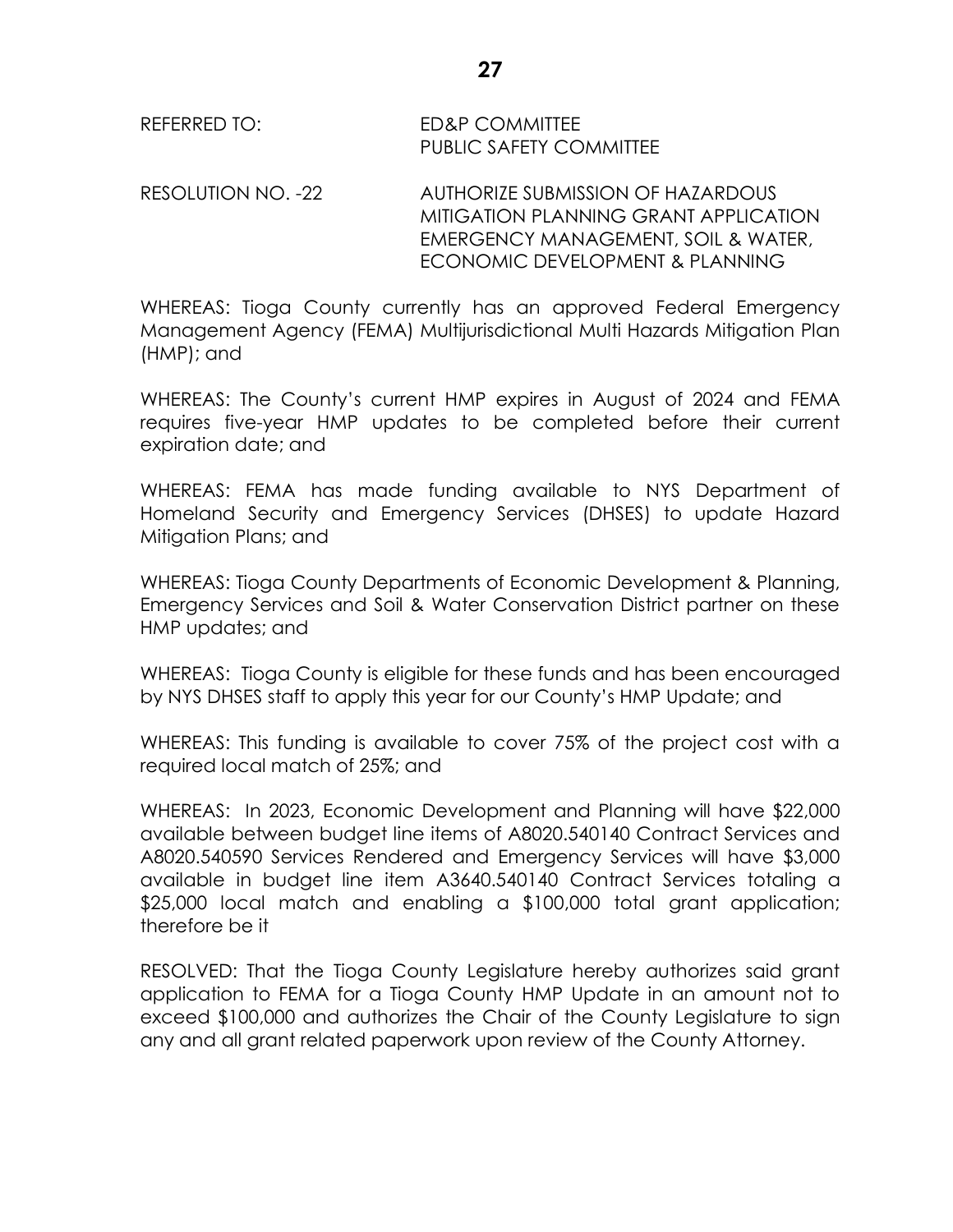RESOLUTION NO. -22 AUTHORIZATION FOR ECONOMIC DEVELOPMENT AND PLANNING TO SUBMIT GRANT APPLICATION TO NYS CDBG-CV CARES ACT PROGRAM AND AUTHORIZE LEGISLATIVE CHAIR SIGNATURE ON GRANT RELATED DOCUMENTS FOR RACKER NON-PROFIT HUB PROJECT

WHEREAS: Racker intends to construct a 15,000 SF non-profit hub on a 1.6 acre parcel on North Depot Street in the Village of Owego estimated at \$5,824,000 that will address an abundance of needs in Tioga County for the vulnerable and underserved populations disproportionately impacted by the COVID-19 crisis; and

WHEREAS: The non-profit hub will allow Racker and partnering organizations to provide services and programs for people with disabilities and poverty stricken families, early childhood services, immigrant services, and various other community needs; and

WHEREAS: The Community Development Block Grant (CDBG)-CV Cares Act program is administered by the NYS Office of Community Renewal (OCR), and will make available to eligible local governments approximately \$127,000,000 for Small Business Assistance, Public Facilities/Infrastructure, Housing Improvements, and Public Services activities that respond to the impacts of COVID-19 crisis; and

WHEREAS: Tioga County is proposing the submittal of an application under the CDBG-CV program in the amount of \$3,000,000 to assist Racker with the aforementioned project; and

WHEREAS: Racker will be providing the balance of the project cost through a combination of other committed grants sources and cash match; and

WHEREAS: The proposed project is an eligible activity under the CDBG-CV program and Tioga County, NY, as a non-entitlement unit of local government, is an eligible entity to apply for and receive CDBG-CV funds; therefore be it

RESOLVED: That the Tioga County Legislature authorizes said grant application in the amount of \$3,000,000 and upon award, authorizes the Chair of the Legislature to sign any and all grant-related contract and other paperwork, contingent upon review by the County Attorney.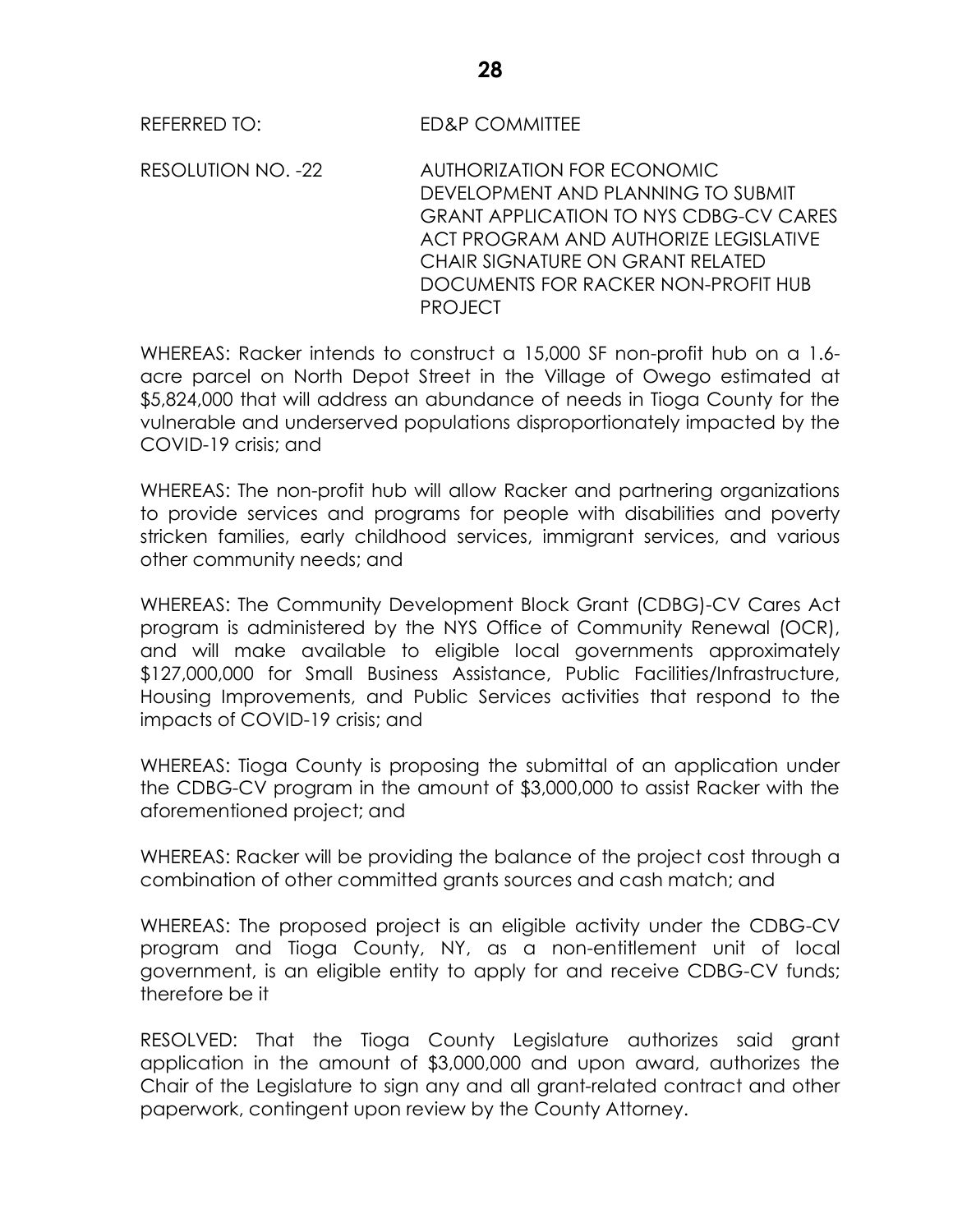RESOLUTION NO. -22 SCHEDULE PUBLIC HEARING FOR NEW YORK STATE COMMUNITY DEVELOPMENT BLOCK GRANT FOR RACKER NON-PROFIT HUB PROJECT

WHEREAS: Racker intends to construct a 15,000 SF non-profit hub on a 1.6 acre parcel on North Depot Street in the Village of Owego estimated at \$5,824,000 that will address an abundance of needs in Tioga County for the vulnerable and underserved populations disproportionately impacted by the COVID-19 crisis; and

WHEREAS: The non-profit hub will allow Racker and partnering organizations to provide services and programs for people with disabilities and poverty stricken families, early childhood services, immigrant services, and various other community needs; and

WHEREAS: The Community Development Block Grant (CDBG)-CV program is administered by the NYS Office of Community Renewal (OCR), and will make available to eligible local governments approximately \$127,000,000 for Small Business Assistance, Public Facilities/Infrastructure, Housing Improvements, and Public Services activities that respond to the impacts of COVID-19 crisis; and

WHEREAS: The proposed project is an eligible activity under the NYS CDBG-CV Cares Act program and Tioga County, NY, as a non-entitlement unit of local government, is an eligible entity to apply for and receive CDBG-CV funds; and

WHEREAS: The Tioga County Legislature is required to hold a public hearing allowing for citizen feedback on the community and economic development needs of Tioga County and the proposed project; therefore be it

RESOLVED: That the Tioga County Legislature will hold a public hearing for community input in regards to the current Community Development Block Grant project in the Edward D. Hubbard Auditorium of the Ronald E. Dougherty County Office Building, 56 Main Street, Owego, New York 13827 on Thursday, March 24, 2022 at 10:00 A.M. All persons desiring to present written or oral comments may do so at said time.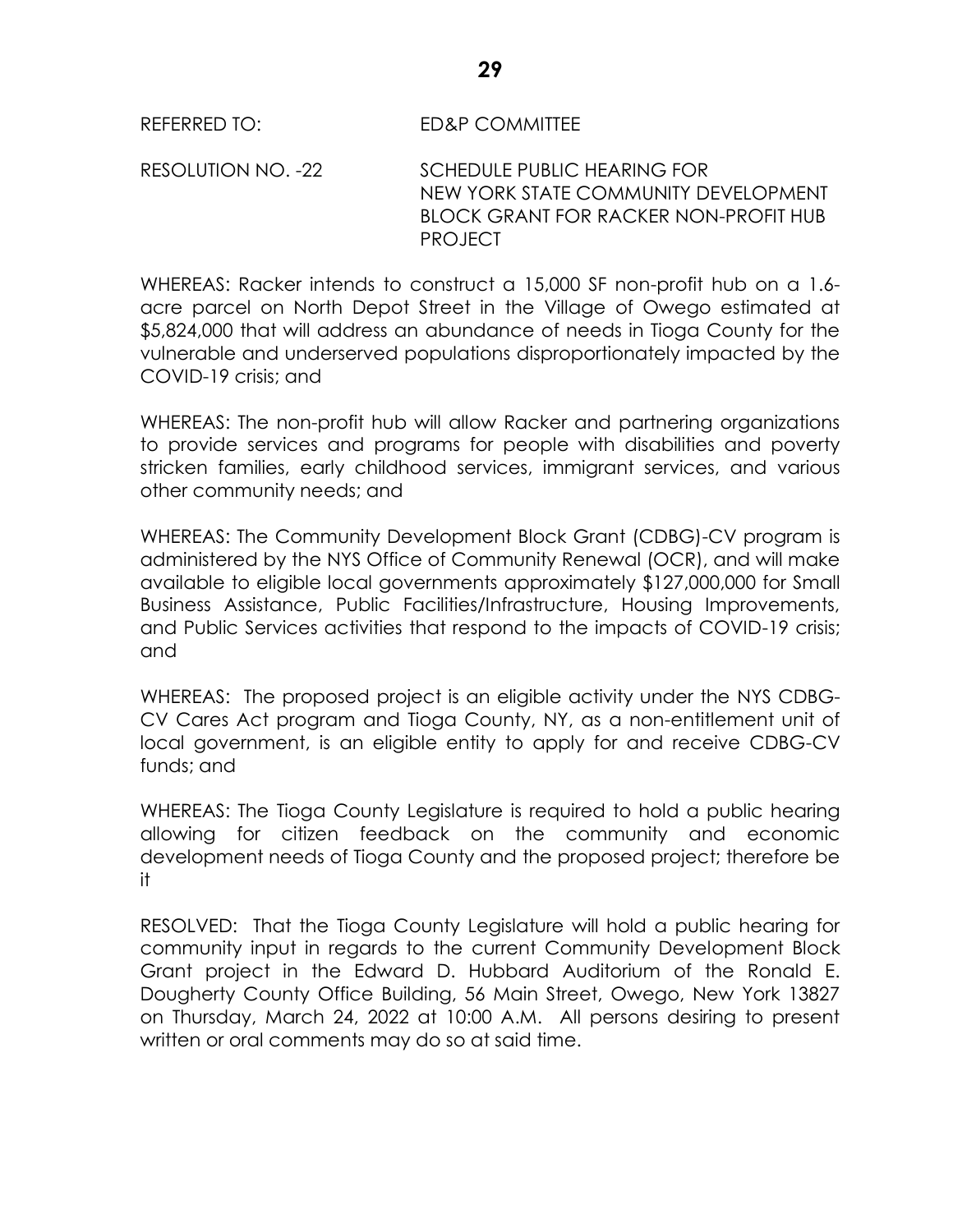RESOLUTION NO. -22 AUTHORIZATION FOR ECONOMIC DEVELOPMENT AND PLANNING TO SUBMIT GRANT APPLICATION TO NYS CDBG-CV CARES ACT PROGRAM AND AUTHORIZE LEGISLATIVE CHAIR SIGNATURE ON GRANT RELATED DOCUMENTS FOR TIOGA OPPORTUNITIES, INC. BUILDING UPGRADE AND GENERATOR PURCHASE PROJECT

WHEREAS: Tioga Opportunities, Inc. (TOI) intends to upgrade and expand the existing HVAC system at the Countryside Community Center, located at 9 Sheldon Guile Blvd, Owego, NY 13827 to provide ventilation throughout the entire building, enhance air filtration, and sanitize air to keep vulnerable populations safe, improve air quality, and reduce transmission of airborne illnesses and risk of exposure; and

WHEREAS: TOI also intends to install a 24kw generator at the Nichols Schoolhouse Apartments, located at 84 Cady Ave, Nichols, NY 13812 to power the complex's common room so that in the event of a power outage, residents could power necessary medical equipment, charge personal items, and prepare food; and

WHEREAS: The Community Development Block Grant (CDBG)-CV program is administered by the NYS Office of Community Renewal (OCR), and will make available to eligible local governments approximately \$127,000,000 for Small Business Assistance, Public Facilities/Infrastructure, Housing Improvements, and Public Services activities that respond to the impacts of COVID-19 crisis; and

WHEREAS: Tioga County is proposing the submittal of an application under the CDBG-CV program in the amount of \$300,000 to assist TOI with the aforementioned project; and

WHEREAS: The proposed project is an eligible activity under the CDBG-CV program and Tioga County, NY, as a non-entitlement unit of local government, is an eligible entity to apply for and receive CDBG-CV funds; therefore be it

RESOLVED: That the Tioga County Legislature authorizes said grant application in the amount of \$300,000 and upon award, authorizes the Chair of the Legislature to sign any and all grant-related contract and other paperwork, contingent upon review by the County Attorney.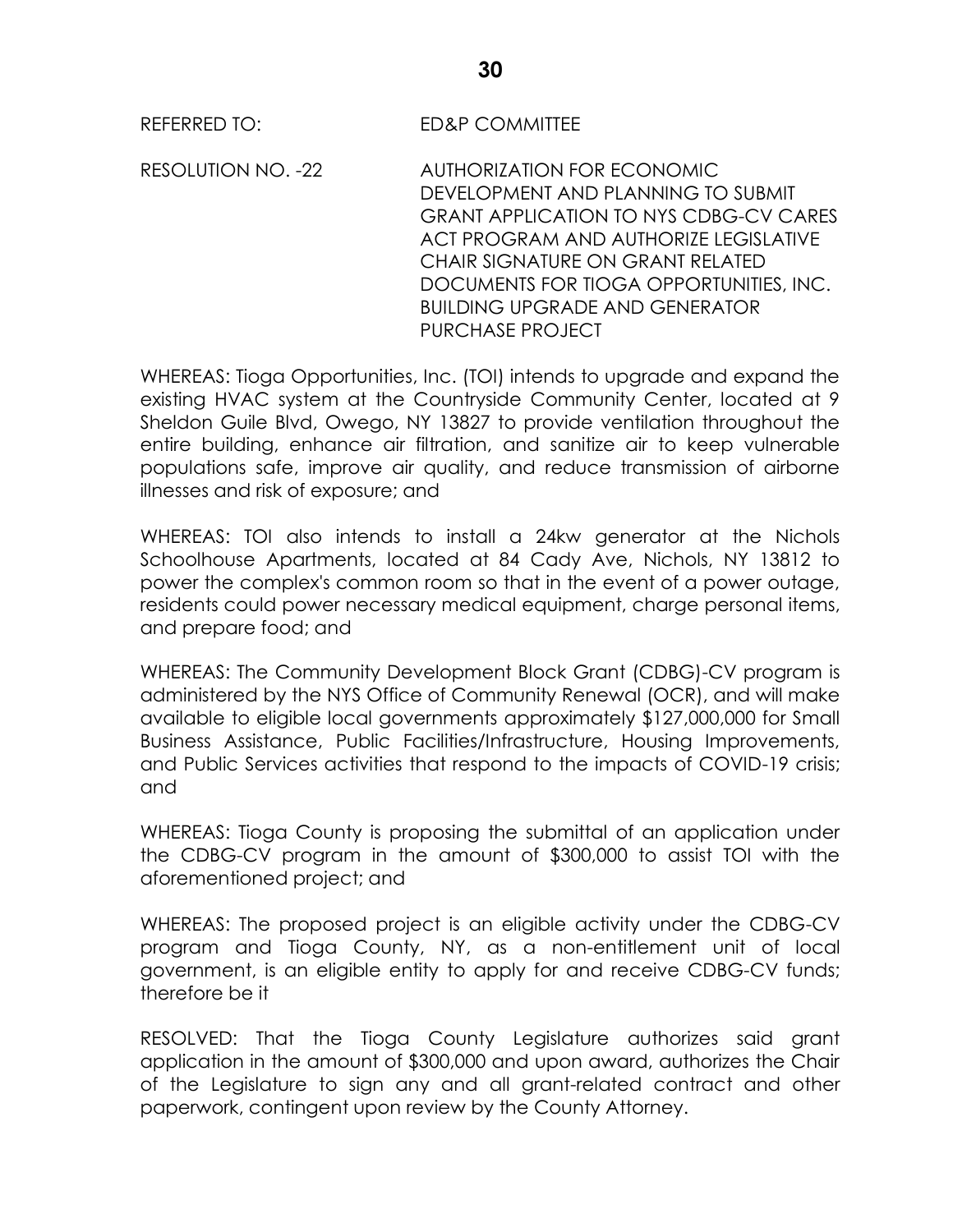RESOLUTION NO. -22 SCHEDULE PUBLIC HEARING FOR NEW YORK STATE COMMUNITY DEVELOPMENT BLOCK GRANT FOR TIOGA OPPORTUNITIES, INC. BUILDING UPGRADE AND GENERATOR PURCHASE PROJECT

WHEREAS: Tioga Opportunities, Inc. (TOI) intends to upgrade and expand the existing HVAC system at the Countryside Community Center, located at 9 Sheldon Guile Blvd, Owego, NY 13827 to provide ventilation throughout entire building, enhance air filtration, and sanitize air to keep vulnerable populations safe, improve air quality, and reduce transmission of airborne illnesses and risk of exposure; and

WHEREAS: TOI also intends to install a 24kw generator at the Nichols Schoolhouse Apartments, located at 84 Cady Ave, Nichols, NY 13812 to power the complex's common room so that in the event of a power outage, residents could power necessary medical equipment, charge personal items, and prepare food; and

WHEREAS: The Community Development Block Grant (CDBG)-CV program is administered by the NYS Office of Community Renewal (OCR), and will make available to eligible local governments approximately \$127,000,000 for Small Business Assistance, Public Facilities/Infrastructure, Housing Improvements, and Public Services activities that respond to the impacts of COVID-19 crisis; and

WHEREAS: The proposed project is an eligible activity under the NYS CDBG-CV Cares Act program and Tioga County, NY, as a non-entitlement unit of local government, is an eligible entity to apply for and receive CDBG-CV funds; and

WHEREAS: The Tioga County Legislature is required to hold a public hearing allowing for citizen feedback on the community and economic development needs of Tioga County and the proposed project; therefore be it

RESOLVED: That the Tioga County Legislature will hold a public hearing for community input in regards to the current Community Development Block Grant project in the Edward D. Hubbard Auditorium of the Ronald E. Dougherty County Office Building, 56 Main Street, Owego, New York 13827 on Thursday, March 24, 2022 at 10:05 A.M. All persons desiring to present written or oral comments may do so at said time.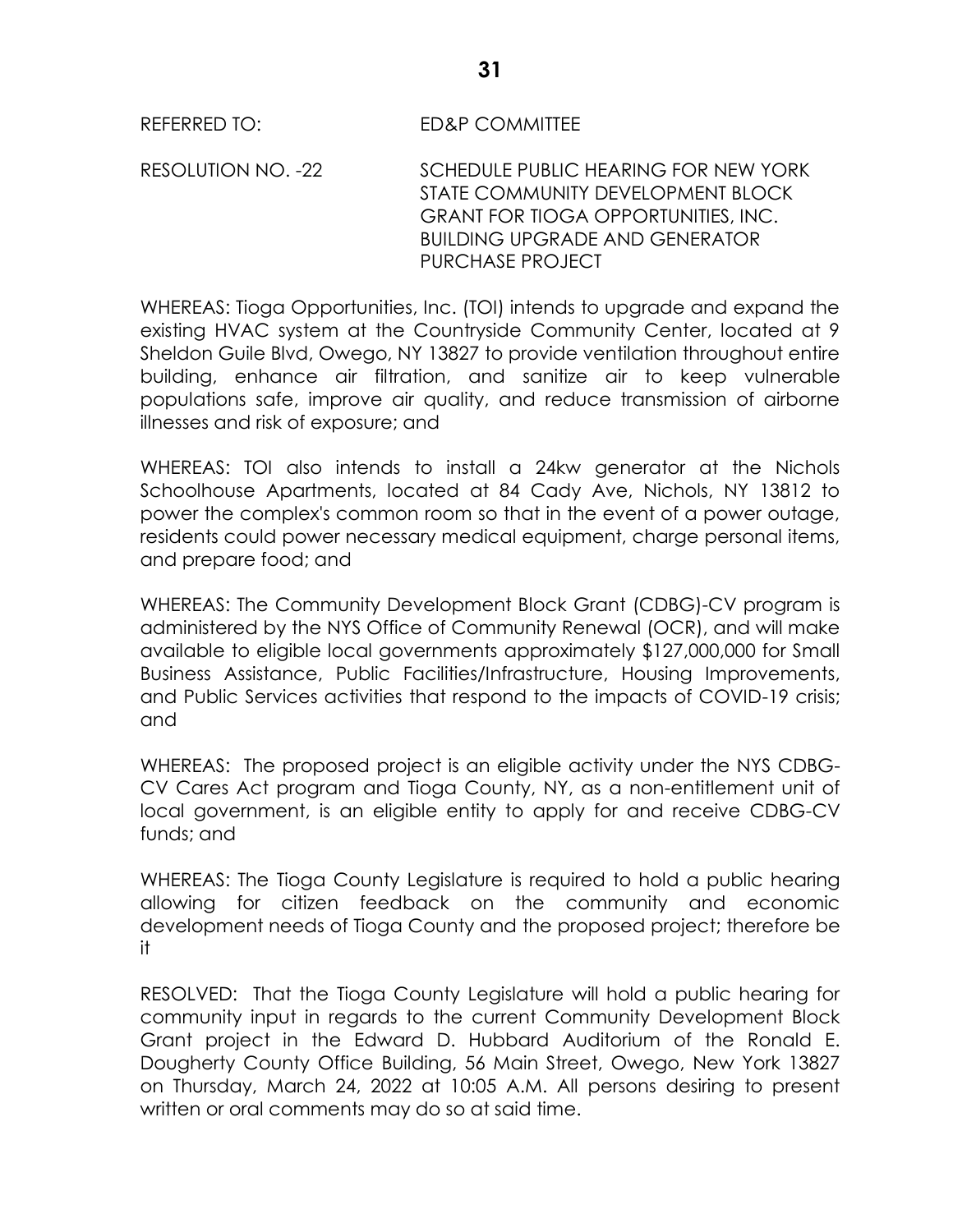RESOLUTION NO. -22 FILING OF AN APPLICATION FOR STATE GRANT FROM DEC MUNICIPAL WASTE REDUCTION AND RECYCLING (MWRR) PROGRAM

WHEREAS: The State of New York announced a grant from the DEC municipal waste reduction and recycling (MWRR) program to assist counties and local governments with their waste reduction program expenses; and

WHEREAS: Through this grant Solid Waste would be partially reimbursed for their eligible costs of their Reduce, Reuse and Recycling program; therefore be it

RESOLVED: That the Tioga County Legislature authorizes the Sustainability Manager to apply and administer said grant via NYS Grants Gateway; and be it further

RESOLVED: That the Tioga County Legislature authorizes and directs the Chair or their designee to sign the application via Grants Gateway for grant upon approval by the County Attorney.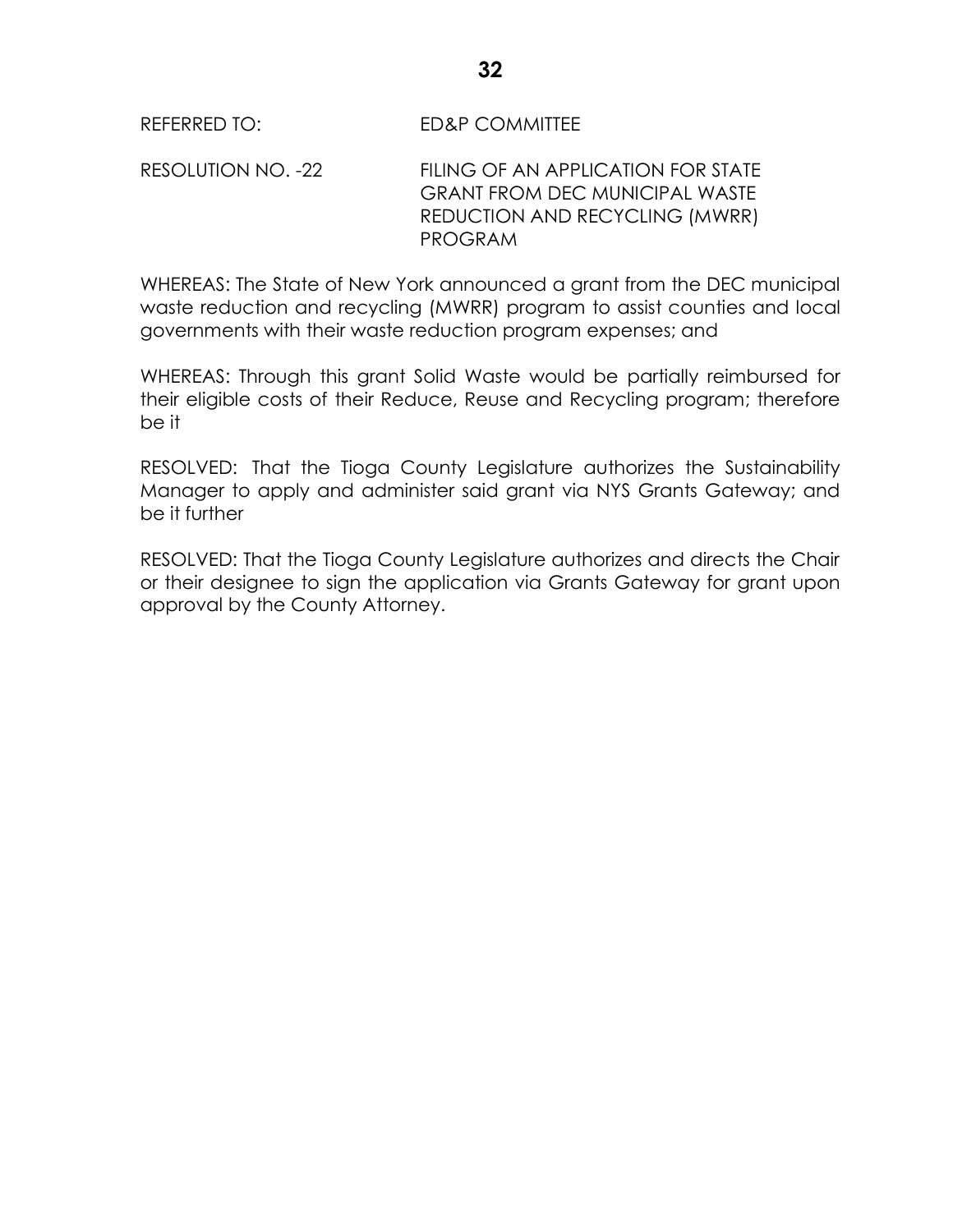RESOLUTION NO. -22 REQUESTING TIOGA COUNTY VETERANS' SERVICE AGENCY BE ALLOWED TO PURSUE A GRANT KNOWN AS NY CARES UP GRANT

WHEREAS: The New York State Office of Mental Health's Suicide Prevention Center of New York is offering a two-year Veteran Serving Organization Grant that will award \$70,000 to be used to set-up and implement a model national program called the Expiration Term of Service - Sponsorship Program (ETS-SP); and

WHEREAS: This community-based program serves to assist Transitioning Service members and veterans (TSMs/Vs) as they shift from military to civilian life, by connecting them with a local volunteer peer sponsor. The program focuses on the first year of post-military life, a timeframe often referred to as the "deadly gap" due to the high rate of homelessness, criminal justice involvement, alcohol and substance use, unemployment, and suicide. ETS Sponsors are trained and certified to build relationships and resiliency; and

WHEREAS: The grant funding will be used to aid us in becoming an approved ETS-SP program that includes certification as Community Integration Coordinators. Applicants for this grant are encouraged to do so on a regional level; therefore, we have created the Southern Tier Finger Lakes Regional Collaborative that is currently comprised of the Veteran Service Agencies of Tioga (lead entity for grant), Cayuga, Chemung, Cortland, Schuyler and Tompkins Counties as well as, the Tioga County Department of Mental Hygiene, Tioga County Suicide Prevention Coalition and the Tioga ASAP Coalition; therefore be it

RESOLVED: That the Tioga County Legislature allow the Tioga County Veterans' Service Agency to pursue this grant application to establish and maintain an ETS-SP program within the Regional Collaborative as previously described.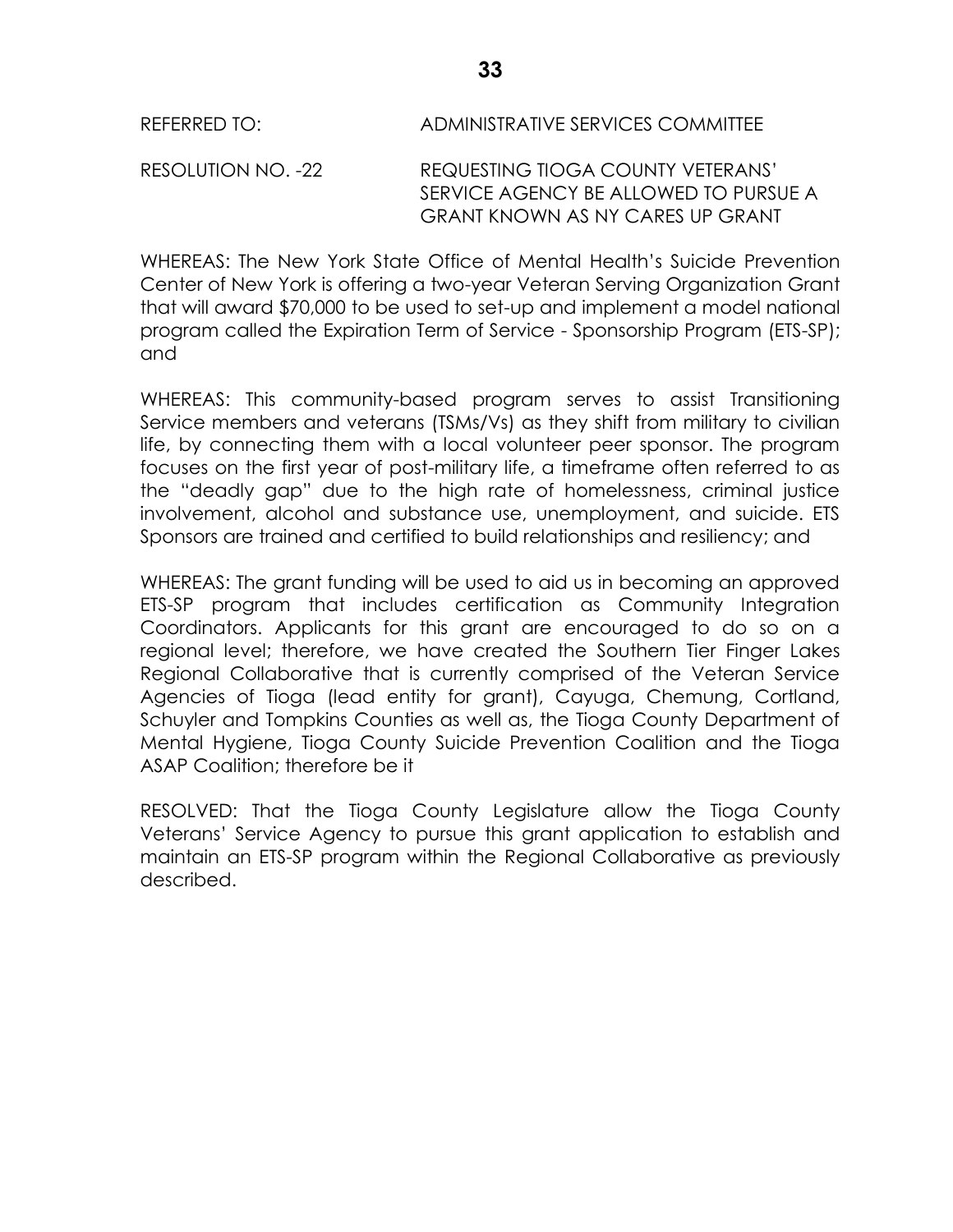RESOLUTION NO. - 22 AUTHORIZATION TO APPLY FOR GRANT DEPARTMENT OF SOCIAL SERVICES

WHEREAS: New York State has released a grant opportunity titled "Victims of Crime Act (VOCA) Victim and Witness Assistance Grant Program"; and

WHEREAS: The Tioga County Department of Social Services desires to pursue this grant opportunity to assist in the implementation of their recently developed Child Advocacy Center; and

WHEREAS: Although the amount of the grant funding is not yet determined, as it will be based upon the competitive award process, the Department of Social Services will be requesting approximately \$450,000 over 3 years; and

WHEREAS: While the grant does require 25% matching expenditures in years two and three, the Department of Social Services will seek all matching costs from community partners and in-kind expenditures; and

WHEREAS: The Tioga County Department of Social Services has partnered with A New Hope Center on this potential grant opportunity; and

WHEREAS: County Policy 47 requires Legislative approval for grant applications that will require the signature of the Chief Elected Official; therefore be it

RESOLVED: That the Tioga County Department of Social Services is authorized to submit an application for the "Victims of Crime Act (VOCA) Victim and Witness Assistance Grant Program" grant.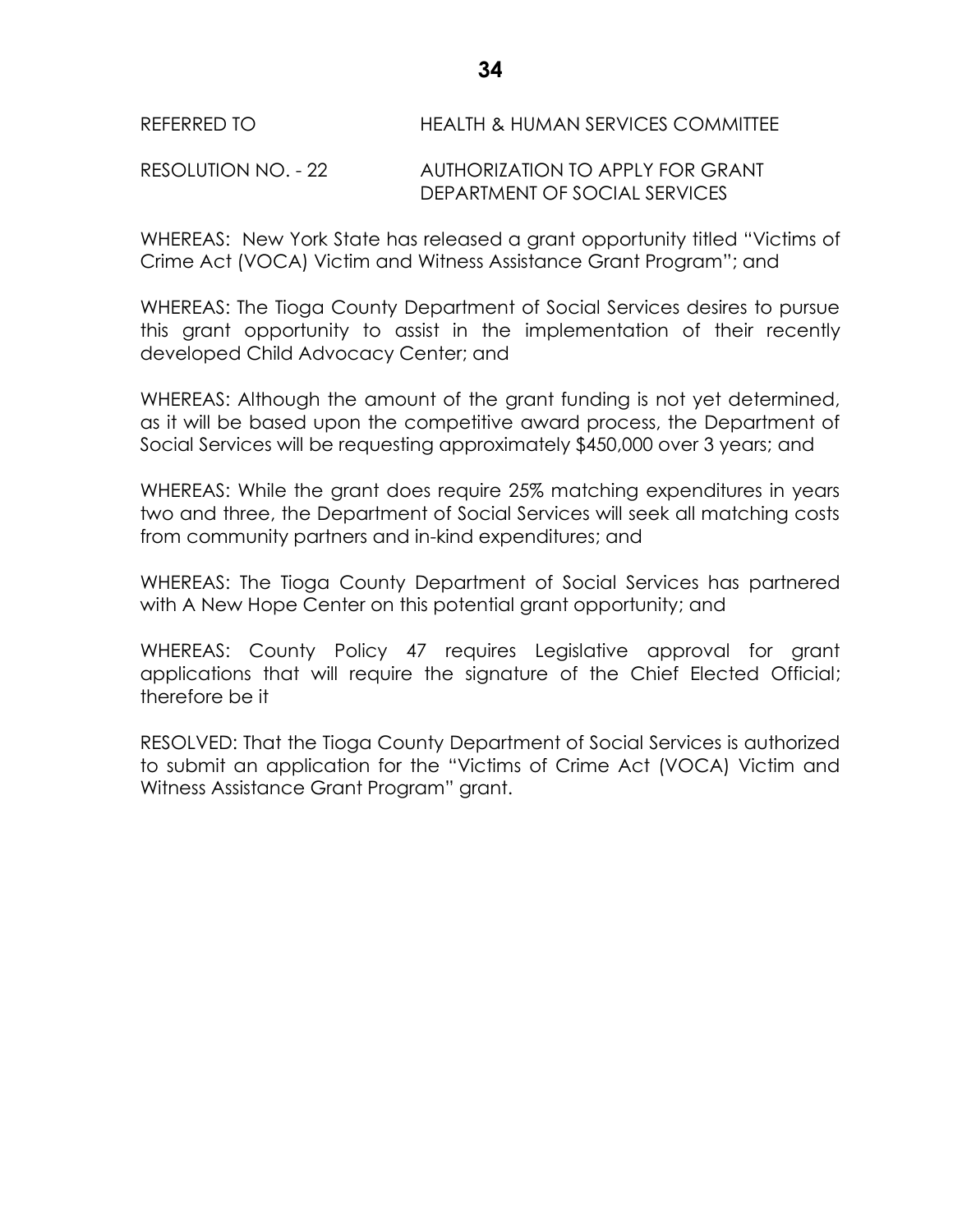| REFERRED TO: | <b>FINANCE/LEGAL COMMITTEE</b><br>LEGISLATIVE WORKSESSION |
|--------------|-----------------------------------------------------------|
|              |                                                           |

RESOLUTION NO. -22 AUTHORIZE APPROPRIATION OF YEAR FOUR FUNDING FROM THE NYS OFFICE OF INDIGENT LEGAL SERVICES FOR HURRELL-HARRING GRANT AND AMEND 2022 BUDGET

WHEREAS: By Resolution No. 257-18 adopted on November 13, 2018, Tioga County entered into a five-year agreement with the New York State Office of Indigent Legal Services for distribution of funds to provide representation to persons legally entitled to counsel but unable to hire an attorney; and

WHEREAS: By Resolution No. 49-22 the fourth year contract amendment was adopted and executed on February 15, 2022 for fiscal year April 2021 – March 2022 ; and

WHEREAS: The NYS Expense Report has a current balance remaining of \$619,149.17; and

WHEREAS: The 2022 budget and the 2021 carry forward (Resolution 283-21) allocated \$409,350.40 of the \$619,149.17 into the Hurrell-Harring Grant. The remaining \$209,798.77 needs to be allocated to equal the remaining balance of \$619,149.17; and

WHEREAS: The 2022 budget allocated \$359,979.36 in State Aid revenue of the \$619,149.17. The remaining \$259,169.81needs to be allocated to equal the remaining balance of \$619,149.17; and

WHEREAS: Appropriation of Funds requires Legislative approval; therefore be it

RESOLVED: That the 2022 Budget be amended and brought into balance with the NYS Expense report in the Amount of \$619,149.17; and amended as follows:

| Revenue Account: A1174 430260 State Aid Indigent | \$259,169.81  |
|--------------------------------------------------|---------------|
| Expense Account: A 1174 510010 Full Time Salary  | $$-29,817.36$ |
| A 1174 510020 Part Time Salary                   | \$30,757.69   |
| A 1174 520090 Info Tech                          | $$ -5,108.09$ |
| A 1174 520200 Office Equipment                   | \$10,684.15   |
| A 1174 540140 Contracted Services \$27,345.73    |               |
| A 1174 540040 Books                              | 1,493.38      |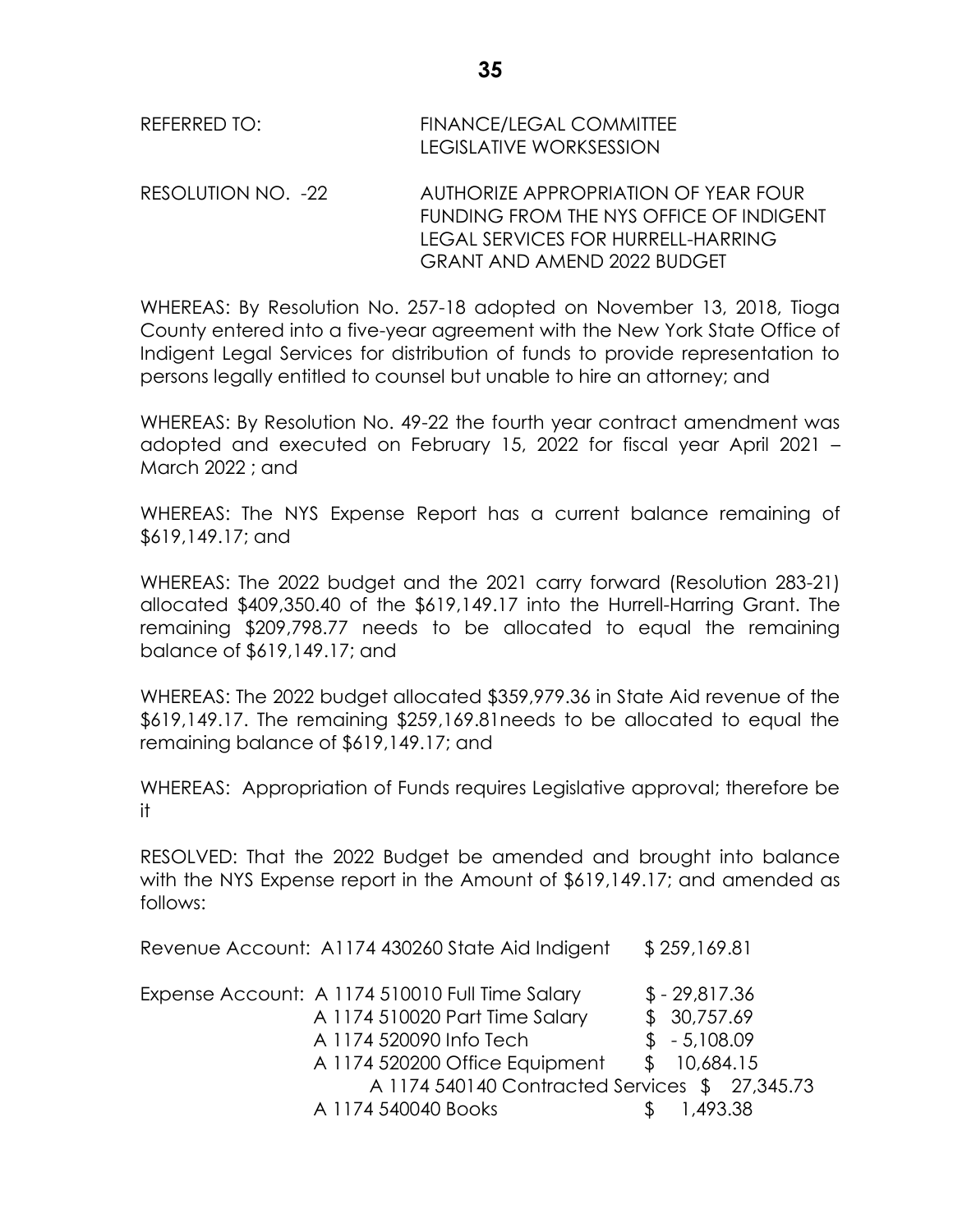| \$<br>2,500.00  |
|-----------------|
| 71,312.23       |
| \$              |
| \$<br>3,483.68  |
| 9,857.91        |
|                 |
| \$<br>11,500.00 |
| \$<br>10.633.94 |
| \$<br>6.264.00  |
| 14,634.78       |
| 16,262.04       |
| \$<br>49.85     |
| \$<br>3,116.10  |
| 24,795.40       |
| \$<br>33.34     |
|                 |

And be it further

RESOLVED: Available funds on 12/31 will be carried forward into the New Year.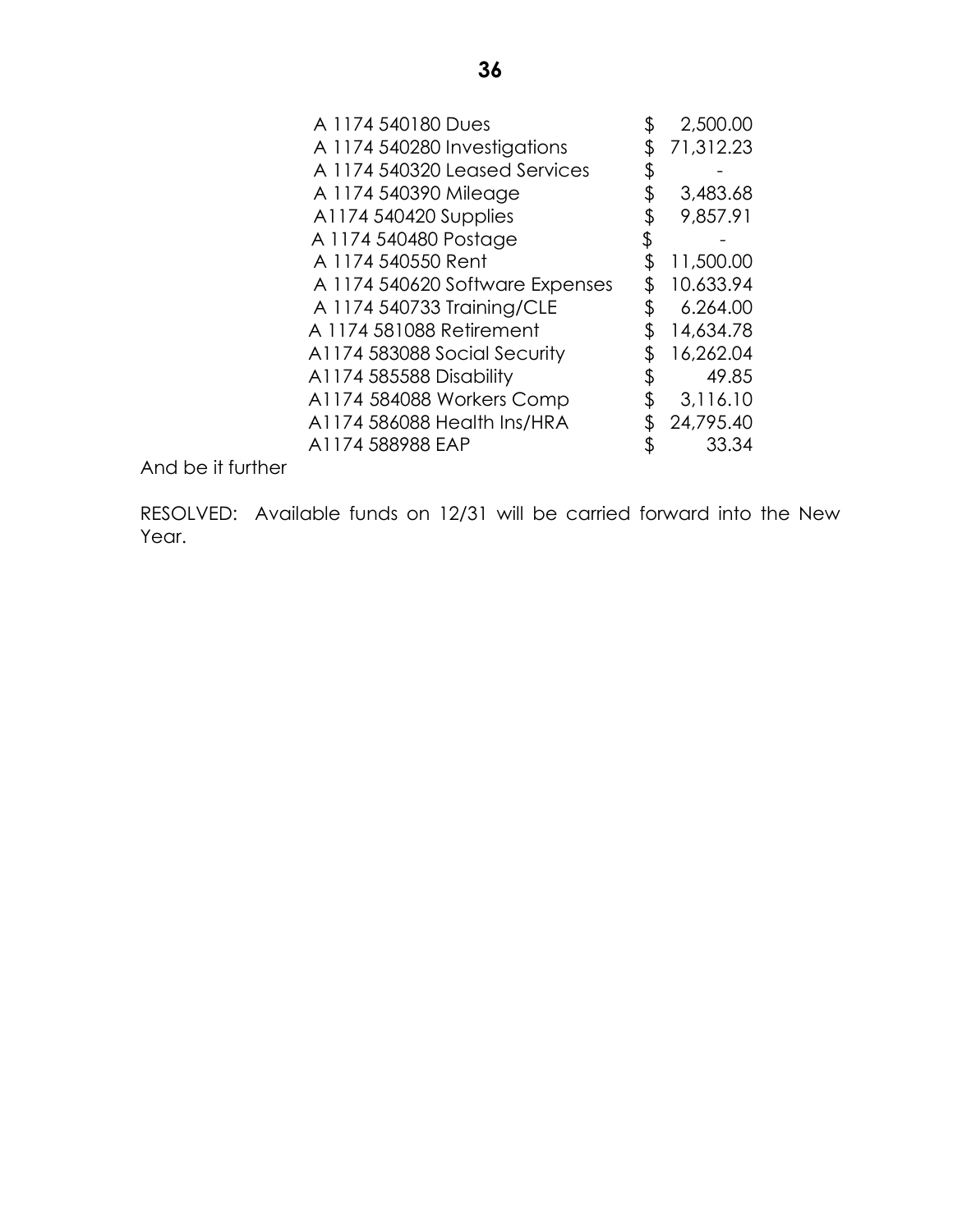| REFERRED TO: | PUBLIC WORKS COMMITTEE         |
|--------------|--------------------------------|
|              | <b>FINANCE/LEGAL COMMITTEE</b> |

RESOLUTION NO. -22 AMEND BUDGET AND TRANSFER FUNDS PUBLIC WORKS

WHEREAS: The Commissioner of Public Works has budgeted funds for Talcott Street Bridge repairs; and

WHEREAS: Bids were received for the subject bridge repairs and the budgeted amount of the repairs are insufficient; and

WHEREAS: Budget Amendments and Interfund Transfers require Legislative approval; therefore be it

RESOLVED: That the following Interfund Transfer be approved:

| From- H5110.450310 | Interfund Transfers | \$155,000 |
|--------------------|---------------------|-----------|
| To-D9950.590715    | Transfer to Capital | \$155,000 |

And be it further

RESOLVED: That the following Budget Amendments be approved:

| Decrease: D5110.540050       | <b>Bridge Projects</b>       | \$155,000 |
|------------------------------|------------------------------|-----------|
| Increase: D9950.590715       | <b>Transfer to Capital</b>   | \$155,000 |
| Increase: H5110-450310       | Interfund Transfers          | \$155,000 |
| Increase: H5110.540004.H2101 | <b>Talcott Street Bridge</b> | \$155,000 |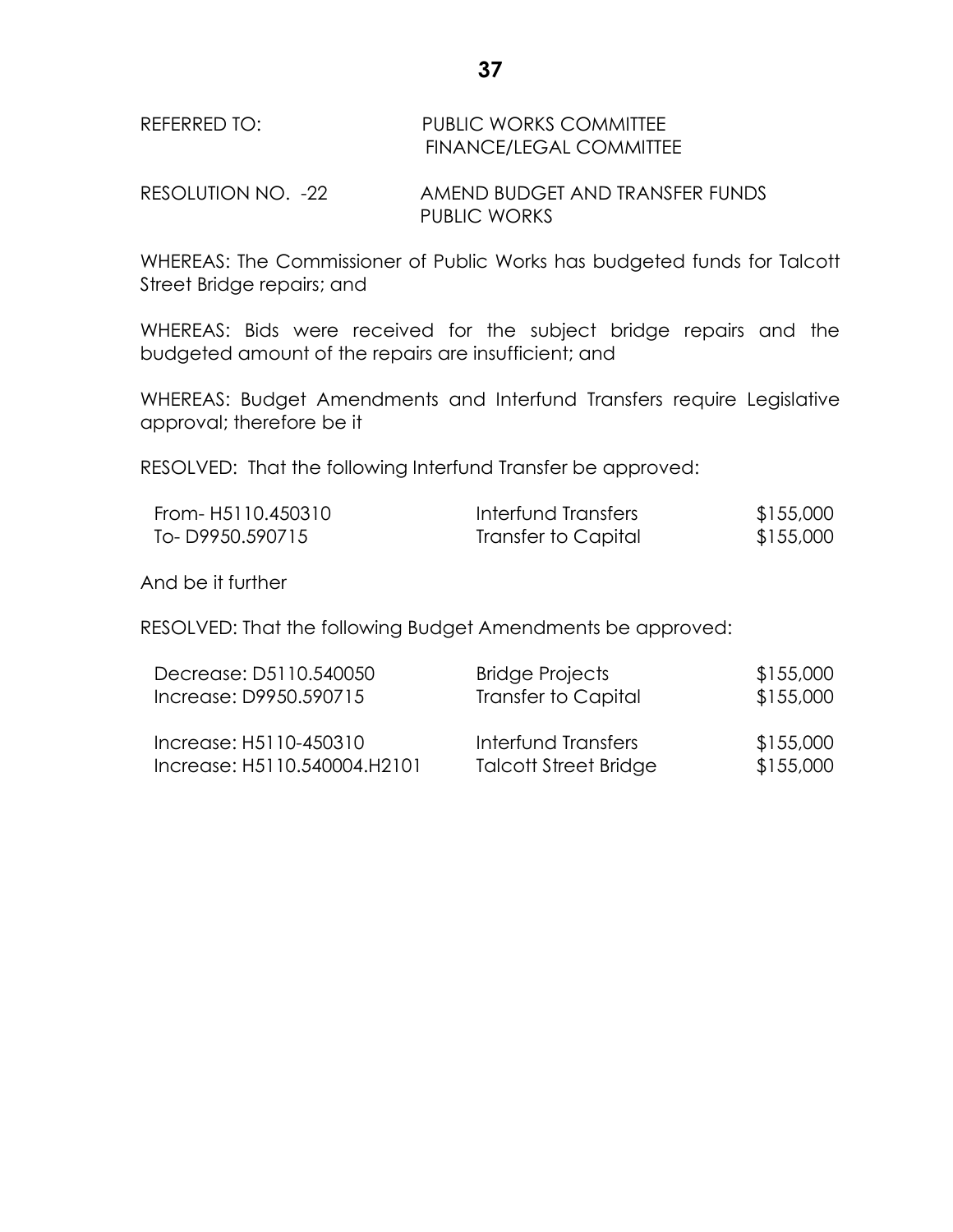RESOLUTION NO. -22 RESOLUTION APPORTIONING FORFEITURE OF CRIME PROCEEDS FOR DRUG ENFORCEMENT **ACTIVITIES** 

WHEREAS: Resolution 239-20 established a system for the disposal of property, the order of priority of disbursements and the restrictions on the use of both pre-conviction and post-conviction forfeitures of crime proceeds; and

WHEREAS: Amounts received in general fund of County restricted for Law enforcement purposes should be used for Law enforcement purposes by the District Attorney in the year received. If not used, the unexpended balance shall be transferred to Criminal Proceed Forfeiture Reserve Fund (Account A388901/A388905). The amounts in these accounts must be used in the next succeeding fiscal year for Law enforcement purposes by the District Attorney; and

WHEREAS: There are two Crime Proceeds reserve accounts that have balances that need to be allocated into the District Attorney's budget. Crime Proceeds Restricted (A388901) \$680.57 and Crime Proceeds Unrestricted (A388905) \$18,095.19; and

WHEREAS: Appropriation of funds and budget modifications requires Legislative approval; therefore be it

RESOLVED: That funding be appropriated as follows:

| <b>FROM: A388901</b><br>A388905  | Forfeiture of Crime Proceeds<br>Forfeiture of Crime Proceeds Restricted \$60.57 |               | \$18,095.19           |
|----------------------------------|---------------------------------------------------------------------------------|---------------|-----------------------|
| TO: A1165 540335<br>A1165 540336 | Asset Forfeiture Expense<br>Asset Forf. Exp Restricted                          | $\mathcal{S}$ | \$18,095.19<br>680.57 |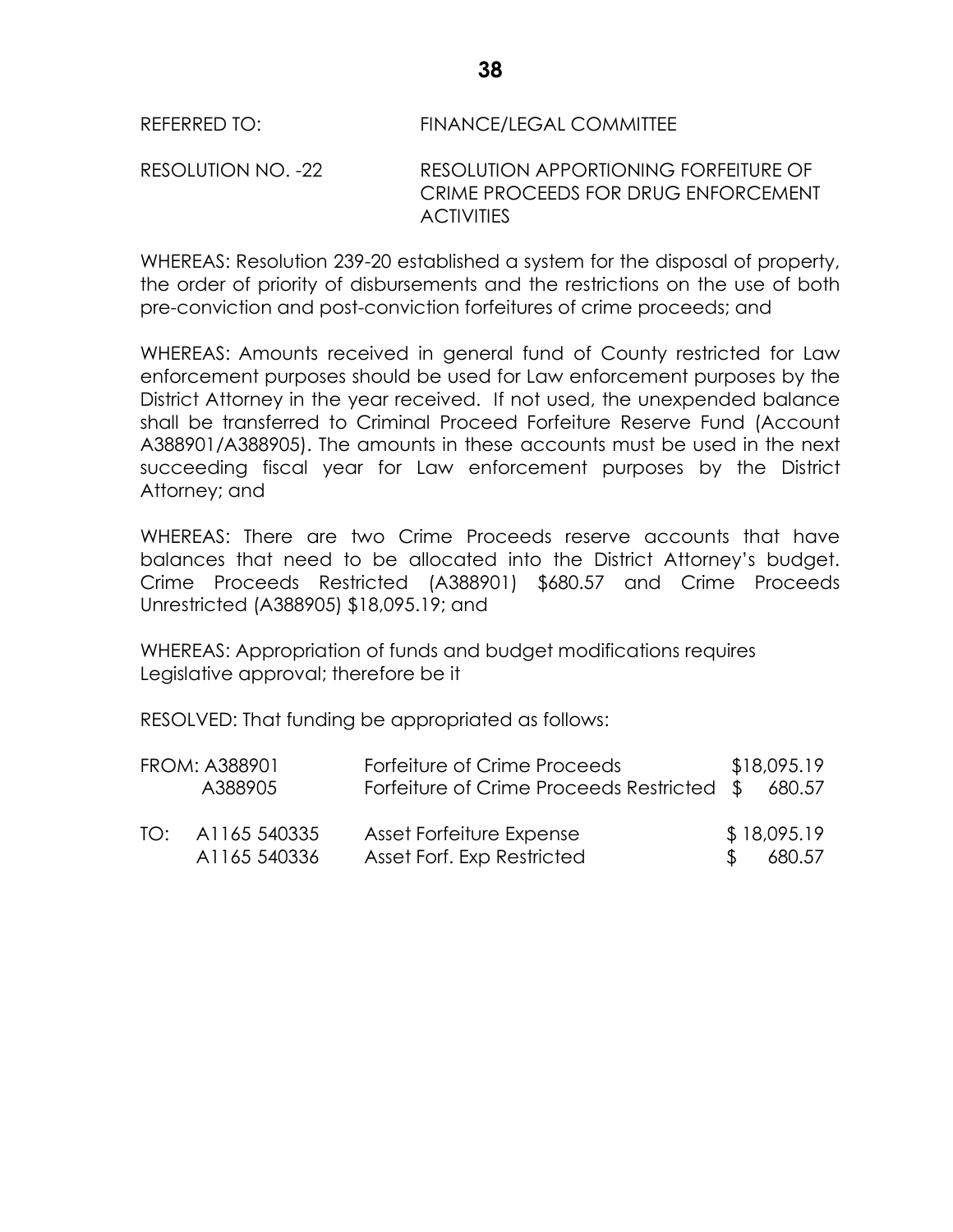| REFERRED TO: | <b>HEALTH &amp; HUMAN SERVICES COMMITTEE</b> |
|--------------|----------------------------------------------|
|              | FINANCE/LEGAL COMMITTEE                      |

## RESOLUTION NO. - 22 APPROPRIATION OF FUNDS AND AMEND 2022 BUDGET SOCIAL SERVICES

WHEREAS: Tioga County Department of Social Services has received a Pandemic Emergency Assistance Fund (PEAF) allocation to provide financial assistance for the cost of diapers for children under the age of three, to provide food assistance to multi-generational households with older family members, and to provide financial assistance to victims of domestic violence and their families in paying reasonable costs associated with relocation; and

WHEREAS: Appropriation of funds and budget modification requires legislative approval; therefore be it

RESOLVED: That funding be appropriated as follows:

| From: A6109.446090 Federal Aid: Family Assistance | \$145,580 |
|---------------------------------------------------|-----------|
|                                                   |           |

To: A6109.540487 Family Assistance Program Expense \$145,580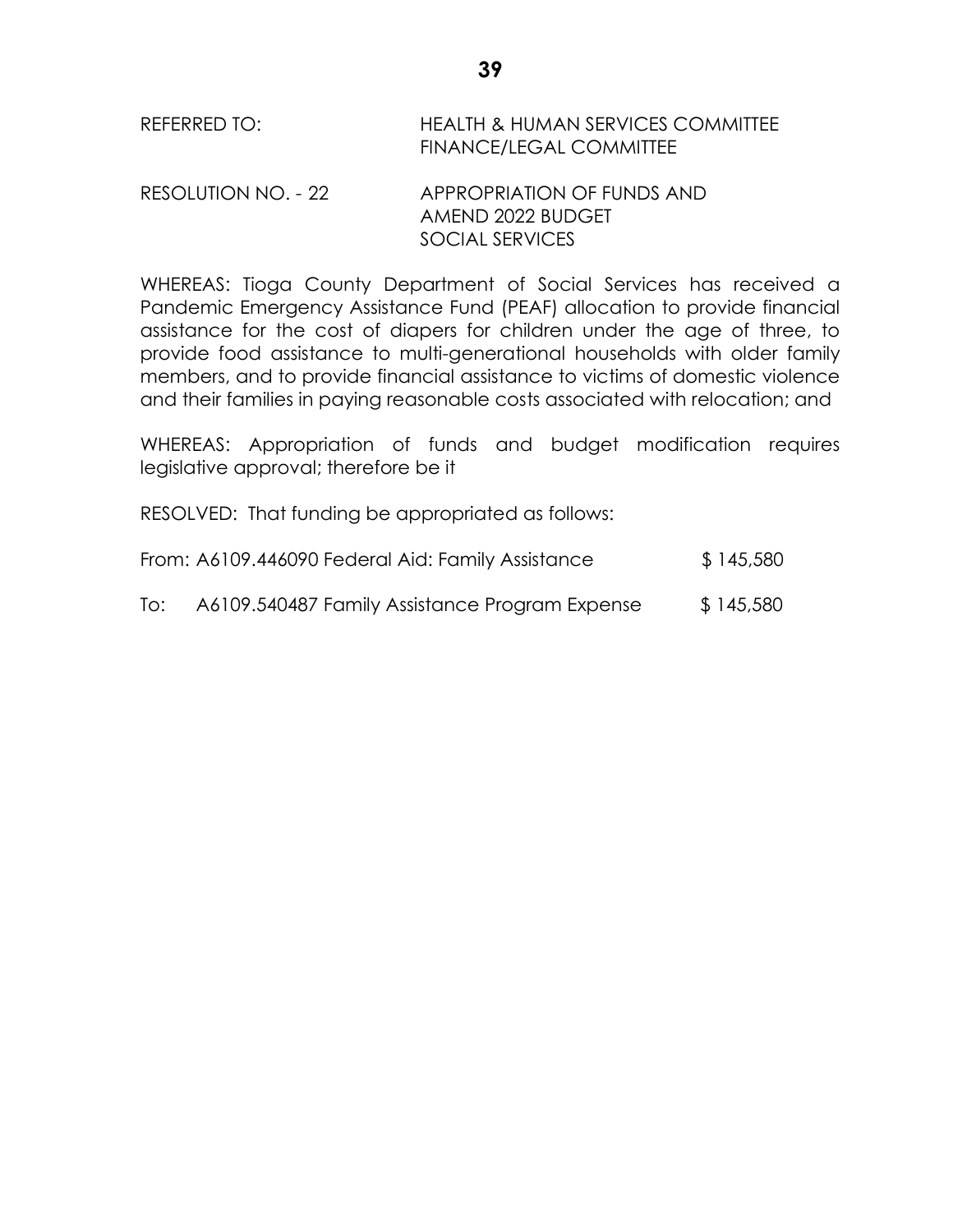| REFERRED TO:       | <b>PUBLIC SAFETY COMMITTEE</b><br>PERSONNEL COMMITTEE                                                                  |
|--------------------|------------------------------------------------------------------------------------------------------------------------|
| RESOLUTION NO. -22 | AUTHORIZE SALARY ABOVE CSEA BASE FOR<br><b>PROBATION OFFICER 1</b><br>(MICHELLE DUNHAM)<br><b>PROBATION DEPARTMENT</b> |

WHEREAS: Legislative approval is required to hire above the established CSEA salary base; and

WHEREAS: The Probation Director has identified a candidate to fill the Probation Officer 1 (CSEA SG XI, \$46,132 – 47,132) vacancy who is currently employed with Tioga County and who has over 13 years of prior relevant work experience; therefore be it

RESOLVED: That Michelle Dunham is hereby provisionally appointed to the title of Probation Officer 1 at \$47,132 / year (increment stage 2) effective retroactive to March 14, 2022, pending successful completion of civil service examination requirements; and be it further

RESOLVED: That on Ms. Dunham's anniversary date, she will be eligible for her seventh year increment in April 2024.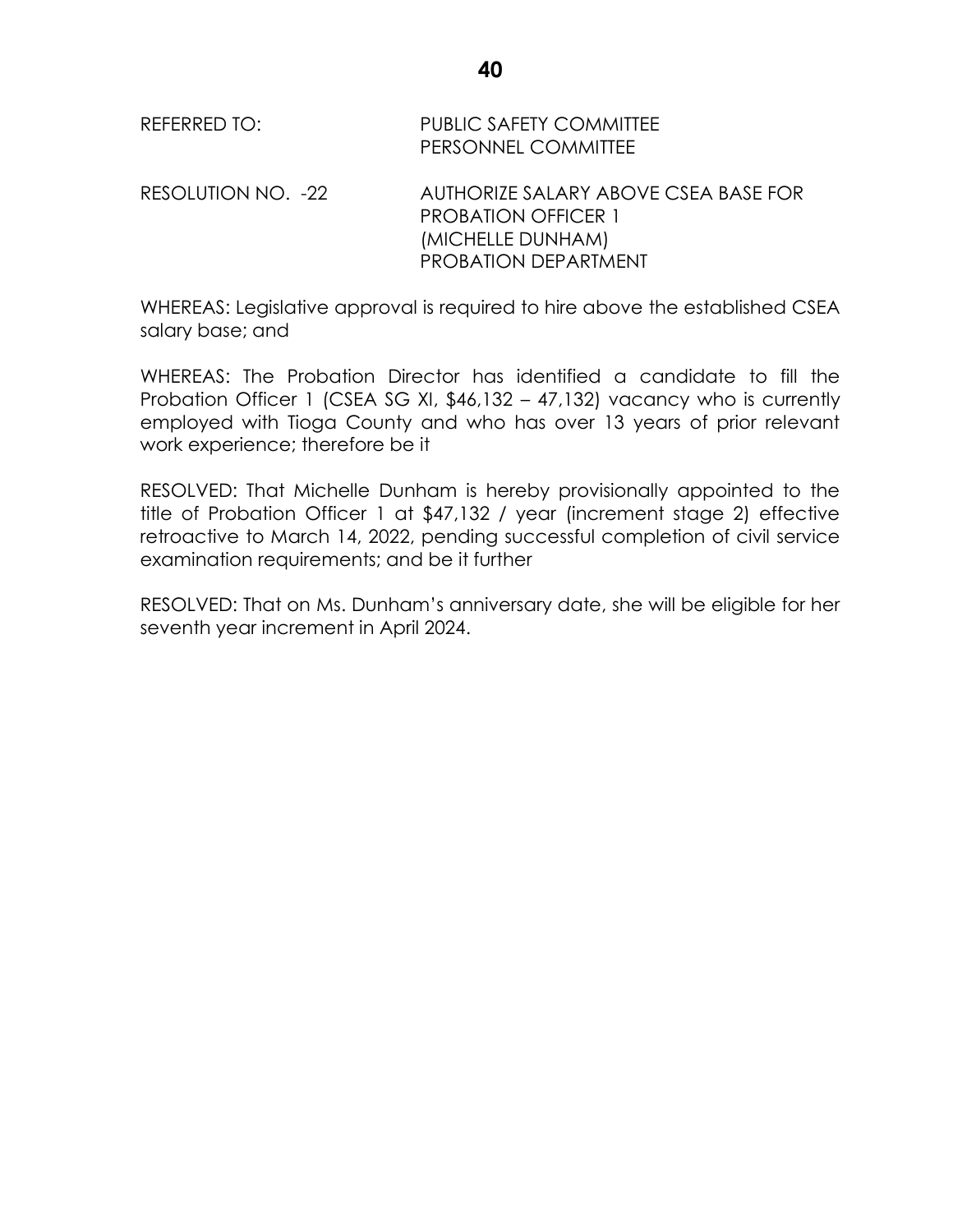| REFERRED TO:       | <b>PUBLIC SAFETY COMMITTEE</b><br>PERSONNEL COMMITTEE                                                                |
|--------------------|----------------------------------------------------------------------------------------------------------------------|
| RESOLUTION NO. -22 | AUTHORIZE SALARY ABOVE CSEA BASE<br><b>FOR PROBATION OFFICER 1</b><br>(MICHAEL FRANZ)<br><b>PROBATION DEPARTMENT</b> |

WHEREAS: Legislative approval is required to hire above the established CSEA salary base; and

WHEREAS: The Probation Director has identified a candidate to fill the Probation Officer 1 (CSEA SG XI, \$46,132 – 47,132) vacancy who has 3 years of prior relevant work experience; therefore be it

RESOLVED: That Michael Franz is hereby appointed to the title of Probation Officer 1 at \$47,132 / year (increment stage 2) effective retroactive to March 14, 2022; and be it further

RESOLVED: That Mr. Franz will be eligible for an increment upon completion of his seventh year of service.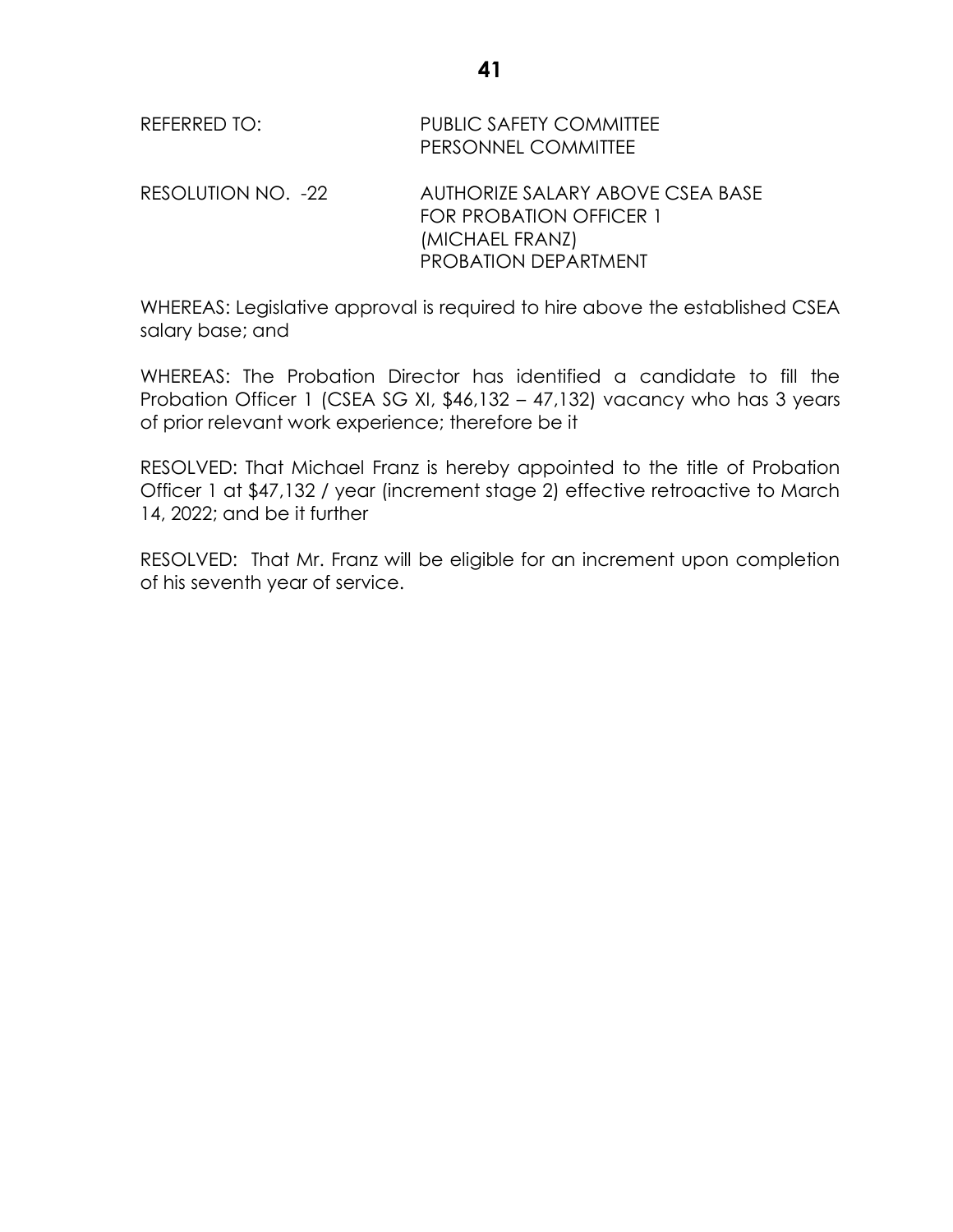|              | <b>PERSONNEL COMMITTEE</b>        |
|--------------|-----------------------------------|
| REFERRED TO: | ADMINISTRATIVE SERVICES COMMITTEE |

RESOLUTION NO. -22 APPOINTMENT OF REPUBLICAN ELECTION COMMISSIONER BOARD OF ELECTIONS

WHEREAS: Legislative approval is required for any appointment to a management/confidential position within Tioga County; and

WHEREAS: Due to retirement, the Republican Election Commissioner for the Republican Party became vacant as of February 26, 2022; and

WHEREAS: The Chairman of the Republican Party has submitted their recommendation to the Clerk of the Legislature; therefore be it

RESOLVED: That Vera Lin Layman be and hereby is appointed Election Commissioner for the Republican Party retroactive effective February 28, 2022 through December 31, 2022, at the annual M/C salary of \$49,749.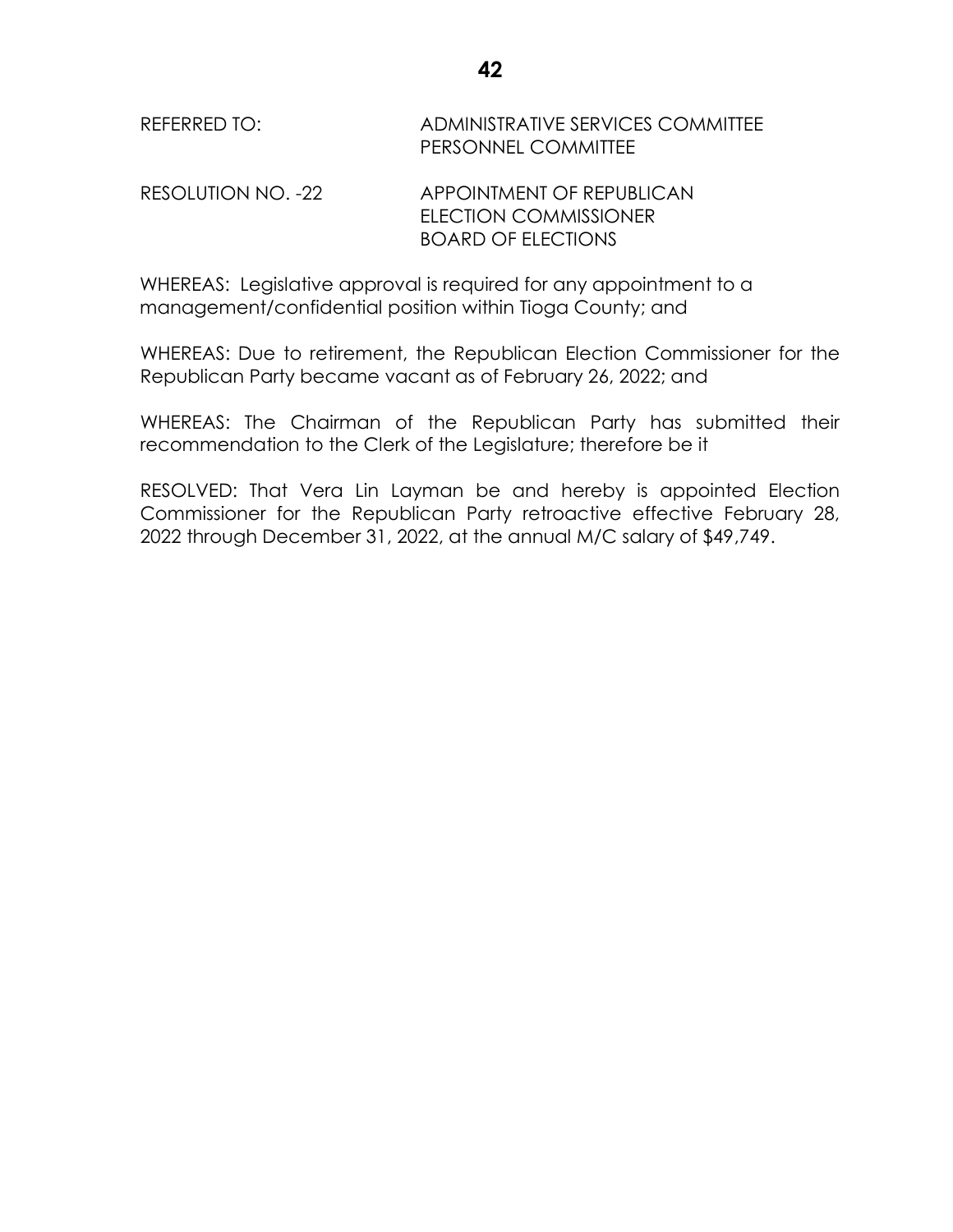| REFERRED TO: | <b>PUBLIC WORKS COMMITTEE</b> |
|--------------|-------------------------------|
|              | <b>PERSONNEL COMMITTEE</b>    |

RESOLUTION NO. -22 CREATE AND FILL TWO (2) HIGHWAY WORKER (SEASONAL) POSITIONS PUBLIC WORKS

WHEREAS: There will be a need for the Highway Department to employ two (2) Highway Workers (Seasonal) for 2022; and

WHEREAS: The Commissioner of Public Works has budgeted money to cover expenditures of such employment; therefore be it

RESOLVED: That the Commissioner of Public Works is hereby authorized to create and fill two (2) temporary full-time Highway Worker (Seasonal) positions effective April 1, 2022 through October 7, 2022 at an hourly rate of \$13.20 (minimum wage), however no more than 800 hours may be worked by each worker April 1, 2022 – October 7, 2022.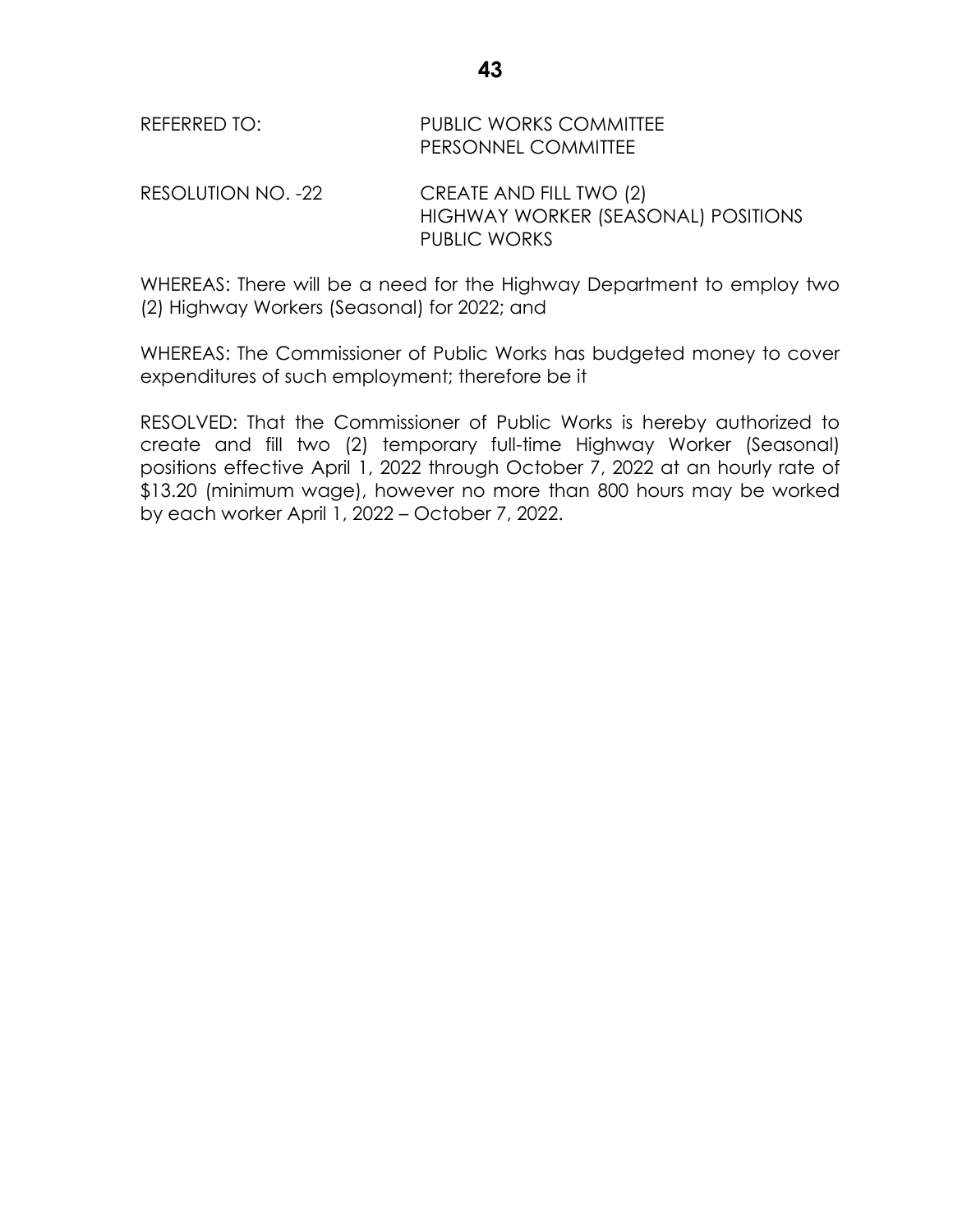### REFERRED TO: PERSONNEL COMMITTEE

RESOLUTION NO. – 22 CONTRACT FOR CONSULTANT SERVICES

WHEREAS: Legislative approval is required to contract for professional services; and

WHEREAS: The Personnel Officer position will become vacant on March 18, 2022 due to a planned retirement, and a replacement has not yet been hired; and

WHEREAS: There is a need to contract with the recently retired Personnel Officer for continuity of operations and training of the successor; therefore be it

RESOLVED: That the County Legislature authorizes a contract with Bethany O'Rourke for consulting services at the rate of \$150.00 per hour from March 21, 2022 through May 27, 2022; and be it further

RESOLVED: That Ms. O'Rourke shall determine her hours each week, but is not expected to work more than 15 hours per week; and be it further

RESOLVED: That the end date of this arrangement may be earlier than May 27, 2022 upon agreement by both parties.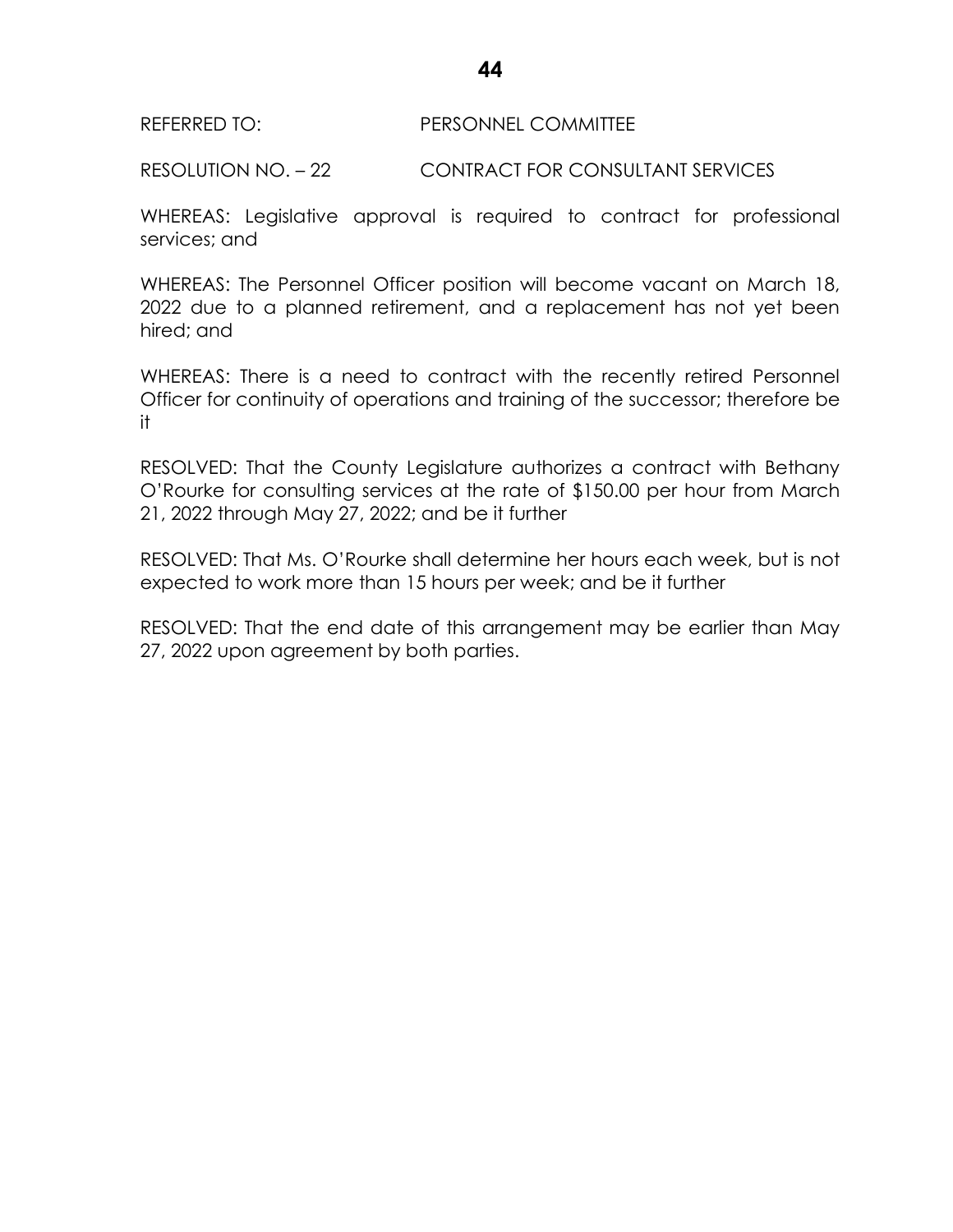| REFERRED TO:       | LEGISLATIVE WORKSESSION<br>FINANCE/LEGAL COMMITTEE                                                                                             |
|--------------------|------------------------------------------------------------------------------------------------------------------------------------------------|
| RESOLUTION NO. -22 | AMEND EMPLOYEE HANDBOOK; SECTION X:<br><b>BUILDING AND VEHICLE PROCEDURES -</b><br>SUBSECTION C. ASSIGNMENT & USE OF<br><b>COUNTY VEHICLES</b> |

WHEREAS: During the revamping of the required driver safety training by the County Safety Officer, it has been determined it is in the best interest of the County to replace the full-day driver safety training course with a driver safety training course identified by the County Safety Officer effective April 1, 2022; and

WHEREAS: The change in driver safety training warrants revisions in several areas of the Building and Vehicle Procedures policy; therefore be it

RESOLVED: That Section IV: APPROVED DRIVER LIST, paragraphs B, C, D, and E be revised to read as follows:

B. All employees who operate a County vehicle and/or personal vehicle for County business and who are on an approved driver list shall be required to certify by attending the County's driver training course. The driver training course shall be identified by the County Safety Officer with the approval of the Finance, Legal, and Safety Legislative Standing Committee. The employee must initially complete the course within 60 days of having been approved as a County driver. There will be a recertification date every three years. All drivers must thereafter recertify by the recertification date. The first recertification date shall be June 1, 2022 and occur every three years thereafter.

C. The County Safety Officer shall monitor the driver's license status of each person on the Approved Driver List through the New York State Department of Motor Vehicles License Event Notification System (LENS). In the event the driving privileges of an individual on the list is suspended or revoked, the County Safety Officer shall immediately notify the individual and Department Head, and that individual shall be removed immediately from the Approved Driver List. In NO EVENT shall said individual operate a County vehicle or personal vehicle for County business until driving privileges are restored and verified through the LENS system.

D. All employees and Legislators who receive reimbursement for using their personal vehicle for County business shall be required to complete the Tioga County Driver Safety Training within 60 days of assuming their duties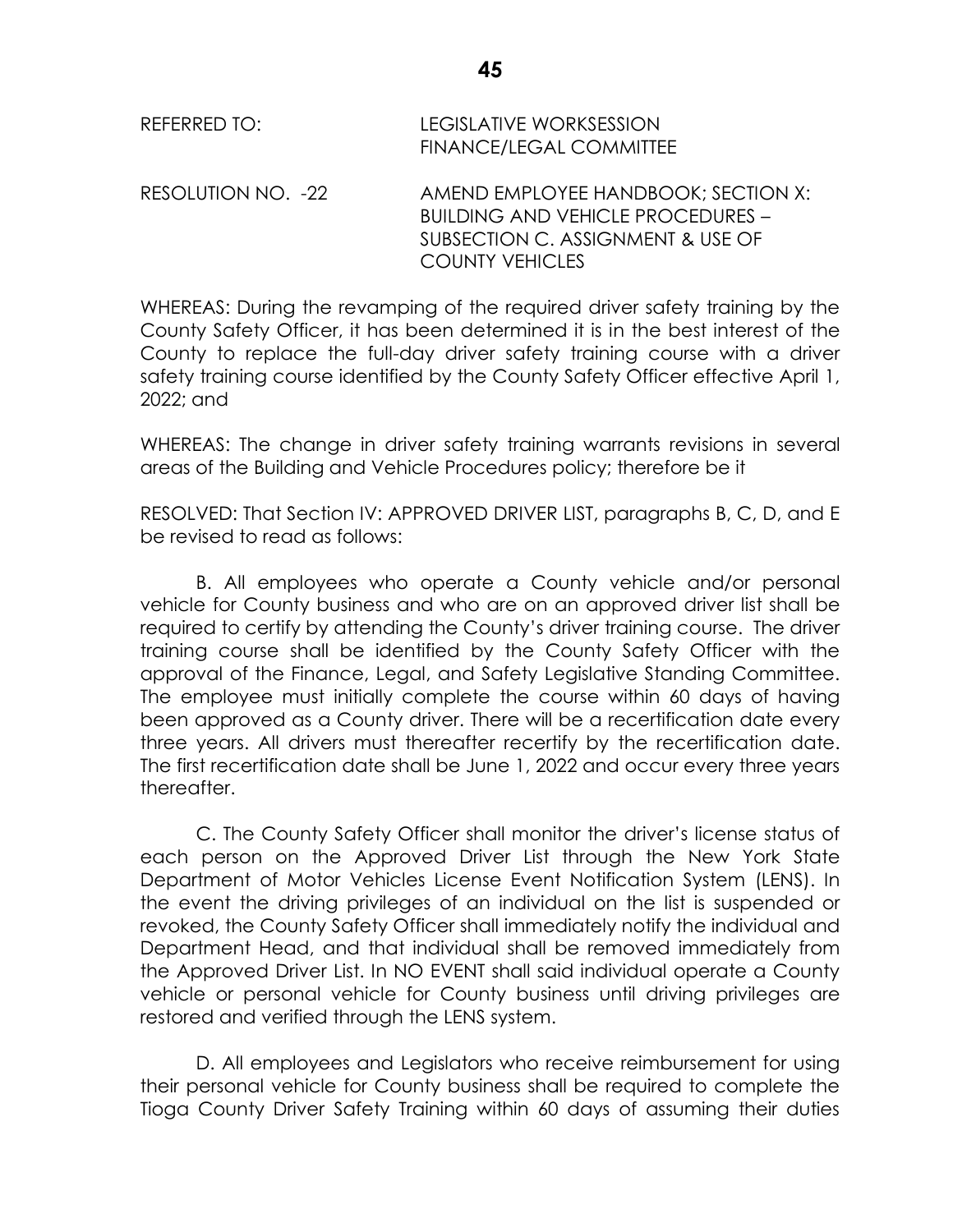and must retake the course on the same schedule as referenced in Section (B) above.

E. Employees who have been involved in an accident where they were at fault may be required to recertify or take other training as directed by their supervisor or Department Head with the advice of the County Safety Officer.

And be it further

RESOLVED: That Section V: POLICY, paragraphs F.1. and G.2. be revised to read as follows:

F.1. The first two letters preceding the serial number will identify County departments (e.g., PW: Public Works; SH: Sheriff's Office; MH: Mental Hygiene; PH: Public Health; FC: Fire Coordinator; PR: Probation; SS: Social Services; TR: Treasurer; EPD and EPA: Economic Development & Planning).

- G.2. Vehicles are assigned to the following individuals:
	- a. Commissioner of Public Works
	- b. Deputy Commissioner of Public Works
	- c. Commissioner of Social Services
	- d. Director of Public Health
	- e. Sheriff
	- f. Undersheriff

And be it further

RESOLVED: That Section VI. RESTRICTIONS ON USE OF VEHICLES, paragraphs A.5. and A.6. be revised to read as follows:

5. Stopping while in transit to purchase items for personal and/or family use that are not required for the purpose of the trip. (Except for "de Minimis" use of vehicles [e.g., stopping for lunch or dinner on the way home]).

6. Transporting family members or any other non-County employee while the employee is on/or off-duty. The exception, when on duty, is the transportation of DSS clients who have an open case with Services.

And be it further

RESOLVED: That Section VIII. MAINTENANCE, paragraph H be deleted in its entirety.